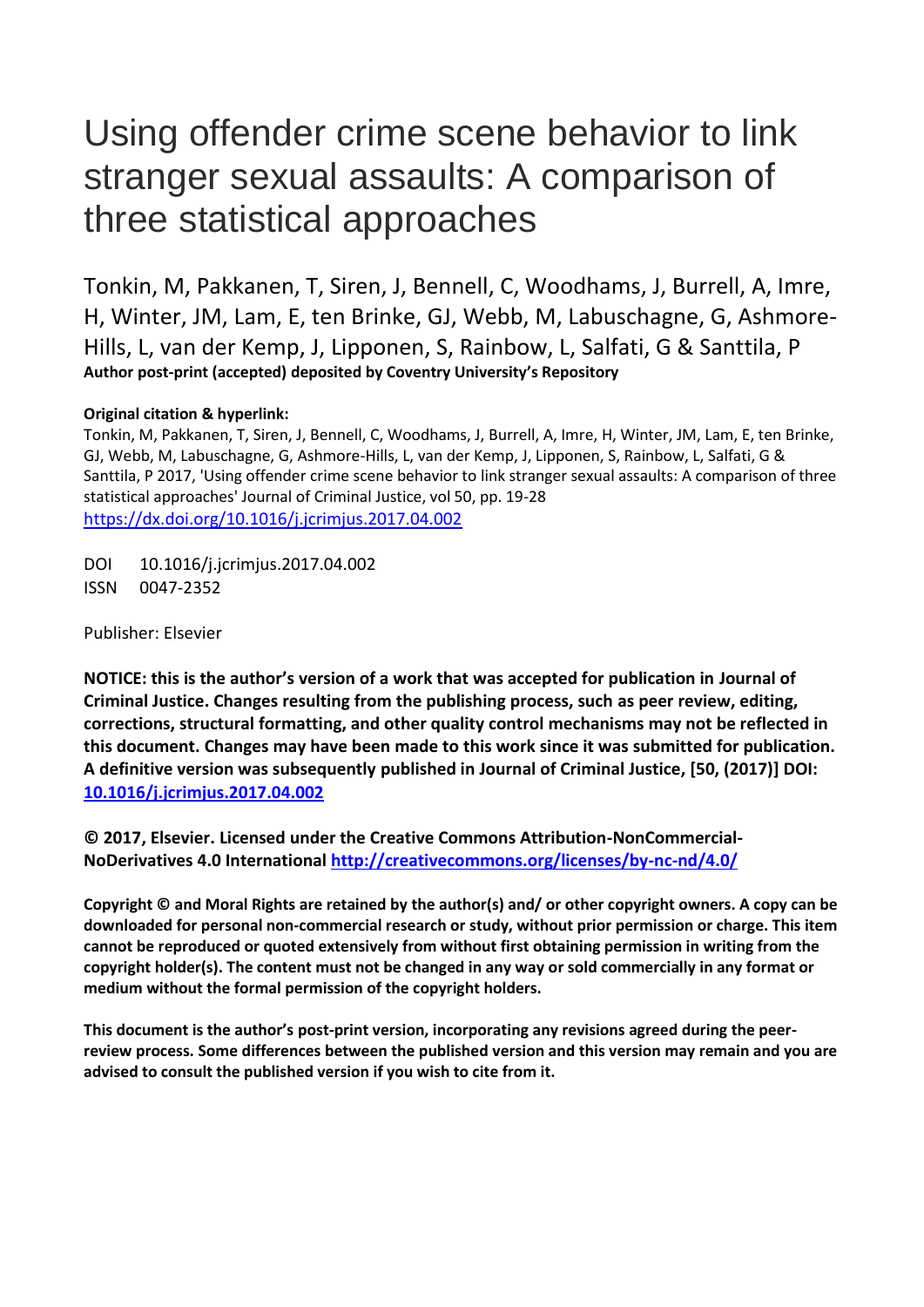## **Using offender crime scene behavior to link stranger sexual assaults: A comparison of three statistical approaches**

Tonkin, M.<sup>a\*</sup>, Pakkanen, T.<sup>b</sup>, Sirén, J.<sup>c</sup>, Bennell, C.<sup>d</sup>, Woodhams, J.<sup>e</sup>, Burrell, A.<sup>f</sup>, Imre, H.<sup>g</sup>,

Winter, J. M.<sup>h.i</sup>, Lam, E.<sup>h</sup>, ten Brinke, G.<sup>h</sup>, Webb, M.<sup>j</sup>, Labuschagne, G. N.<sup>k</sup>, Ashmore-Hills,

L.<sup>1</sup>, van der Kemp, J. J.<sup>m</sup>, Lipponen, S.<sup>n</sup>, Rainbow, L.<sup>j</sup>, Salfati, C. G.<sup>o</sup>, & Santtila, P.<sup>b</sup>

\* Corresponding author

<sup>a</sup> Department of Criminology, University of Leicester, The Friars, 154 Upper New Walk, Leicester, LE1 7QA,

UK, E-mail: mjt46@le.ac.uk, Tel. +44 (0)116 252 3750

- <sup>b</sup> Department of Psychology, Åbo Akademi University, Tuomiokirkontori 3, 20500 Turku, Finland
- <sup>c</sup> Department of Biosciences, University of Helsinki, Finland
- <sup>d</sup> Department of Psychology, Carleton University, 1125 Colonel By Drive, Ottawa, Ontario, Canada, K1S 5B6
- <sup>e</sup> School of Psychology, University of Birmingham, Edgbaston, Birmingham, B15 2TT, UK
- <sup>f</sup> Department of Psychology, Coventry University, Priory Street, Coventry, CV1 5FB, UK
- <sup>g</sup> Belgian Federal Police, Brussels, Belgium
- <sup>h</sup> Dutch National Police, Zoetermeer, the Netherlands
- <sup>i</sup> Department of Clinical and Life Span Psychology (KLEP), Vrije Universiteit Brussel, Pleinlaan 2, 1050

Brussels, Belgium

- <sup>j</sup> National Crime Agency, UK
- <sup>k</sup> L&S Threat Management, South Africa
- <sup>l</sup> Department of Psychology, Birmingham City University, 4 Cardigan Street, Birmingham, B4 7BD, UK
- <sup>m</sup> VU University Amsterdam, Faculty of Law, De Boelelaan 1105, 1081 HV Amsterdam
- <sup>n</sup> Finnish National Police, Helsinki, Finland

<sup>o</sup> Department of Psychology, John Jay College of Criminal Justice, City University of New York, New York, NY 10019, USA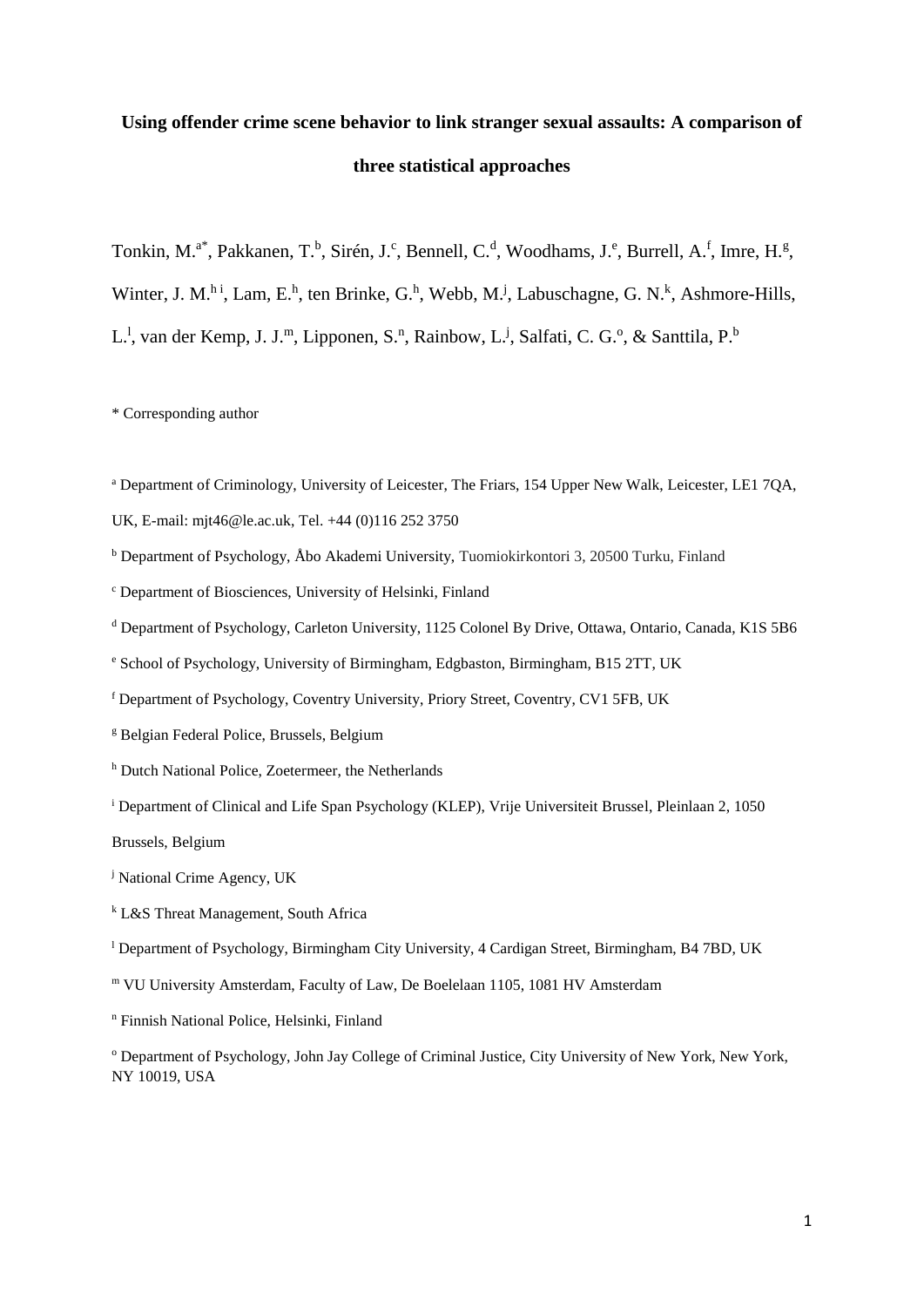# **Using offender crime scene behavior to link stranger sexual assaults: A comparison of three statistical approaches**

#### **Abstract**

*Purpose:* This study compared the utility of different statistical methods in differentiating sexual crimes committed by the same person from sexual crimes committed by different persons.

*Methods:* Logistic regression, iterative classification tree (ICT), and Bayesian analysis were applied to a dataset of 3,364 solved, unsolved, serial, and apparent one-off sexual assaults committed in five countries. Receiver Operating Characteristic analysis was used to compare the statistical approaches.

*Results:* All approaches achieved statistically significant levels of discrimination accuracy. Two out of three Bayesian methods achieved a statistically higher level of accuracy (Areas Under the Curve  $[AUC] = 0.89$  [Bayesian coding method 1];  $AUC = 0.91$  [Bayesian coding method 3]) than ICT analysis (AUC = 0.88), logistic regression (AUC = 0.87), and Bayesian coding method 2 (AUC =  $0.86$ ).

*Conclusions:* The ability to capture/utilize between-offender differences in behavioral consistency appear to be of benefit when linking sexual offenses. Statistical approaches that utilize individual offender behaviors when generating crime linkage predictions may be preferable to approaches that rely on a single summary score of behavioral similarity. Crime linkage decision-support tools should incorporate a range of statistical methods and future research must compare these methods in terms of accuracy, usability, and suitability for practice.

**Keywords:** crime linkage; comparative case analysis; Bayesian analysis; logistic regression; classification tree analysis; stranger sexual assault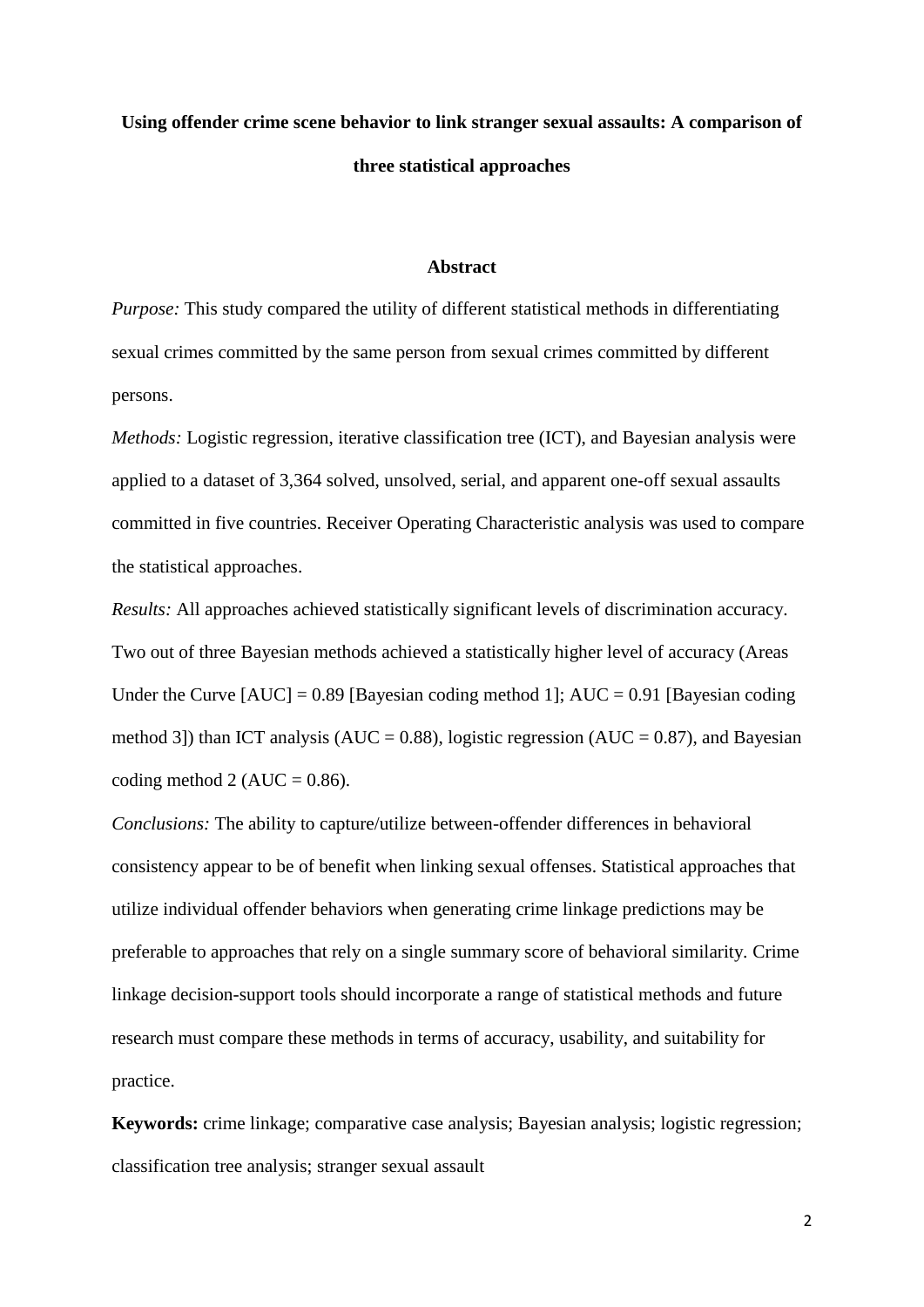#### **Introduction**

One of the most well documented findings in criminology is that the majority of crime is committed by a minority of serial offenders who impose significant costs on society (e.g., Piquero, Farrington, & Blumstein, 2007). Estimates suggest, for example, that 6 - 10% of offenders are responsible for more than half of all crime committed in the United States (US) and the United Kingdom (UK) (Dodd, Nicholas, Povey, & Walker, 2004; Wolfgang, Figlio, & Sellin, 1972), with the average career criminal costing society more than \$1.14 million during their lifetime (DeLisi & Gatling, 2003). Developing methods for catching and convicting serial offenders is, therefore, a significant priority for the criminal justice system.

To tackle serial offending effectively, methods must be developed to identify socalled linked crime series, which consist of two or more crimes that have been committed by the same offender or the same group of offenders (Woodhams, Hollin, & Bull, 2007). In the absence of physical trace material (e.g., DNA) to link crime scenes, it has been suggested that similarity in offender crime scene behavior might be used (e.g., Bennell & Jones, 2005; Burrell, Bond, & Bull, 2012; Woodhams & Toye, 2007). The assumption is that crimes committed in a similar way behaviorally (e.g., using a similar level and type of violence, similar methods of controlling the victim, etc.) might be categorized as linked (i.e., committed by the same person) whereas crimes constituting very different behavior might be categorized as unlinked (i.e., committed by different persons) (Bennell & Canter, 2002). This procedure has been referred to using various names, including crime linkage, behavioral case linkage, comparative case analysis, and crime linkage analysis<sup>1</sup>. The term crime linkage will be used throughout the current article.

<sup>&</sup>lt;sup>1</sup> It is important to note that often these terms are used inter-changeably, but some scholars use these terms to refer to distinctly different analytical processes (see Rainbow, 2015).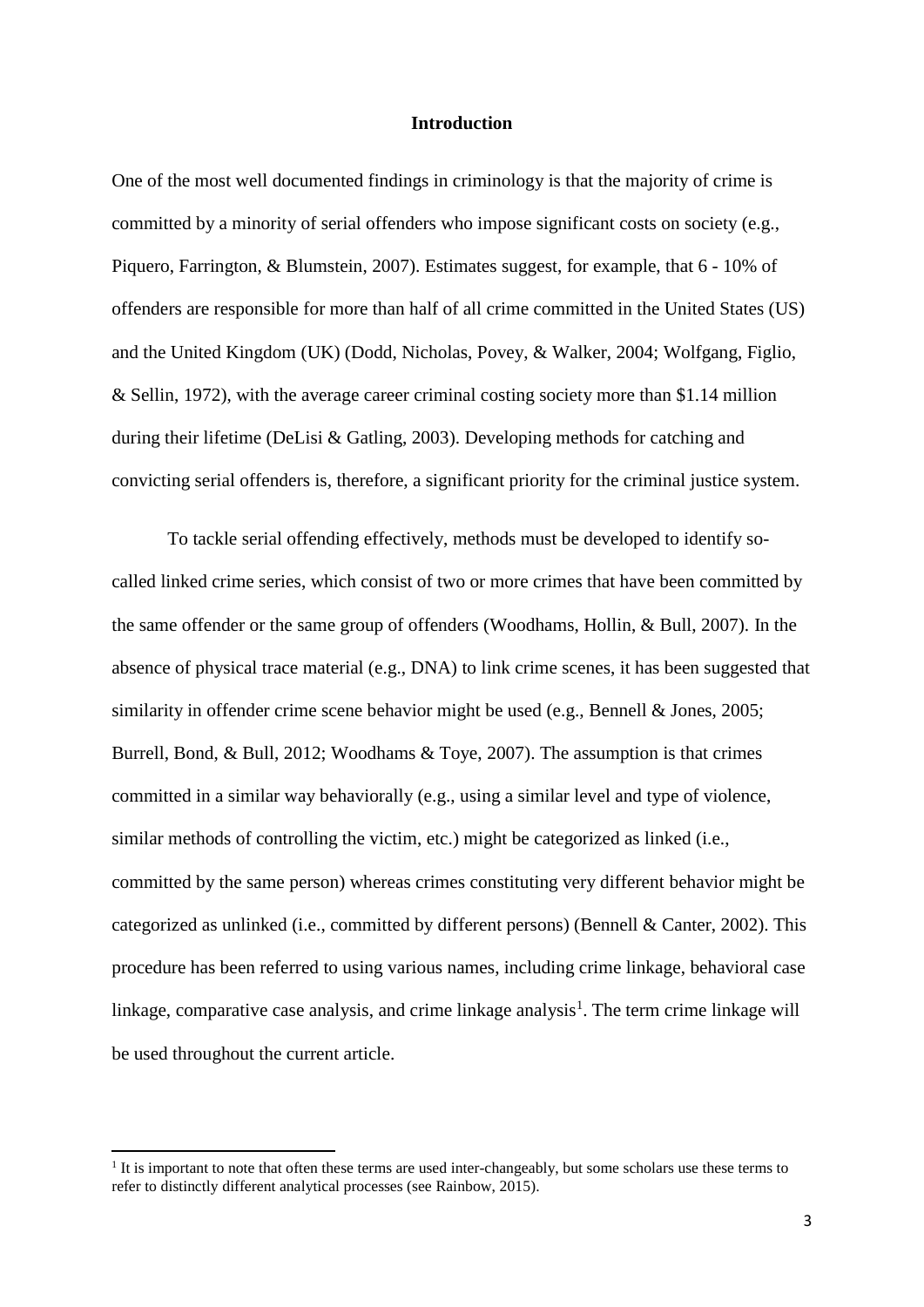If crimes can be accurately linked, crime linkage affords a number of potential benefits to criminal justice agencies. First, it allows the evidence collected across several investigations to be pooled, which can increase the quantity and quality of evidence available with which to catch and convict serial offenders (Grubin, Kelly, & Brunsdon, 2001). Second, the ability to link multiple crimes to a single offender enables the police to combine different investigations, thereby helping to avoid duplication of roles, responsibilities, and investigative work that would occur if these crimes were investigated separately (Woodhams, Hollin et al., 2007). Ultimately, this creates a more efficient and streamlined investigative process (Woodhams, Hollin et al., 2007), which is of significant benefit at a time when law enforcement agencies are facing considerable budget cuts and resource constraints. Third, when crimes are successfully linked, it has been suggested that each individual victim gains confidence and credibility from the others, thereby increasing the likelihood that cases will successfully reach court (Davies, 1992). This is particularly important for sexual crimes where it is estimated that only six out of every 1000 rapists in the US will be incarcerated and high levels of attrition are reported at all levels of the criminal justice process<sup>2</sup>.

Given these potential benefits, it is unsurprising that law enforcement units have been established around the world to facilitate the behavioral analysis of crime (including crime linkage). For example, such units have been established in the UK, the US, Canada, Belgium, the Netherlands, South Africa, Germany, Japan, New Zealand, France, the Czech Republic, and Switzerland (to name but a few countries). For a variety of reasons, however, the task of crime linkage is a considerable challenge for criminal justice practitioners. Crime linkage involves a number of analytical steps (as outlined by Woodhams, Bull, & Hollin, 2007), including identifying the offender behaviors present in a given crime (of which there can be

<sup>2</sup> This estimate is based on a range of sources summarized at: https://www.rainn.org/statistics/criminal-justicesystem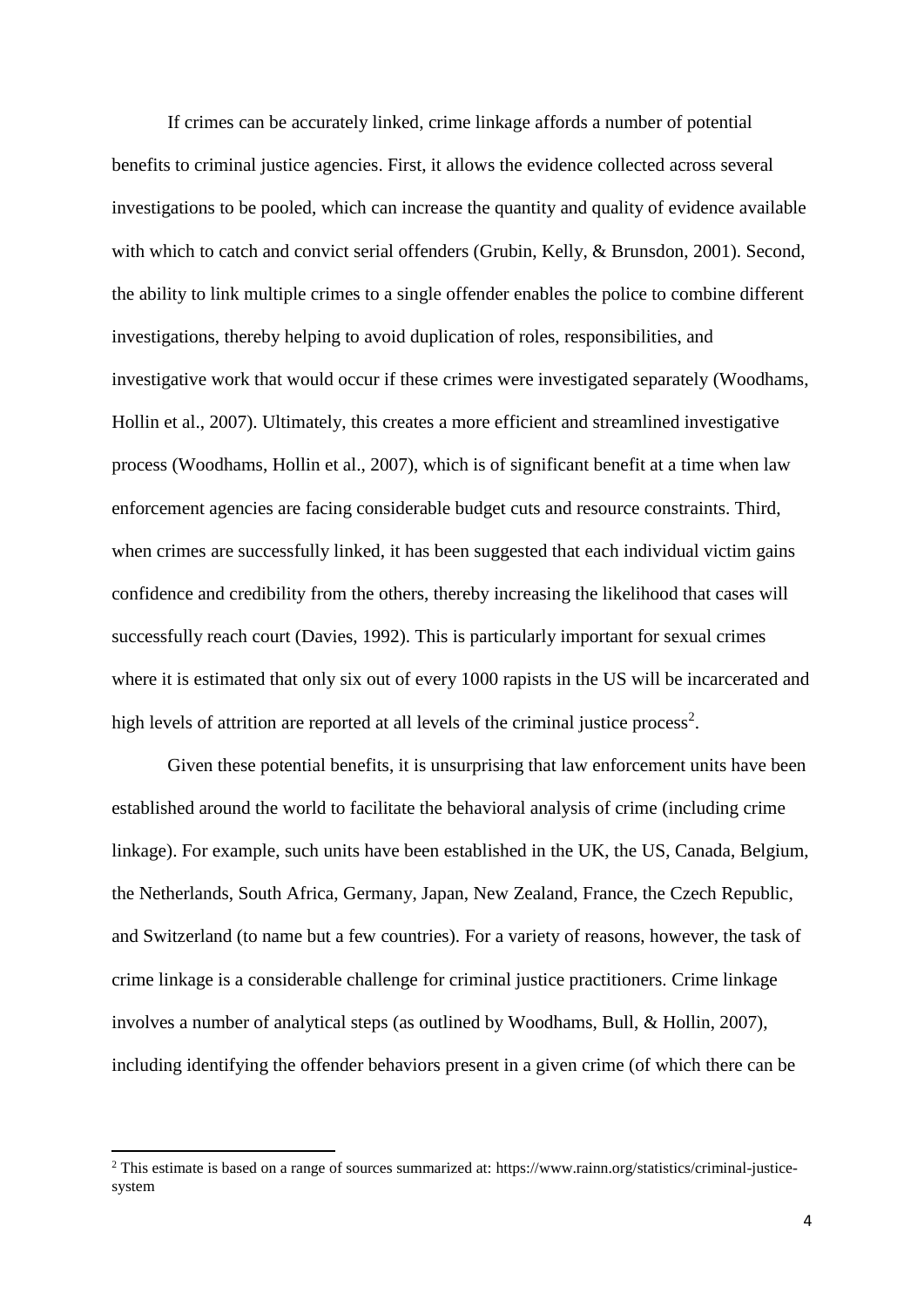many; Bennell, Bloomfield, Snook, Taylor, & Barnes, 2010), identifying behavioral similarities and differences across multiple crimes, considering situational circumstances and base rates<sup>3</sup>, and then summarizing this information in a written and/or verbal report. This process might involve sifting through hundreds, possibly thousands, of crimes to identify offenses that share similar offender behaviors<sup>4</sup>. Crime linkage is, therefore, a process that can be very time-consuming and can place considerable cognitive load on criminal justice practitioners (Santtila, Korpela, & Häkkänen, 2004).

One approach to overcoming (or at least partially addressing) the challenges associated with crime linkage is to develop computerized decision-support tools that can analyze vast quantities of crime scene information in a quick and efficient manner. These tools would then provide the practitioner with a prioritized list of potentially linked crimes for further investigation/analysis and a simple, easy-to-process summary of the behavioral similarities and differences between these various crimes (e.g., Canter & Youngs, 2008; Grubin et al., 2001; Oatley, Ewart, & Zeleznikow, 2006; Woodhams, Bull et al., 2007). Such tools might help to reduce the cognitive load on analysts when they are conducting crime linkage, which would be beneficial because excessive load has been shown to hamper performance and lead to decision-making errors in a variety of contexts (e.g., see Adcock, 2000, for a review). Furthermore, computerized decision-support tools that automate certain

<sup>&</sup>lt;sup>3</sup> In judging whether a behavioral similarity/difference is useful for determining crime linkage status (linked/unlinked), the practitioner must consider situational circumstances. For example, apparent behavioral differences between two crimes might be explained by the fact an offender was interrupted in one crime but not the other, and the interruption forced the offender to alter his/her behavior. In which case, the differences might not be considered that useful by the practitioner. When considering whether a given behavioral similarity is useful, the practitioner must consider base rate information indicating how frequently given behaviors occur in a particular type of crime. That is, it is perhaps not that useful if the behaviors shared across two crimes consist only of behaviors that are very common to that particular type of offense (e.g., vaginal penetration from the front is common in sexual offenses; Santtila, Junkkila, & Sandnabba, 2005; Winter et al., 2013). It is much more useful if relatively rare behaviors are shared across several crimes, and in such a situation it would be more likely that one would conclude that the two crimes were linked.

<sup>4</sup> For example, the unit responsible for conducting crime linkage with sexual offenses in the UK, the Serious Crime Analysis Section (SCAS), hold a database containing over 25,000 offenses within which their analysts must search for potentially linked crimes.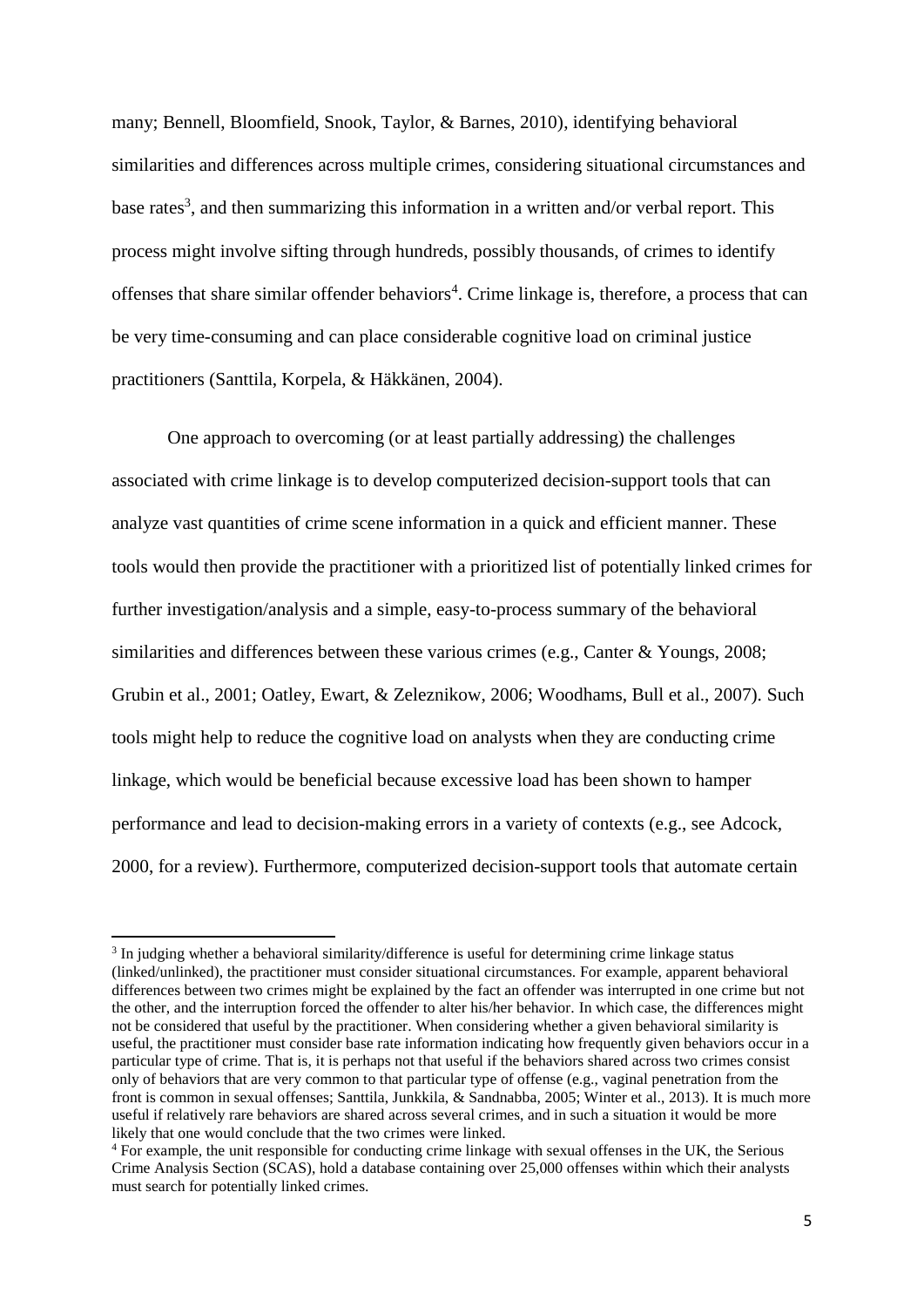parts of the analytical process might increase the efficiency of crime linkage units, allowing them to analyze more cases (in less time) than they are currently able to. This would help criminal justice agencies to continue meeting operational demand despite decreasing resources.

Over the last decade, a growing body of research has sought to develop statistical methods that might underpin computerized crime linkage support tools (e.g., Bennell & Jones, 2005; Burrell et al., 2012; Ellingwood, Mugford, Bennell, Melnyk, & Fritzon, 2013; Santtila, Junkkila, & Sandnabba, 2005; Santtila et al., 2008; Tonkin, Grant, & Bond, 2008; Winter et al., 2013; Woodhams & Labuschagne, 2012; Woodhams & Toye, 2007; Yokota, Fujita, Watanabe, Yoshimoto, & Wachi, 2007). These studies have found support for the two theoretical assumptions that underpin crime linkage (behavioral consistency and distinctiveness<sup>5</sup>) and have demonstrated moderate to high levels of accuracy when using offender crime scene behavior to distinguish between linked and unlinked offenses (see Bennell, Mugford, Ellingwood, & Woodhams, 2014, for a review). Within this literature, a range of statistical methods have been explored, including (but not limited to) logistic regression, classification tree analysis, and Bayesian analysis. There are, however, very few studies that have drawn direct comparisons between different statistical approaches. Consequently, it is not possible to determine from existing literature which (out of the many available statistical methods; Bennell, Goodwill, & Chinneck, 2015) is the most suitable/offers the greatest potential for supporting the development of computerized crime linkage decision-support tools. Ultimately, this is preventing researchers from developing

<sup>&</sup>lt;sup>5</sup> In order for crime linkage to function reliably and accurately, offenders must repeat certain elements of their offending behavior from one offense to the next (behavioral consistency) and there must be individual differences between offenders in the way that they commit crime (behavioral distinctiveness), otherwise it will not be possible to distinguish the crimes of one offender from those of another (Woodhams, Hollin et al., 2007).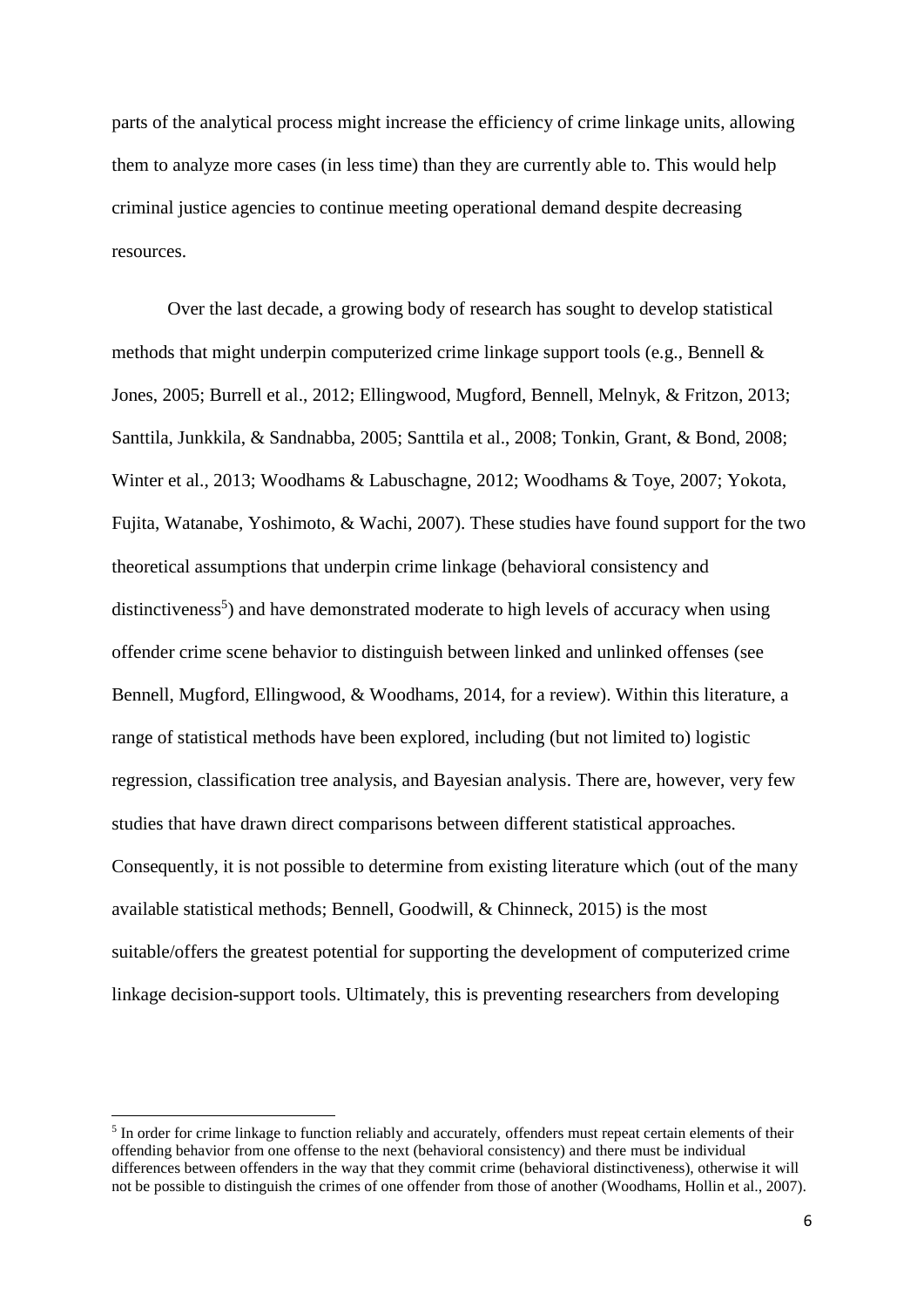evidence-based tools, thereby limiting the value of existing research to criminal justice practitioners.

The current study aims to overcome this fundamental limitation by comparing a variety of statistical methods in terms of their ability to distinguish between linked and unlinked crimes (referred to hereafter as discrimination accuracy). This follows a methodology originally developed by Bennell (2002), which has since been adopted in numerous peer-reviewed studies (e.g., Bennell & Jones, 2005; Burrell et al., 2012; Ellingwood et al., 2013; Tonkin et al., 2008; Woodhams & Toye, 2007). The methodology involves creating linked crime pairs (which contain two crimes committed by the same offender) and unlinked crime pairs (which contain two crimes committed by different offenders). A statistical measure is then calculated indicating the behavioral similarity between the two crimes in each pair (based on a range of offense behaviors, such as whether a victim was tied up, what type of violence was perpetrated, and so on). These similarity coefficients are then entered into different statistical analyses (e.g., logistic regression, classification tree analysis) and used to generate predictions as to whether the crime pairs are linked or not. The accuracy of these predictions is then evaluated (typically using Receiver Operating Characteristic (ROC) analysis, which is described in the Method section of this paper). In Bennell's methodology, the creation of unlinked crime pairs tests whether there are differences between offenders when offending (behavioral distinctiveness) and the creation of linked crime pairs tests whether offenders repeat elements of their offending behavior from one crime to the next (behavioral consistency). Thus, if the crime linkage principles of behavioral consistency and distinctiveness are shown to have support, we would expect linked crime pairs to be more behaviorally similar than unlinked pairs. By comparing different statistical methods in terms of discrimination accuracy, this indicates which method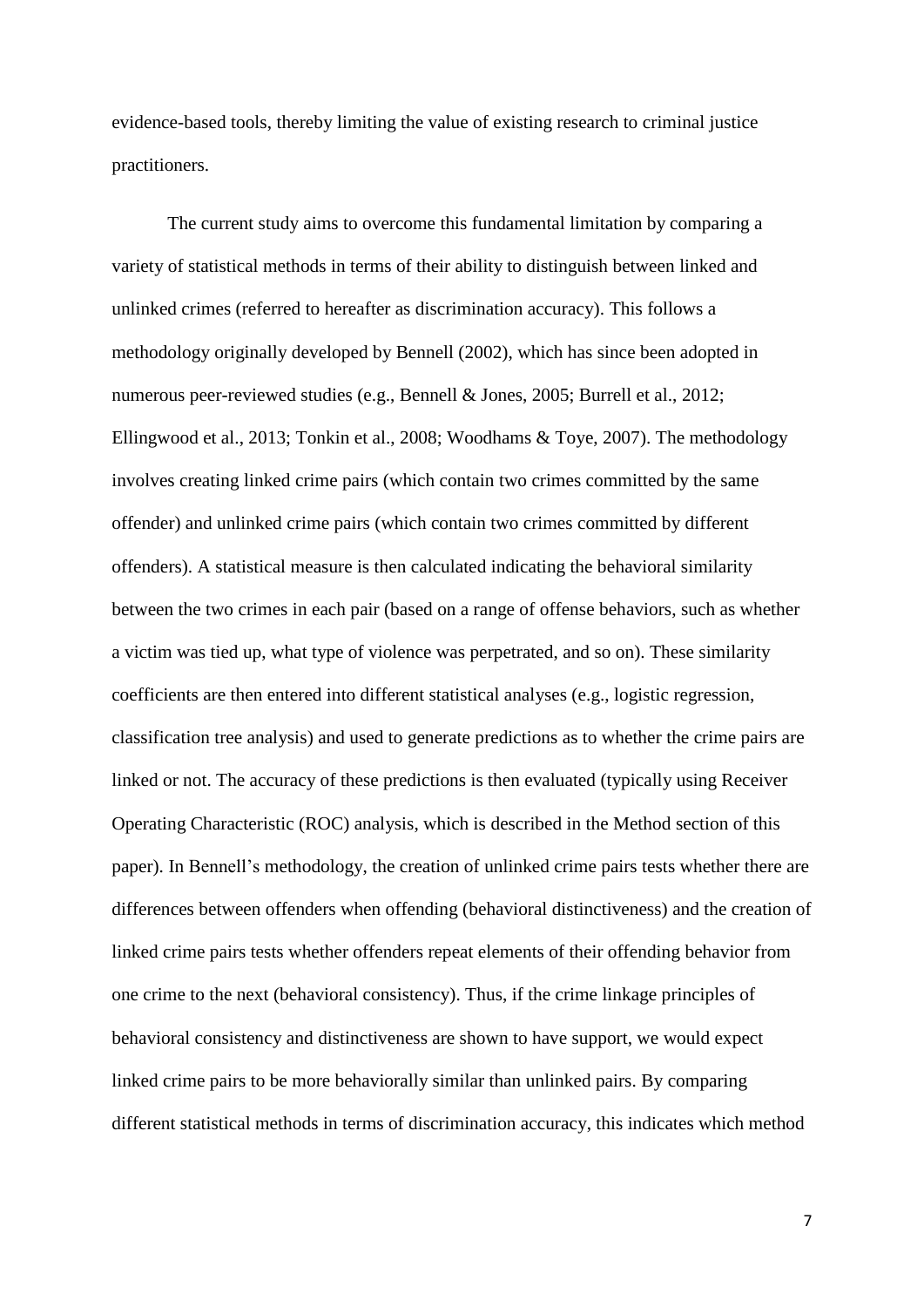is best able to capture behavioral consistency and distinctiveness and to subsequently use that information to predict whether crimes are linked or not.

Not only does this methodology test the underlying theoretical assumptions of crime linkage, but it also relates to the various crime linkage tasks facing criminal justice practitioners (see Rainbow, 2015; Woodhams, Bull et al., 2007). Within the literature, three different crime linkage scenarios are commonly described. In scenario 1 the practitioner is presented with an index crime and asked to find other offenses within a large database that might be linked to that particular index offense. This scenario has been referred to as comparative case analysis (Rainbow, 2015) and reactive case linkage (Woodhams, Bull et al., 2007). In scenario 2 the practitioner searches through a large database to find linked offenses without comparison to a specific index crime. This task has been referred to in the literature as proactive case linkage (Woodhams, Bull et al., 2007). In the third scenario the practitioner is presented with a predefined set of crimes (10 crimes in this example) and is asked to decide whether the crimes are linked or not. This task has been referred to as crime/case linkage analysis in the literature (Rainbow, 2015). While these three scenarios differ, each task can be broken down into a series of pairwise comparisons. In the first scenario, the most comprehensive way to address such a task would be to compare the index crime to every single crime in the database, with the most behaviorally similar offenses highlighted as the most likely to be linked. This would involve creating a large number of pairwise comparisons (e.g., between the index crime and crime 1 in the database, between the index crime and crime 2 in the database, and so on). In the second scenario, the most comprehensive way of addressing this task would be to remove each crime in the database one at a time and then compare that crime to those crimes remaining in the database. When all pairwise comparisons have been made, this crime would be returned to the database and the next crime removed and compared in the same pairwise fashion to all remaining crimes. Again, the most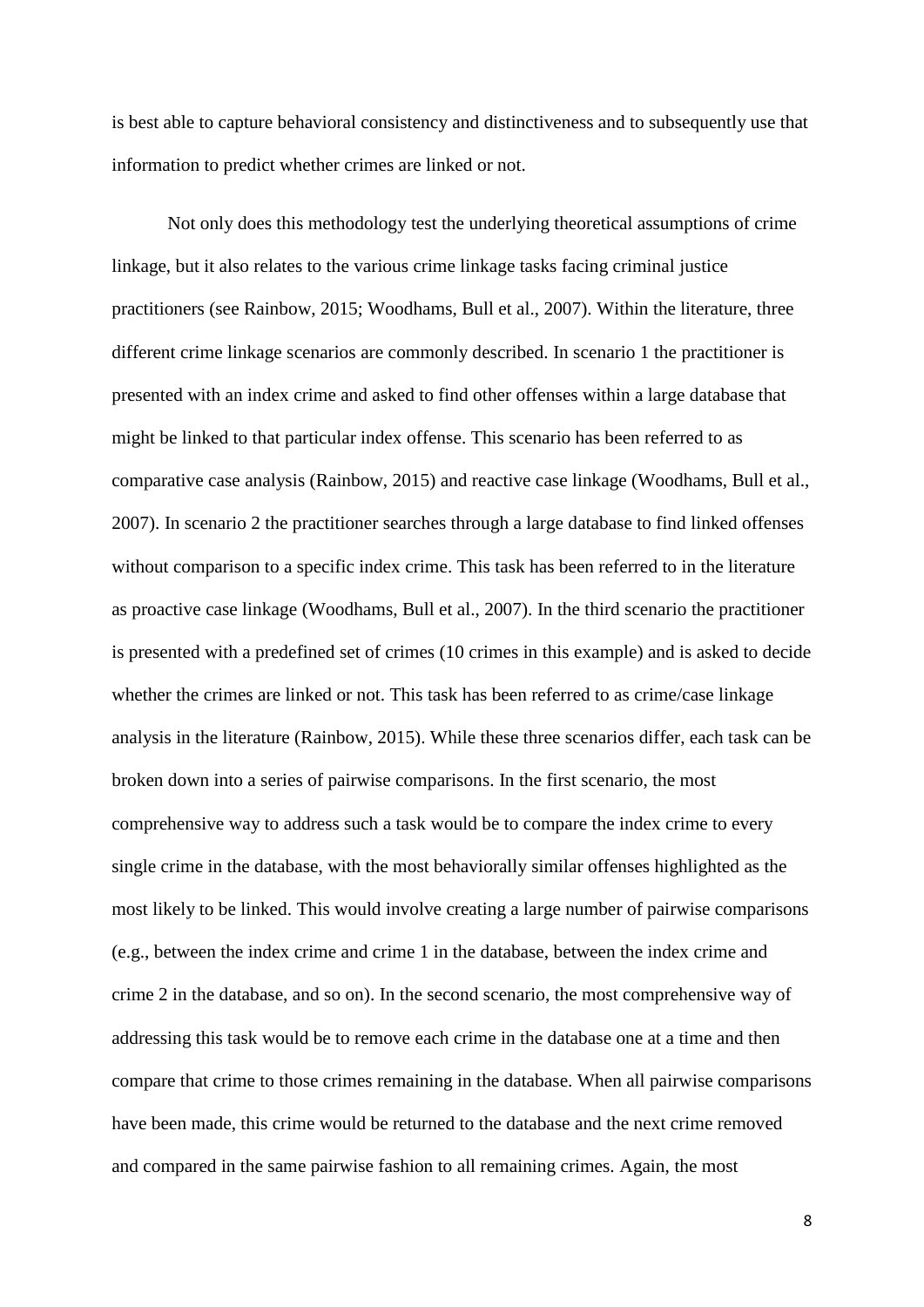behaviorally similar offenses would be highlighted as those most likely to be linked. In the third scenario, the same approach as that taken for scenario 2 could be utilized. For example, if there were 10 crimes in the predefined set, crime 1 would be removed and compared individually to crimes 2, 3, 4, and so on. When these pairwise comparisons were completed, crime 2 would be compared to crimes 3, 4, 5, and so on. This process would be repeated until all pairwise comparisons had been made. The practitioner could then plot these crimes (based on the similarity scores produced by the pairwise comparisons) and if the crimes clustered together this would suggest that they were linked<sup>6</sup>. Thus, all three crime linkage tasks described above can be addressed by creating multiple pairwise comparisons. Bennell's methodology directly replicates this process and tests which statistical approaches are best able to distinguish between linked and unlinked crime pairs. This provides an insight into which statistical methods have the greatest potential for supporting the development of computerized crime linkage decision-support tools.

The current study will compare binary logistic regression, iterative classification tree  $(ICT)$  analysis<sup>7</sup>, and Bayesian analysis. As noted above, while a number of studies have examined these approaches individually, very few studies have compared them in terms of discrimination accuracy. In fact, there is just one published study to the authors' knowledge that has compared all three statistical approaches using the same dataset (Porter, 2014). In that study, Porter found a comparable level of discrimination accuracy when using boosted trees (a form of classification tree analysis), Naïve Bayes, and logistic regression models to distinguish between linked and unlinked breaking and entering offenses from Baltimore County, US. Likewise, there were few statistically significant differences in discrimination

 $6$  Similar to smallest space analysis and other multidimensional scaling procedures (e.g., Santtila et al., 2005).

<sup>&</sup>lt;sup>7</sup> Please refer to the Method section of this paper for a description of iterative classification tree analysis, which is distinct from classification tree analysis where only one tree is constructed and used to make classification decisions (compared to constructing multiple trees).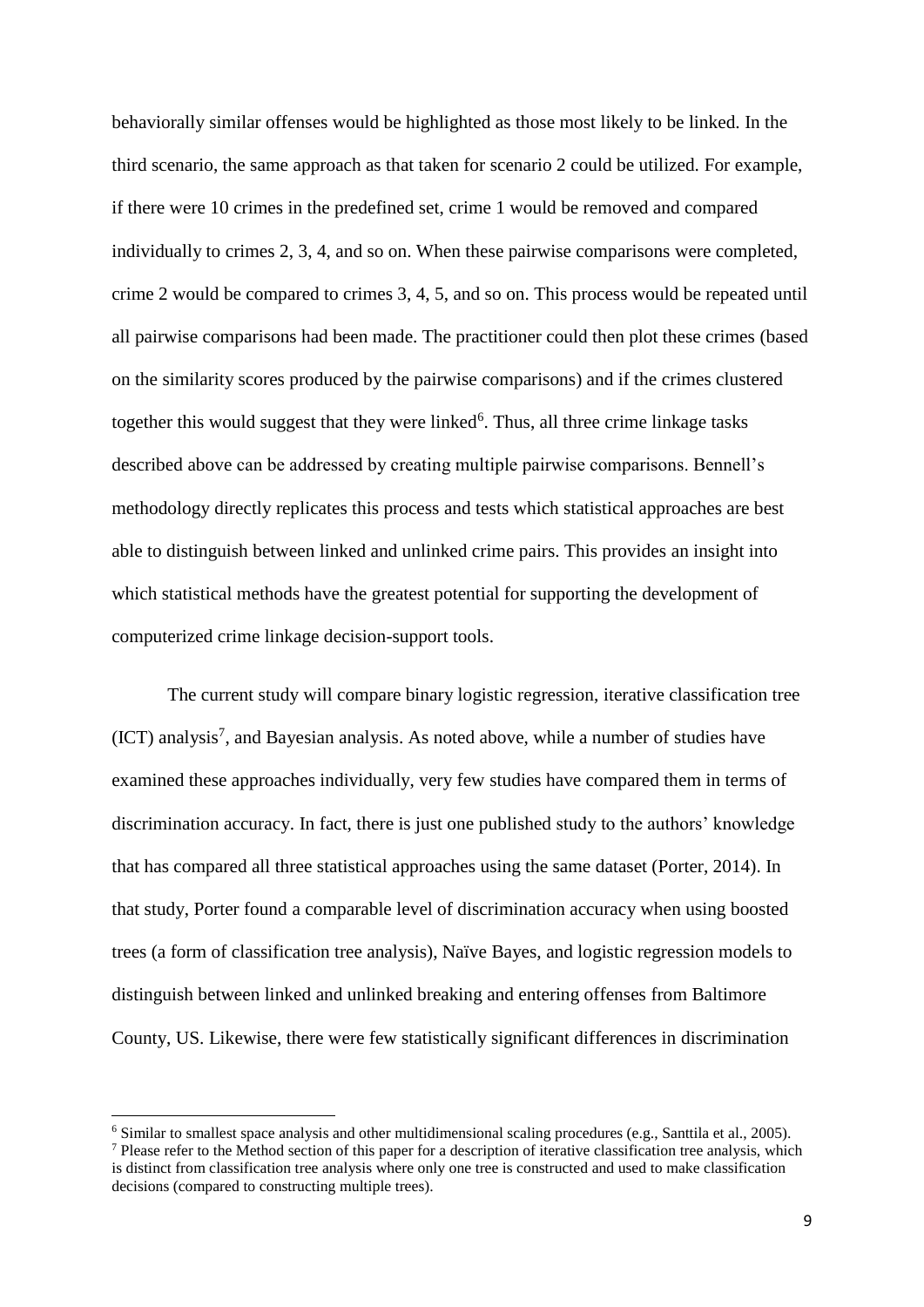accuracy when comparing logistic regression and ICT analysis (Bayesian analysis was not investigated) using samples of residential burglary from Finland, car thefts from the UK, and adult stranger rapes from Canada (XXXX, under review-anonymized for peer review; Tonkin, Woodhams, Bull, Bond, & Santtila, 2012).

The fact that similar levels of discrimination accuracy were observed across the statistical methods tested in these studies is somewhat surprising because regression, Bayesian, and classification tree analysis adopt very different approaches to generating crime linkage predictions. Users of binary logistic regression have tended to adopt (what has been referred to in the literature as) a 'one-size-fits-all' approach, meaning that a single statistical algorithm is developed for predicting linkage status (linked/unlinked) and this approach is then applied to all cases (Tonkin et al., 2012). Consequently, the exact same offender behaviors are used in the same way to generate predictions across all crimes in a given dataset. Such an approach has been criticized because it is not consistent with findings suggesting that behavioral consistency is differentially expressed from one offender to the next (e.g., some offenders might be consistent in sexual behaviors, whereas other offenders might be consistent in control behaviors) (Grubin et al., 2001). The one-size-fits-all approach adopted by logistic regression would not capture such nuances in offender behavior.

In response to these criticisms, classification tree analysis has been proposed as an alternative (and arguably more appropriate) statistical approach for generating crime linkage predictions (XXXX, under review-anonymized for peer review; Tonkin et al., 2012). One reason for the presumed superiority of classification tree analysis is because it allows for different predictive methods (i.e., different combinations of offender behavior) to be used for different sub-groups of offenders/crimes (Steadman et al., 2000), thereby allowing some idiographic flexibility in decision-making that is not possible with logistic regression.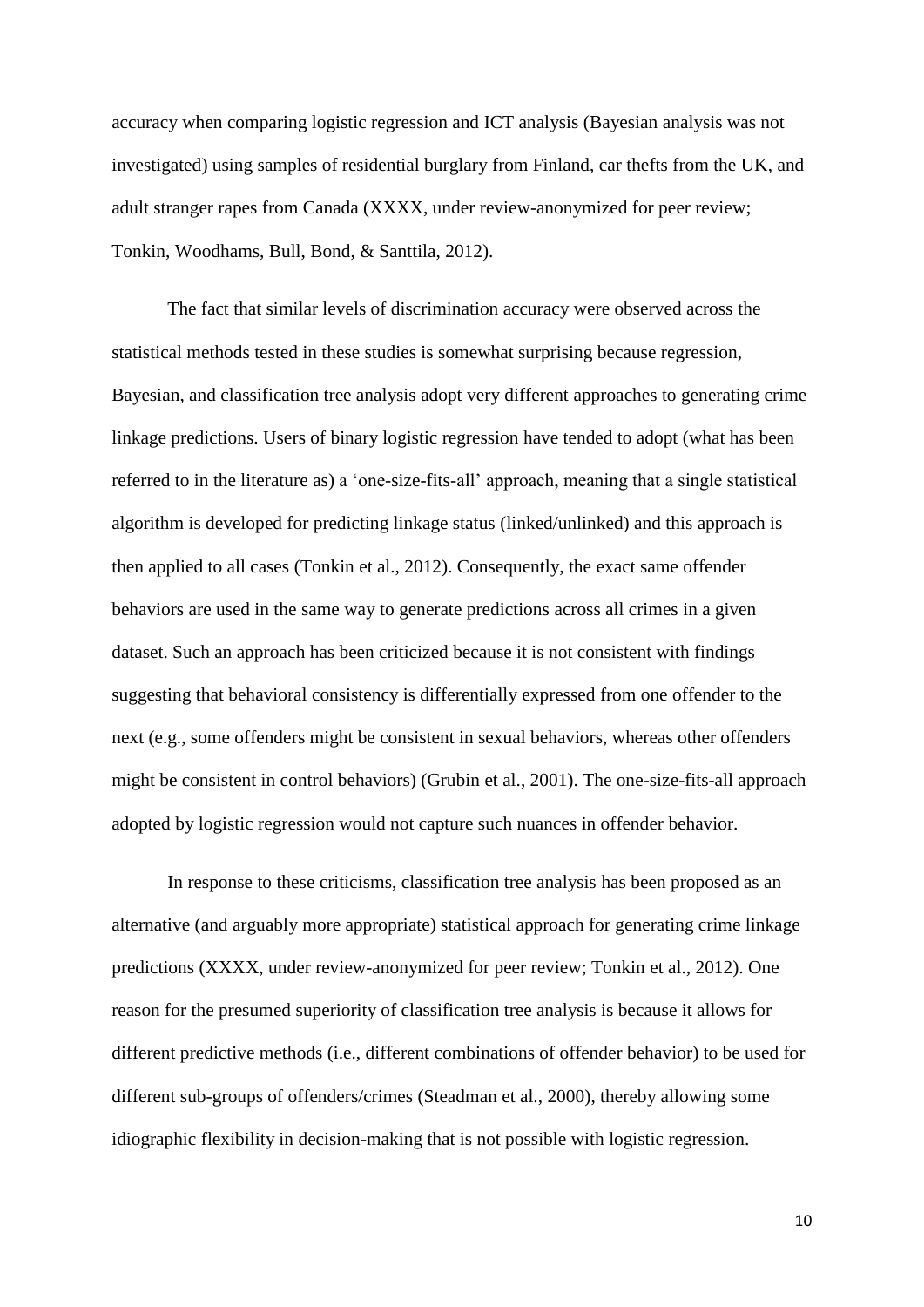There are, however, limitations to the way in which both logistic regression and classification tree analysis have been utilized in the literature. Typically, a single coefficient is calculated to indicate how behaviorally similar the two crimes are in each linked and unlinked pair (which involves combining the information contained across multiple behavioral variables, e.g., the offender wore a mask- yes/no; the victim was gagged- yes/no; and so on). This number is subsequently used in the regression/classification tree analysis to predict whether crime pairs are linked or not. This approach is problematic, though, because information is lost by combining multiple behavioral variables into a single similarity value. For example, crime pair A and crime pair B might both receive a similarity score of 0.25, which means they are treated for the purposes of logistic regression and classification tree analysis as the same in terms of their behavioral similarity. But, the value of 0.25 tells us nothing about which particular behaviors were similar (and not similar) across the two crimes. Indeed, while crime pairs A and B might have the same similarity score, the specific shared behaviors that contributed to producing this score could be completely different. Such a loss of information can, however, be avoided using other statistical approaches, such as Bayesian analysis, which use the individual behavioral variables to generate crime linkage predictions (rather than relying on a single summary score of behavioral similarity). Consequently, Bayesian-based analyses are a potentially very useful family of techniques for exploring whether and how crimes can be linked using offender crime scene behavior.

Given the above, the current study compares logistic regression, ICT analysis, and Bayesian analysis in terms of their ability to use offender crime scene behavior to distinguish between linked and unlinked sexual crimes<sup>8</sup>. While crime linkage is conducted in practice

<sup>&</sup>lt;sup>8</sup> It should be noted that the statistical methods tested in the current study differ from those tested by Porter (2014). For example, Porter (2014) uses boosted trees whereas the current study relies on the Chi-squared Automatic Interaction Detector (CHAID) algorithm available in PASW (see the Analytic Strategy section). Please contact the authors if you wish to further discuss similarities and differences between those methods used in the current study and those used by Porter (2014).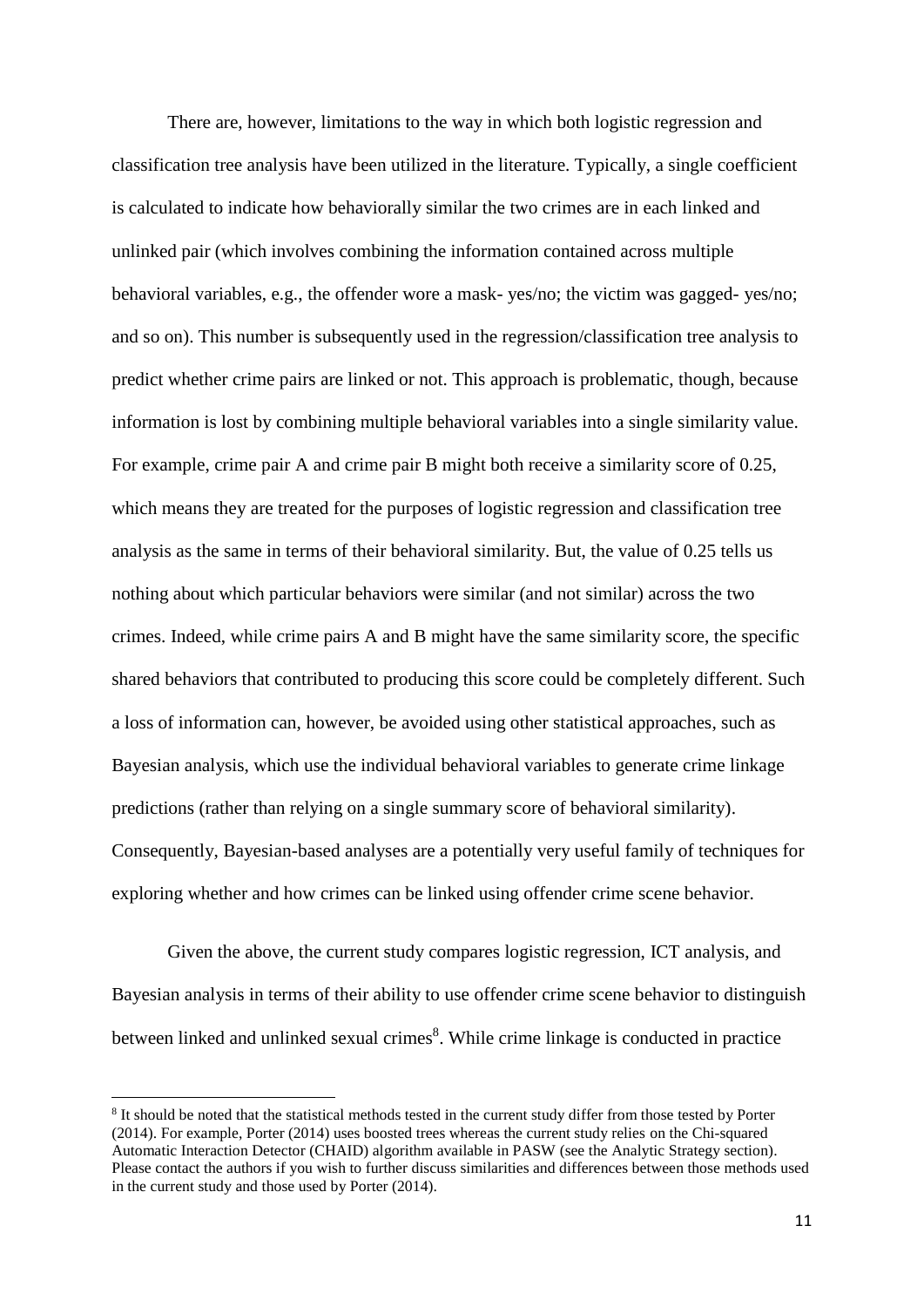with a range of crime types (including both person-oriented offences, such as rape and homicide, and property-oriented offences such as burglary, robbery, and car theft), a focus on sexual offences is justified because these crimes have particularly significant emotional, psychological, and health consequences for victims (e.g., see Rentoul & Appleboom, 1997; Resick, 1993). Furthermore, sexual offences are estimated to have the second largest financial cost for society (behind homicide), taking into account a range of costs for victims, the criminal justice system, and wider society (McCollister, French, & Fang, 2010). As far as the authors are aware, none of the statistical methods tested in this study are currently used by criminal justice practitioners to link crimes in practice, but (based on previous research) they all appear to offer some potential in this regard. It is hypothesized that discrimination accuracy will be greatest using the Bayesian-based statistical approaches due to the loss of information that can occur when using logistic regression and ICT analysis (as discussed previously). To facilitate these comparisons, a sample comprising over 3,000 sexual offenses committed in five countries is collated, which represents the largest, most diverse, and most ecologically valid dataset ever collected to investigate crime linkage with sexual offenses. This study, therefore, provides a unique insight into which statistical approach offers the greatest potential for supporting the development of crime linkage decision-support tools. This fills an important gap in the crime linkage literature (because such comparisons have never before been made) and provides a key step towards translating these findings into a usable tool that can enhance law enforcement practice.

#### **Method**

#### **Data**

The study utilized police crime data relating to 3,364 stranger sexual offenses committed by 3,018 offenders (mean number of sexual offenses per series  $= 3.25$ , range  $= 2 -$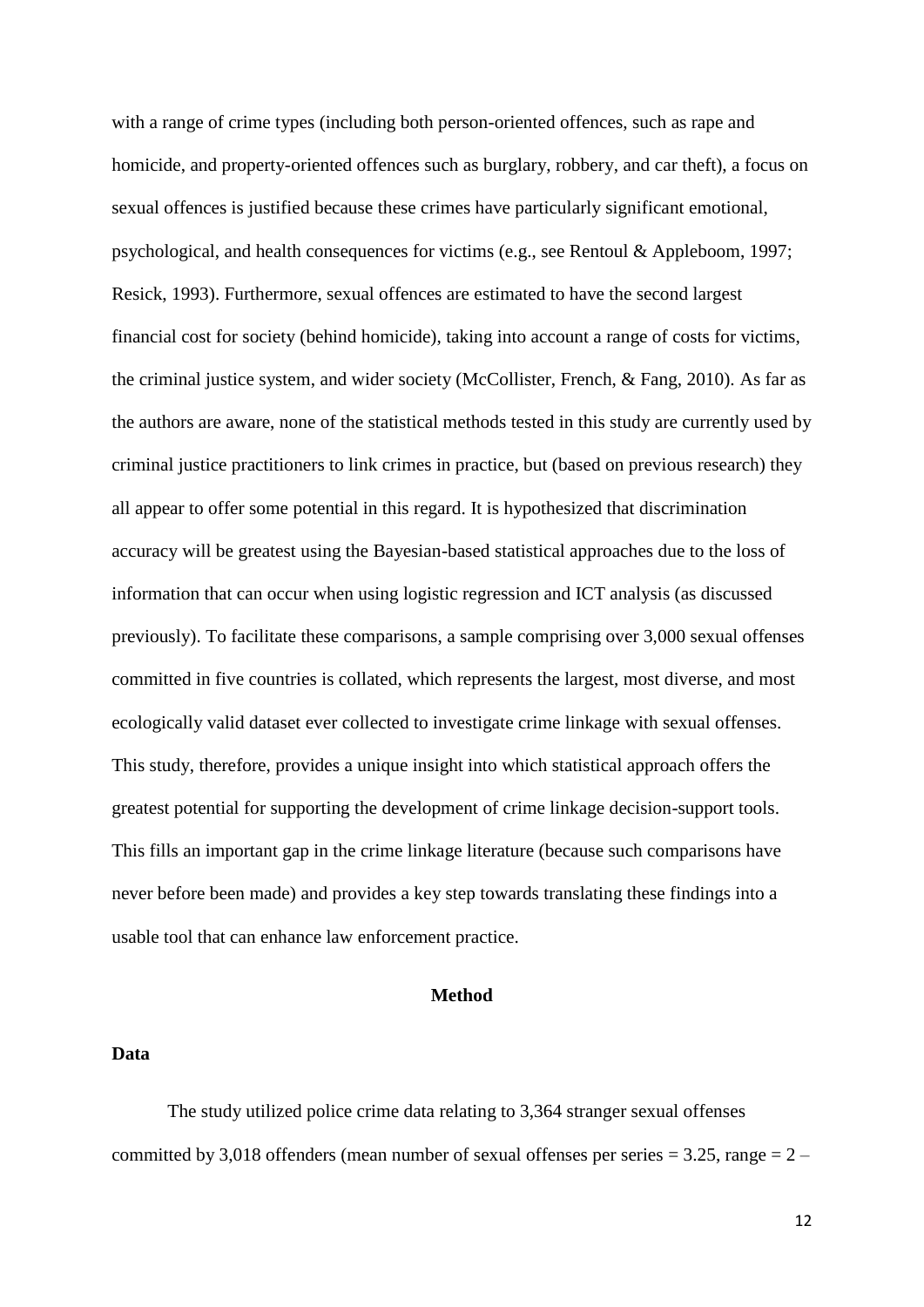32 crimes). These data were provided by law enforcement agencies from five countries: 1) the Serious Crime Analysis Section (SCAS, UK, *n* = 2,579 offenses); 2) the South African Police Service (SAPS;  $n = 245$  offenses); 3) the Finnish National Police ( $n = 123$  offenses); 4) the Dutch National Police (*n* = 173 offenses); and 5) the Belgian Federal Police (*n* = 244 offenses). Within these data, there were solved serial crimes (*n* = 2,081), unsolved serial crimes ( $n = 92$ ), and solved apparent one-off crimes ( $n = 1,191$ ). In this study, unsolved crime series consisted of crimes that had been linked via DNA. Thus, while they remain unsolved, we can be somewhat confident that the same offender was responsible (this is important because otherwise we will not know whether the predictions generated by our statistical methods are accurate or not). Apparent one-off crimes consisted of crimes committed by an offender who only had one recorded conviction for sexual offending at the time of data collection. The inclusion of unsolved and apparent one-off crimes was important because, when practitioners are searching for linked crimes in practice, the databases they search contain a mixture of solved, unsolved, serial, and one-off offenses. By including such offenses in our research, this helped to ensure that the findings were more ecologically valid than those produced in the majority of previous research (which failed to include unsolved and one-off offenses; e.g., Bennell & Jones, 2005; Burrell et al., 2012; Ellingwood et al., 2013; Santtila et al., 2005, 2008; Tonkin et al., 2008; Woodhams & Toye, 2007).

For each crime in the dataset, information pertaining to 166 binary behavioral variables was collated. This encompassed a range of offender behaviors, including: 1) **control behaviors**, consisting of behaviors designed to gain control over the victim and offending situation (e.g., weapon use, use of violence, etc.); 2) **escape behaviors**, designed to help the offender evade capture or exit the crime scene (e.g., wearing gloves or a disguise, taking forensic precautions); 3) **style behaviors**, which are not directly necessary for the offense to be successfully completed (e.g., the offender complimenting the victim); 4) **sexual**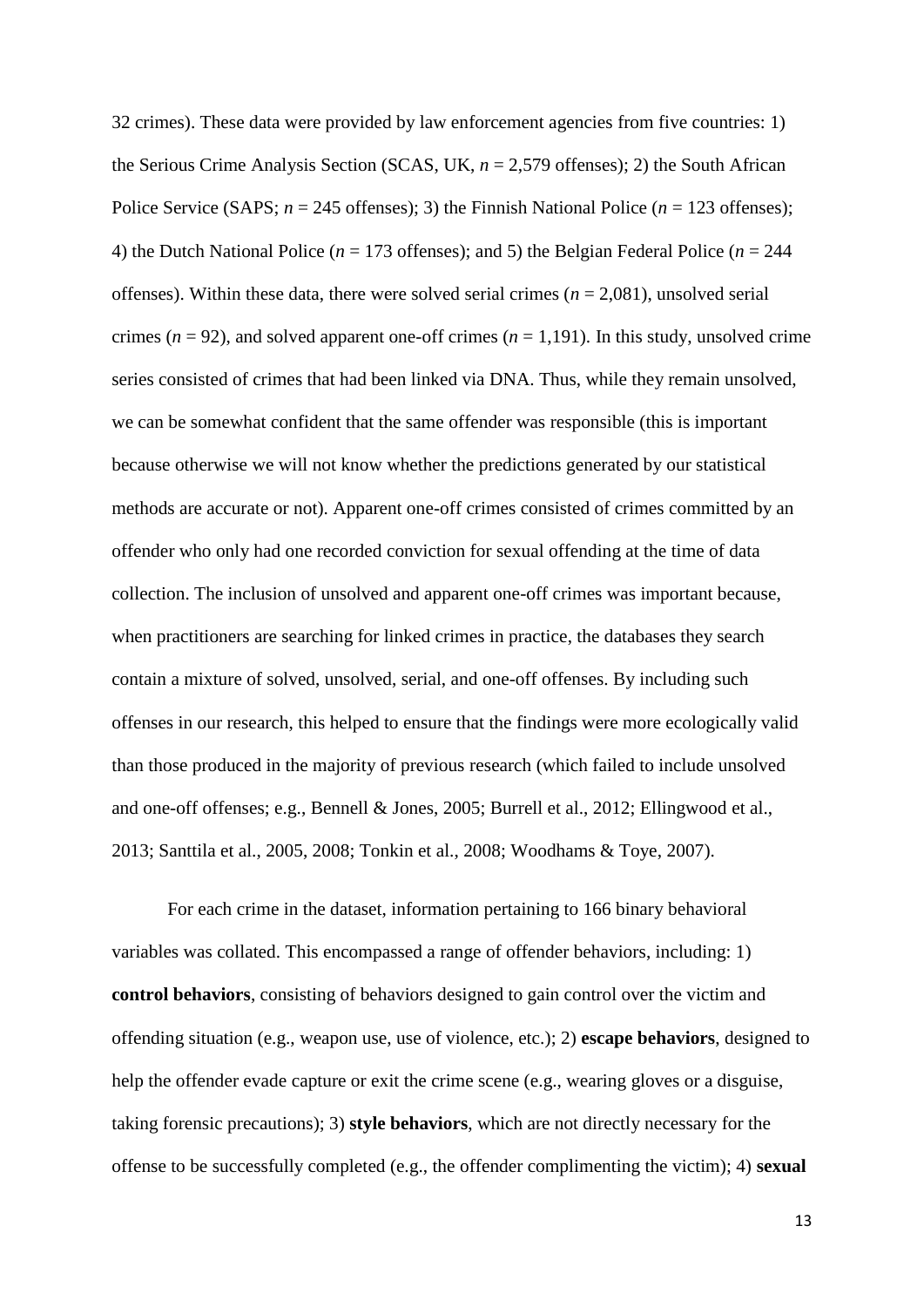**behaviors** (e.g., whether the victim was penetrated and how, etc.); and 5) **target selection variables** (e.g., the time and day of the offense, the age and gender of the victim, etc.).

These data were collated from the five countries in a number of ways. The Finnish data were collated from two pre-existing research datasets (Häkkänen, Lindlöf, & Santtila, 2004; Santtila et al., 2005). Inter-rater reliability (IRR) for the original datasets are published in the respective papers (a mean Cohen's Kappa of 0.77 for Santtila et al. (2005) and only variables with  $K > 0.61$  (with two exceptions) were kept by Häkkänen et al. (2004)). The South African data were collected by the sixth author who coded behaviors displayed in rape cases from the hard copy case files provided by the SAPS. A coding dictionary was developed in collaboration with our practitioner partners in other countries to ensure comparable data would be collected. The first five series  $(n = 20 \text{ cases})$  were dual coded by the fifth and sixth authors and IRR analysis performed. Where low scores were achieved  $(K <$ 0.60) a decision was made to either remove these from the dataset  $(n = 10 \text{ variables})$  or retain with a clarification of the coding definition ( $n = 9$  variables). The IRR process also resulted in the clarification of variable definitions for a further 15 variables. Finally, the IRR resulted in collapsing two variables into one (minimal and moderate violence) due to low IRR scores (*K*  $= 0.56$  and  $-0.07$  respectively).

The remaining three datasets (UK, Belgium, and the Netherlands) were collated from data stored on the Violent Crime Linkage Analysis System (ViCLAS; see Collins, Johnson, Choy, Davidson, & MacKay, 1998). ViCLAS is a database that stores records of serious crimes (typically stranger sexual offenses and sexual homicides) including the crime scene behavior engaged in by the offender. It has the functionality to be interrogated for crimes which share behavioral characteristics and is used to support the process of crime linkage in Belgium, the Czech Republic, France, Germany, Ireland, the Netherlands, New Zealand, Switzerland and the United Kingdom (Wilson & Bruer, 2017). In the UK, Belgium, and the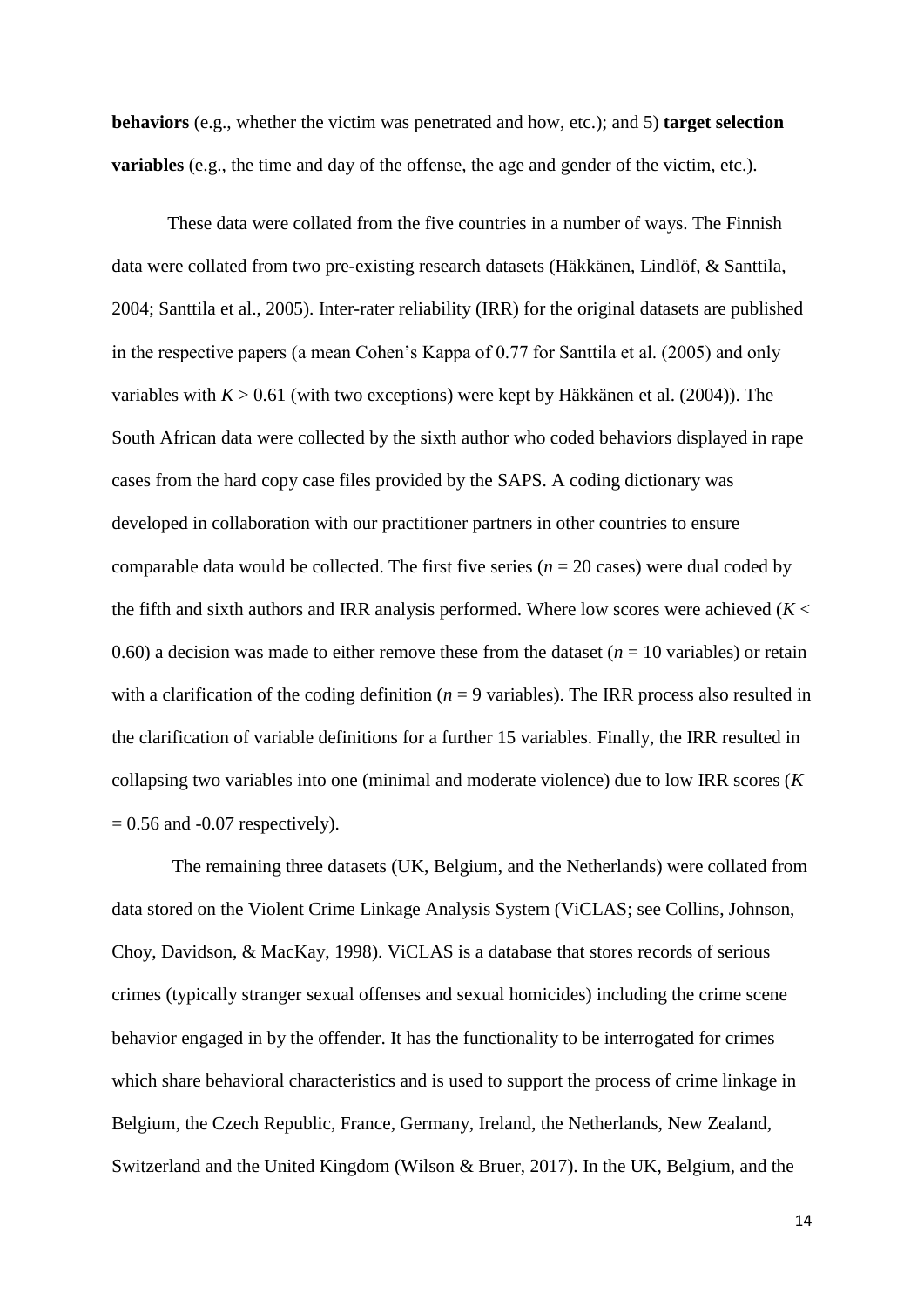Netherlands, police investigators submit case papers to the analytical units and the data are entered on to ViCLAS by trained analysts within these units. The training of analysts is a lengthy process typically lasting several months (but it can last as long as a year, or longer if necessary) and involving close supervision by an experienced senior analyst. Data entry on to ViCLAS is closely supervised by senior analysts and guided by a detailed quality control guide/coding manual, which explains the meaning of individual ViCLAS variables and gives examples of how these variables should and should not be coded. Consequently, all analysts entering data on to the ViCLAS system are following the same coding rules. Furthermore, before analysis begins on any case, that case is reviewed to ensure that the information entered onto the ViCLAS system matches the original police files. Any inconsistencies are fed back to the analyst who entered the data on to the system and amended within ViCLAS itself.

For the purposes of gathering data for the current study, an analyst from SCAS extracted the UK data directly from ViCLAS. In Belgium and the Netherlands, crime analysts manually extracted data from ViCLAS and other relevant systems (e.g., crime records to identify solved and unsolved cases). In the Netherlands, all data retrieved from ViCLAS was reviewed by the analysts against the original paper files to ensure the coding was in accordance with the current coding dictionary and quality control was assessed using the current manual. These datasets were anonymized, encrypted and sent to the research team.

Once all five datasets had been received, these were reformatted into one row per offense and manually joined together by the sixth and thirteenth authors. The individual datasets contained a range of behavioral variables, and those which overlapped were retained for the project. Variable matching was completed manually using variable labels with input from the practitioner partners to ensure matched variables represented behaviors that were as similar as possible across all five countries. The liaison with practitioner partners was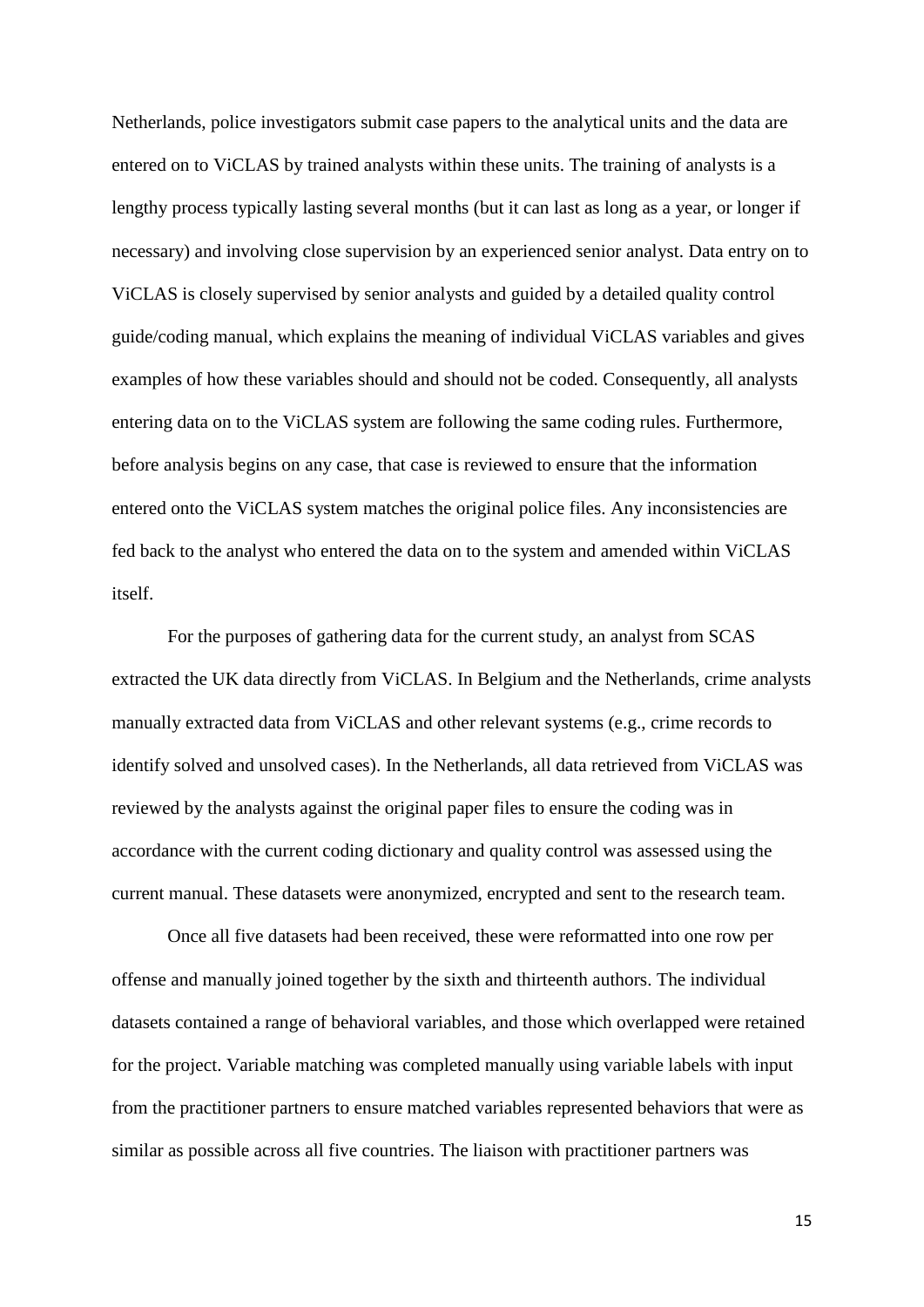essential, as data agreements did not permit academic partners to have sight of coding dictionaries for ViCLAS countries.

#### **Analytic Strategy**

Following a method developed by Professor Craig Bennell and used by many crime linkage researchers since (see Bennell et al., 2014, for a review), the first stage of the analysis involved generating linked and unlinked crime pairs from the data. Linked crime pairs contained two crimes committed by the same offender and unlinked crime pairs contained two crimes committed by different offenders. All possible linked and unlinked crime pairs were created from the data, resulting in a sample of  $n = 4.569$  linked crime pairs and  $n =$ 5,651,997 unlinked pairs. Once these pairs had been created, different analytical procedures were used for the binary logistic regression, ICT analysis, and Bayesian analysis.

**Binary logistic regression analysis.** First, a Jaccard's coefficient was calculated for each linked and unlinked crime pair to provide a measure of how similar the two crimes were in terms of offender crime scene behavior (based on the 166 binary behavioral variables mentioned previously). Jaccard's coefficient was calculated using the following formula:  $J =$  $a \div (a + b + c)$ , where *J* refers to the Jaccard's coefficient, *a* the number of behaviors present in both crimes in the pair, *b* the number of behaviors present in crime one but absent from crime two, and *c* the number of behaviors absent in crime one but present in crime two. Jaccard's coefficient is one of many similarity coefficients that can be used with binary data, and has been utilized in numerous crime linkage studies (e.g., Bennell & Canter, 2002; Burrell et al., 2012; Tonkin et al., 2008; Woodhams & Toye, 2007). The coefficient can range from 0 (indicating that none of the behaviors analyzed were present in both crimes in the pair) to 1.00 (indicating that the exact same behaviors were present in both crimes).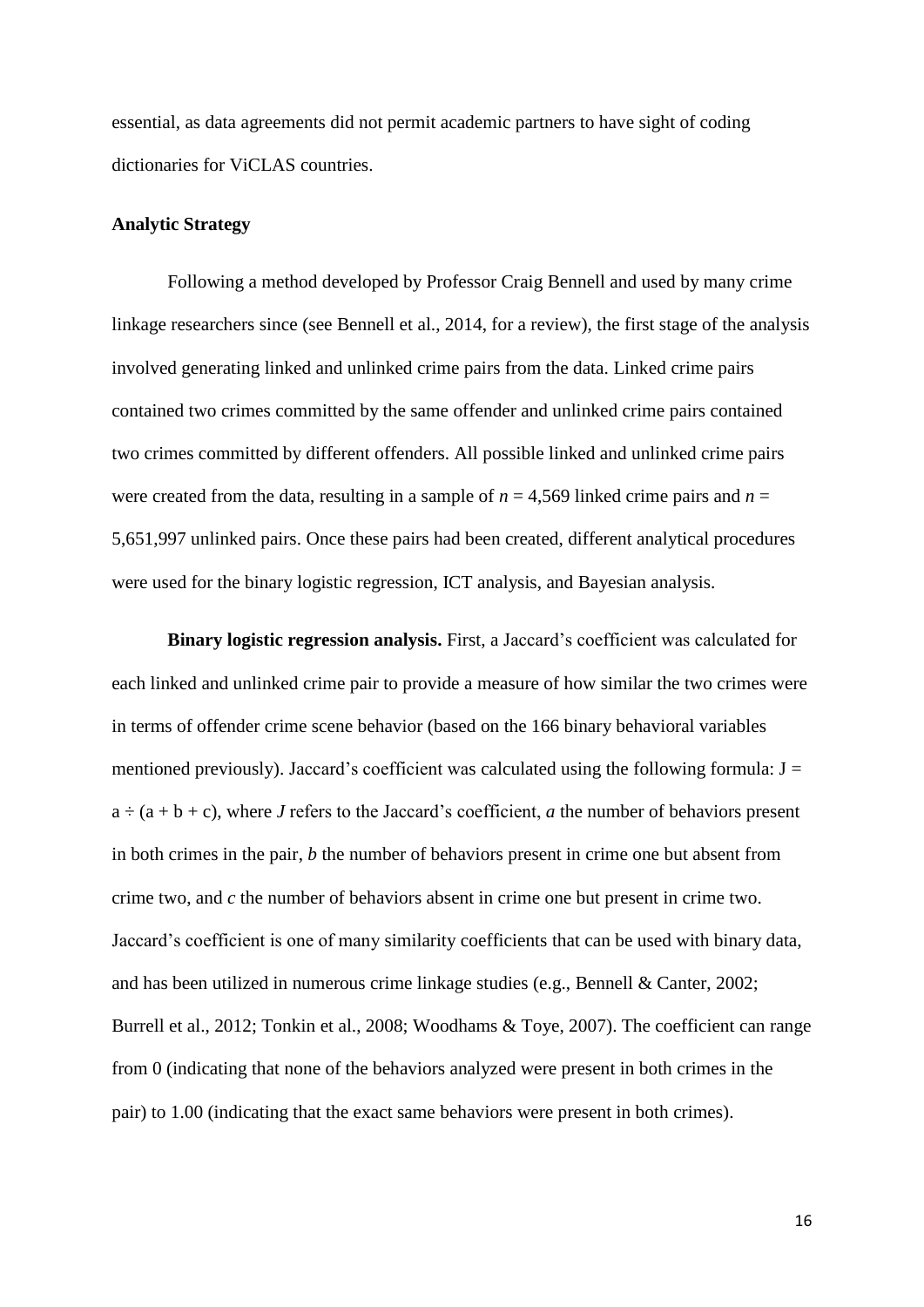The Jaccard's coefficient was entered as an independent variable in the logistic regression analysis, with the aim of building a statistical model that could predict the likelihood of a crime pair being linked. Given that the ultimate aim of crime linkage research is to generate methods that might be used to link future cases (beyond the sample studied), it is vital that methods of cross-validation are used. The leave-one-out classification method (LOOCV) was used in the current study to cross-validate the logistic regression model. The LOOCV method involved removing each crime pair from the sample one at a time, and the remaining data were then used to develop a logistic regression model. This regression model was subsequently applied to the extracted pair to produce a predicted probability value (ranging from 0, indicating a low predicted probability of the crime pair being linked, to 1.00, indicating a high predicted probability of the pair being linked). This pair was then returned to the dataset and the procedure repeated with the next pair until a probability value had been calculated for all linked and unlinked crime pairs in the sample (Woodhams & Labuschagne, 2012). These predicted probability values were used in subsequent analysis to test the discrimination accuracy of the regression model (as described in more detail below).

**Iterative classification tree (ICT) analysis.**For the ICT analysis, the 166 behavioral variables were split into five types of offender behavior (as described in the Data section of this paper). These so-called behavioral domains were based on those utilized in previous research (e.g., Bennell, Gauthier, Gauthier, Melnyk, & Musolino, 2010; Grubin et al., 2001; Woodhams, Grant, & Price, 2007). As discussed in the introduction, one of the proposed advantages of classification tree analysis over logistic regression is that it can more easily capture/utilize differences between offenders in how they display behavioral consistency when offending. This will only be achieved, however, if the analysis breaks offender behavior down into different types. If there is just a single, combined measure of offender behavior then only one strategy for linking offenses would emerge from the analysis (i.e., the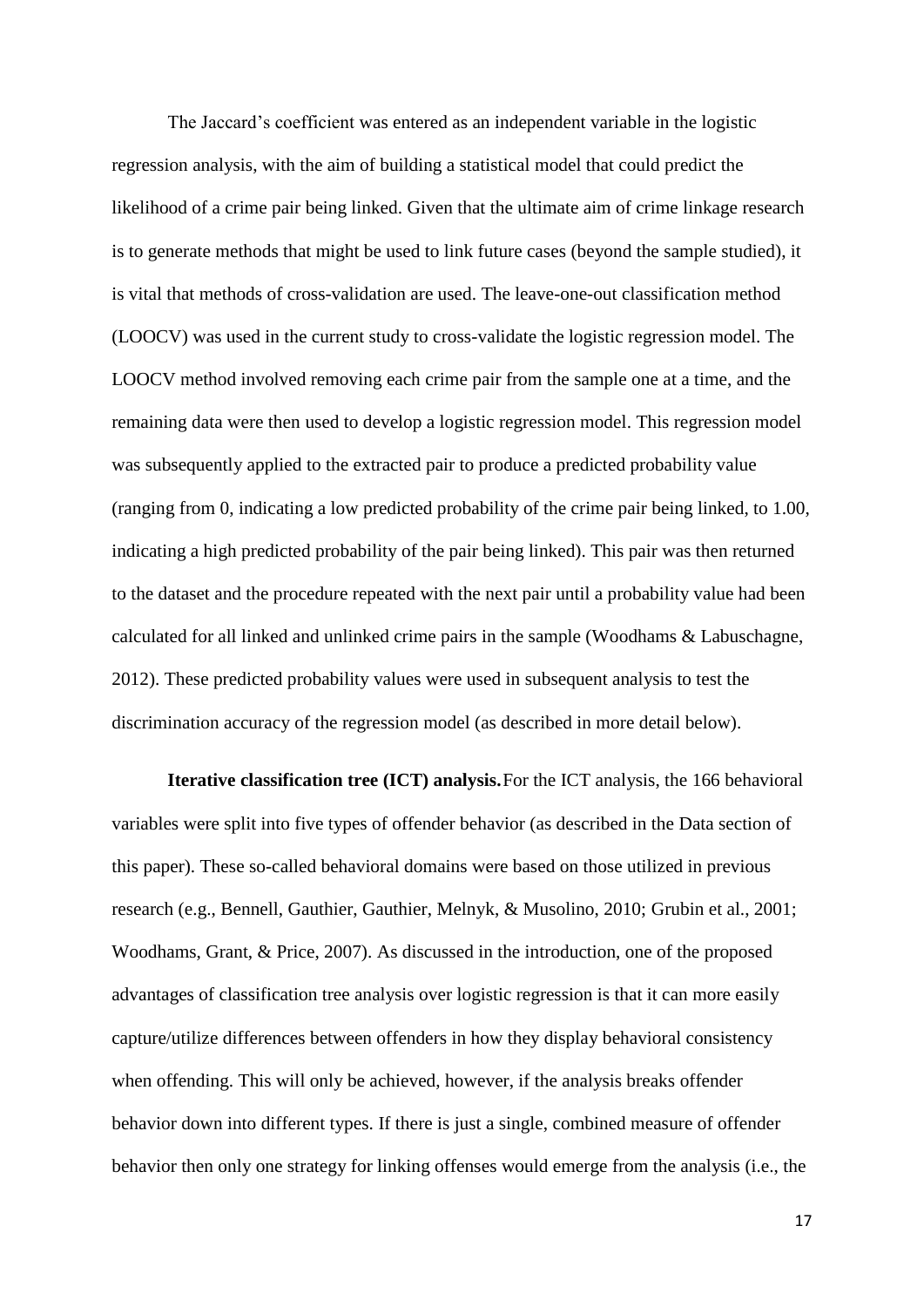ICT analysis would produce a one-size-fits-all model). However, by identifying separate behavioral domains, this allows different linking strategies to be developed for different subgroups of sexual offenders (e.g., linkage decisions might be generated using control and escape behaviors for one sub-group of offenders but for a different sub-group target selection and sexual behaviors might be used). The five behavioral domains utilized in the current study were: 1) control behaviors; 2) escape behaviors; 3) style behaviors; 4) sexual behaviors; and 5) target selection variables. Jaccard's coefficients were calculated separately for each of these five domains and these coefficients entered as independent variables in the ICT analyses.

The analyses were performed using the exhaustive Chi-squared Automatic Interaction Detector (CHAID) algorithm available in PASW version 21 (see Tonkin et al., 2012, for a more detailed description). The parameters for these analyses were as follows: tree depth was equal to 3; the minimum number of crime pairs allowed in parent and child nodes was 100 pairs and 50 pairs, respectively; the criterion for splitting nodes was  $p < .05$  using the likelihood ratio; the number of intervals was set to 10; and a 10-fold cross-validation procedure was utilized because it is not possible to perform a leave-one-out cross-validation when running classification tree analysis in PASW.

Following the criteria established by Steadman et al. (2000) and Monahan et al. (2000), which were subsequently used by Tonkin et al. (2012) in their study of crime linkage, nodes containing less than twice, but more than half, the base rate prevalence of linked pairs were deemed to be unclassifiable. These unclassifiable cases were separated from those that were successfully classified and a further CHAID analysis run on the unclassifiable cases. This iterative process was repeated until no further cases could be classified. The classification tree analysis thus became an iterative classification tree analysis because multiple classification trees were used to generate crime linkage predictions rather than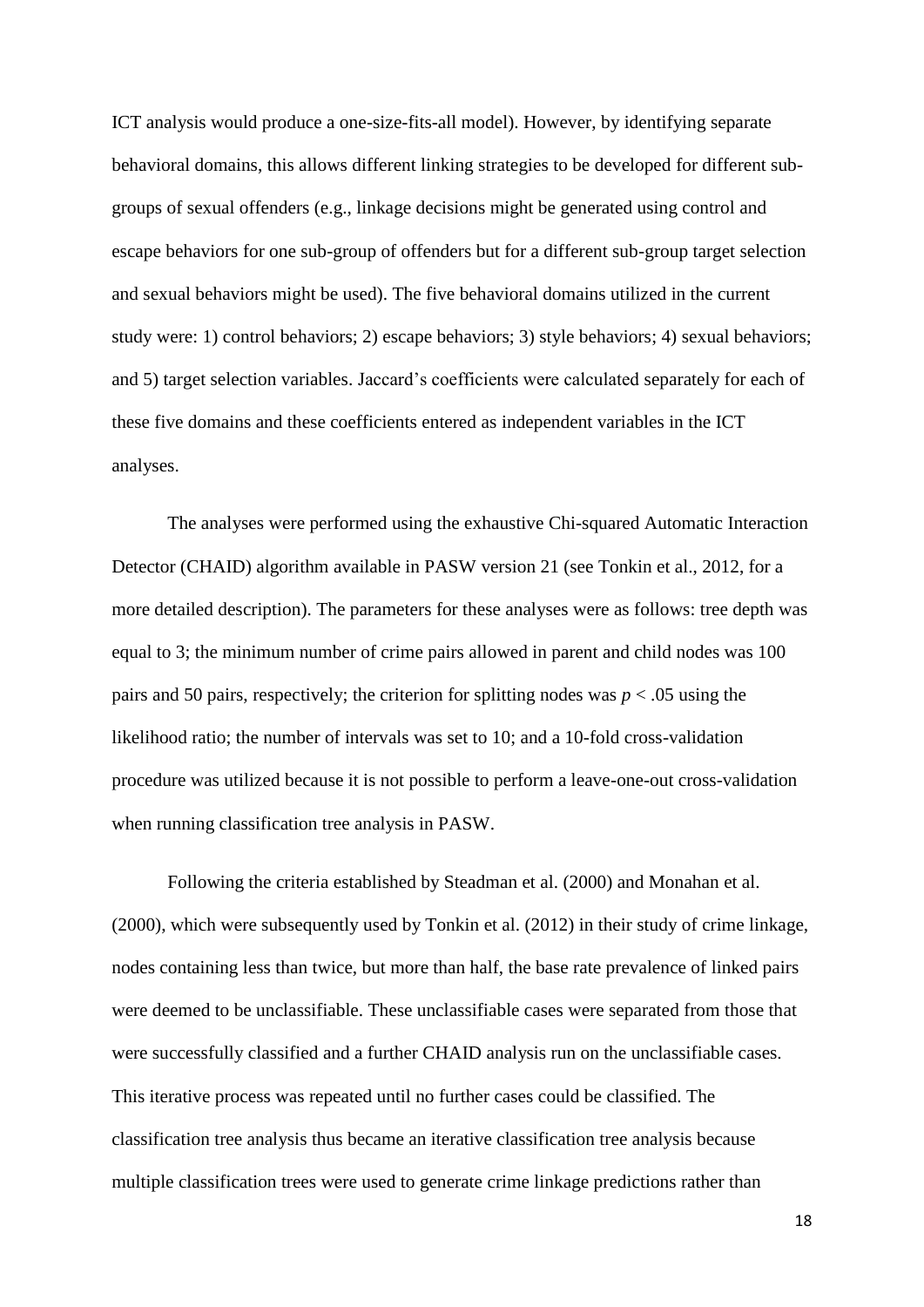predictions coming from a single tree. Research has suggested that adopting such an iterative approach yields favorable classification results compared to 'standard', single-tree classification tree analysis (e.g., Monahan et al., 2000; Steadman et al., 2000). The same parameters described above were used for all iterations of the classification tree analysis.

**Bayesian analysis.** The form of Bayesian analysis used in the current study was based on the Bayesian crime linking method developed by Salo et al. (2013). That method was originally designed to predict series membership (i.e., how likely is it that crime X belongs to series Y?). Logistic regression and classification tree analysis, however, cannot be used to predict series membership because there are typically more than two crime series within a given dataset and these procedures can only make predictions for binary outcomes. To ensure greater comparability between statistical methods, Salo et al.'s (2013) Bayesian crime linking method was adapted by the third author so that it could generate predictions for crime pairs (i.e., how likely is it that these two crimes are committed by the same person?).

In developing this method, one of the decisions that had to be made was how to quantify behavioral consistency. Three different methods are reported in the current paper: 1) **Method 1:** a new binary variable was created for each of the 166 offender behaviors, which took a value of 1 if the behavior was either present in both crimes in the pair or absent in both crimes and 0 otherwise. Thus, there were two ways in which an offender could demonstrate behavioral consistency in Method 1: s/he could either display the same behavior across two offenses (referred to as joint presence) or s/he could *not* display that behavior across two offenses (referred to as joint absence). 2) **Method 2:** a new binary variable was created for each of the 166 offender behaviors, which took a value of 1 if the behavior was present in both crimes in the pair and 0 otherwise. In this method, joint presence was the only way an offender could demonstrate behavioral consistency. This method, therefore, most closely resembled how behavioral consistency was quantified using Jaccard's coefficient in the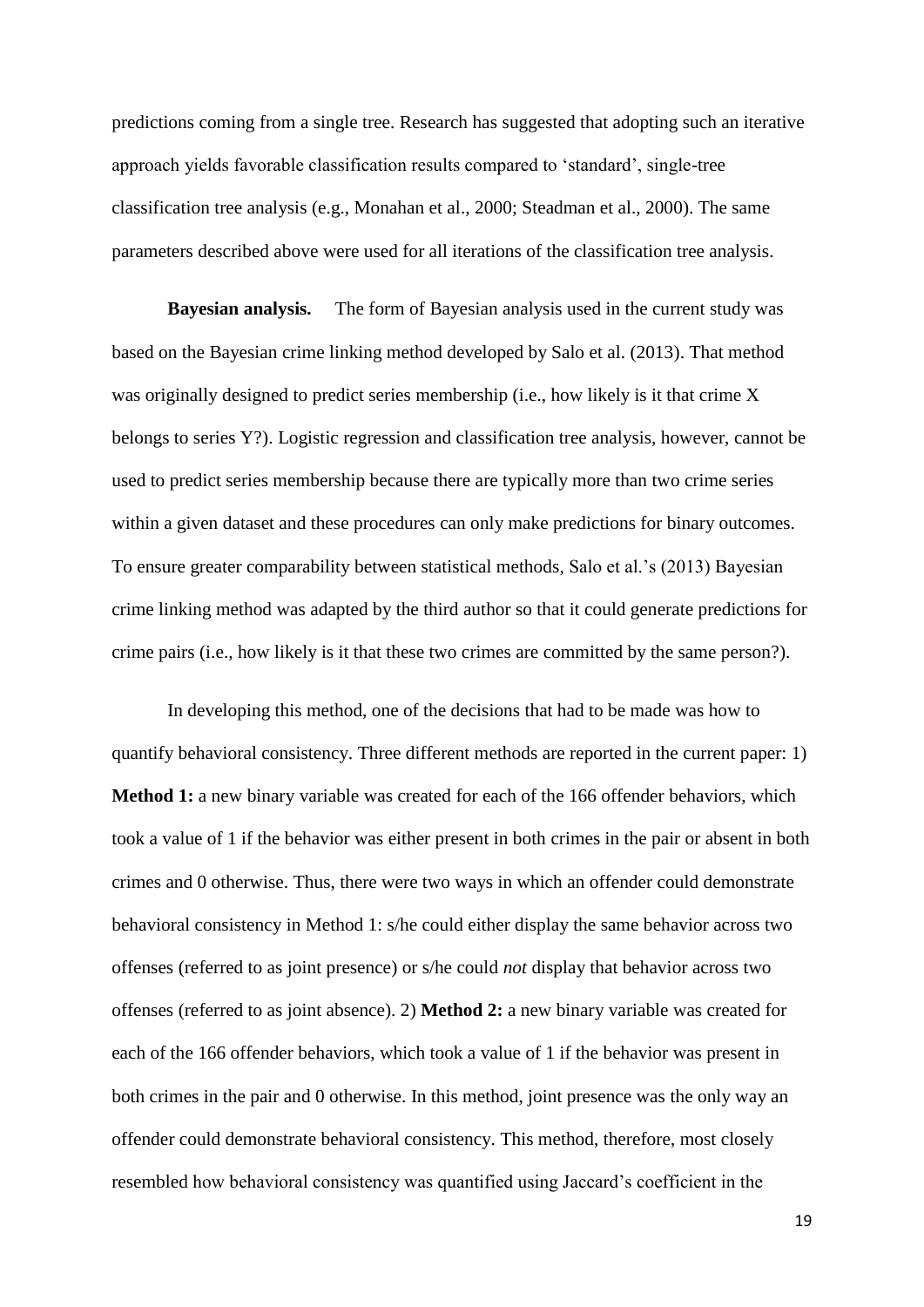logistic regression and ICT analyses. 3) **Method 3:** Method 3 created a new categorical variable for each of the 166 offender behaviors, which took a value of 1 if the behavior was present in both crimes in the pair, a value of 2 if the behavior was absent in both crimes, and 0 otherwise. In Method 3 there were two ways in which an offender could demonstrate behavioral consistency (joint presence and joint absence), but unlike Method 1, where joint presence and absence were treated as equivalent, Method 3 treated joint presence and joint absence as different types of offender behavioral consistency.

For each of these three methods, Bayesian analysis was used to model the probability of observing behavioral consistency across each of the 166 variables for both linked and unlinked crime pairs. Essentially this involved building up a picture of what the 'typical' linked pair looked like and what the 'typical' unlinked pair looked like in terms of the presence/absence of the 166 variables. A predicted probability value could then be computed, ranging from 0 (indicating that the crime pair in question was a very close fit to the 'typical picture' of an unlinked pair) up to a value of 1.00 (indicating that the crime pair was a very close fit to the 'typical picture' of a linked pair). A LOOCV method of cross-validation was used for the Bayesian analyses.

The predicted probability values produced by the logistic regression, ICT, and Bayesian analyses (ranging from 0 to 1.00) were used to construct ROC curves, which gave an indication of discrimination accuracy via the Area Under the Curve (AUC). The AUC typically ranges from 0.50 (indicating that the use of offender behavior to distinguish between linked and unlinked crime pairs is no better than chance) up to 1.00 (indicating perfect discrimination accuracy). An AUC value was calculated for each statistical method and these values compared statistically, thereby indicating the relative ability of logistic regression, ICT analysis, and Bayesian analysis to discriminate between linked and unlinked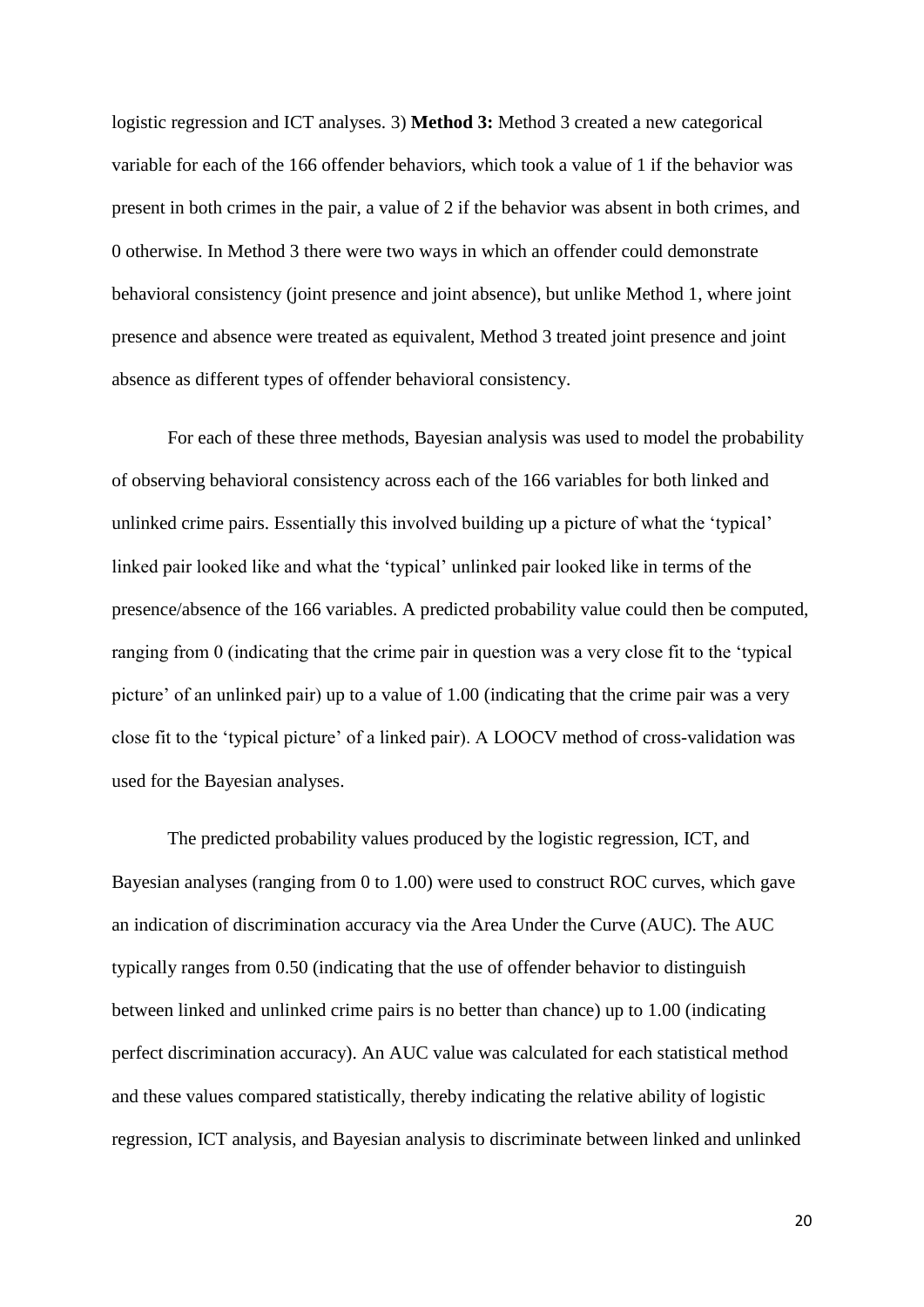crime pairs. This allowed us to test which statistical approach offered the greatest potential for supporting the future development of crime linkage decision-support tools.

ROC analysis has been criticized, however, as a measure of discrimination accuracy in so-called 'low base rate' scenarios, where the number of positive cases is far outweighed by the number of negative cases (see Longadge, Dongre, & Malik, 2013, for a general discussion of the class imbalance problem). In such scenarios, it is possible to achieve high AUC values whilst also making a considerable number of predictive errors (false alarms in particular). Given that there are just 4,569 linked crime pairs compared to 5,651,997 unlinked pairs in the current study, this scenario can be classed as 'low base rate'. Although, it should be noted that such imbalances are not unique to crime linkage and exist in many other classification domains (e.g., risk prediction in psychiatry, the diagnosis of rare diseases, etc.).

It was, therefore, important in the current study to examine the number of decision errors associated with the AUCs obtained by the statistical methods under examination. There are a variety of ways that this could have been done (e.g., see Bennell, 2002, for a review). However, we opted to determine, for each statistical method, the frequency and proportion of decision outcomes made when restricting the proportion of false alarms to 15%. The decision outcomes we examined were: hits, misses, false alarms, and correct rejections<sup>9</sup>. While a 15% false alarm rate is somewhat arbitrary, this cut-off was based on discussions with linkage practitioners, who indicated to us that, when dealing with a low base-rate event in a realworld context, an attempt would need to be made to minimize the false alarm rate in order to

<sup>9</sup> A hit occurs when the statistical methods (logistic regression, ICT, and Bayesian analysis) predict that the two crimes in a crime pair were committed by the same person and this is true. A miss occurs when the statistical methods predict that the two crimes in a pair were committed by different persons but they were in fact committed by the same person. A false alarm occurs when the statistical methods predict that the two crimes in a pair were committed by the same person but they were actually committed by different persons. A correct rejection occurs when the statistical methods predict that the two crimes in a pair were committed by different persons and this is true.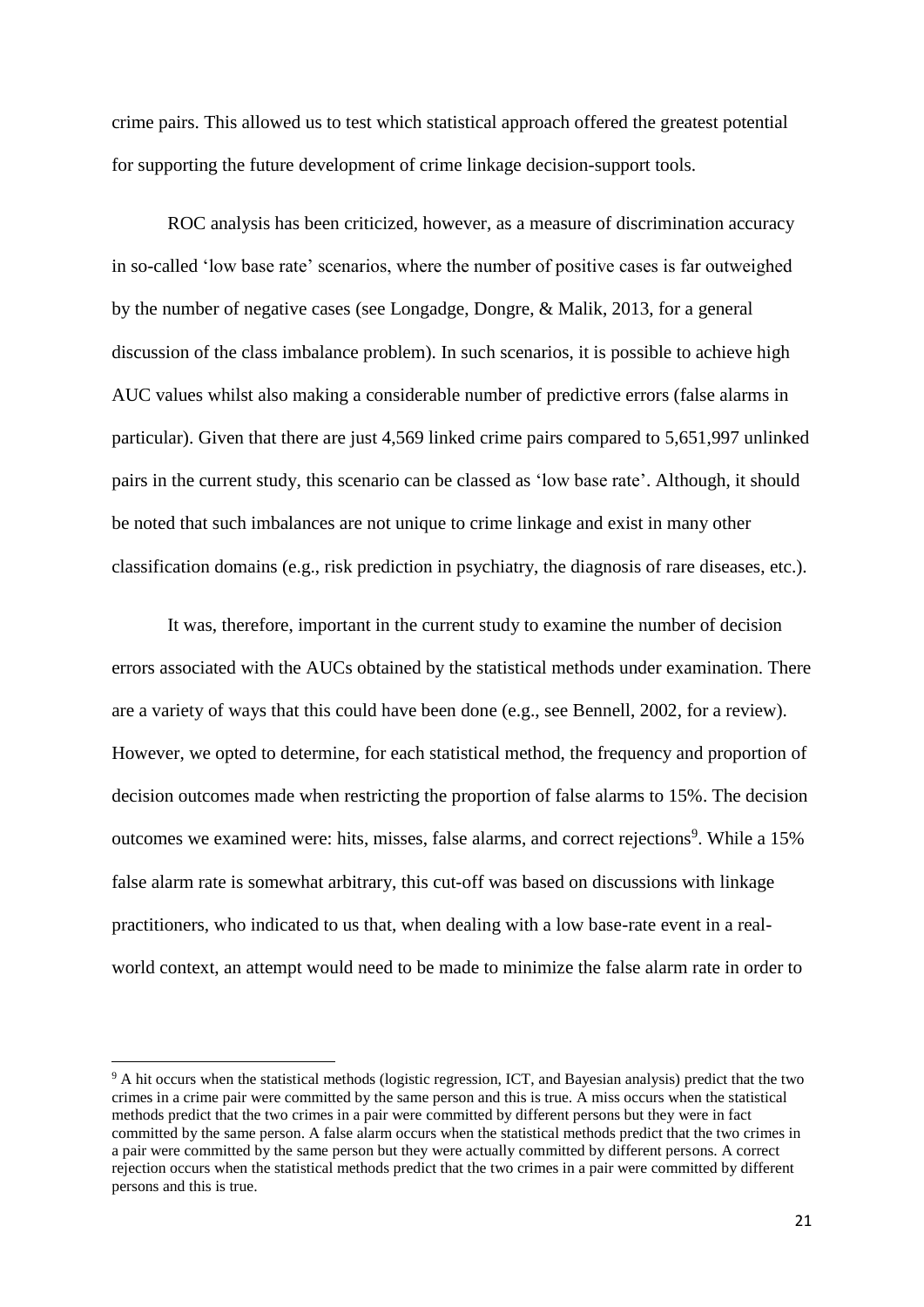effectively manage resources (of course, in practice, the false alarm rate could be set at any value depending upon the circumstances).

#### **Ethics**

University ethical approval for this research was granted, as was management approval from each of the five law enforcement agencies that provided data. Data were anonymized prior to being shared with the research team and were stored throughout the project on encrypted memory sticks and laptops.

#### **Results**

Three types of analysis were used to distinguish between linked and unlinked crime pairs (binary logistic regression, ICT, and Bayesian analysis), and their ability to do so was compared using ROC analysis (see Table 1 for a summary of these findings). All statistical approaches demonstrated statistically significant levels of discrimination accuracy ( $p < .001$ ).

When the AUC values for each statistical method were compared with each other (i.e., binary logistic regression compared to ICT, binary logistic regression compared to Bayesian method 1, and so on) using the method of DeLong, DeLong, and Clarke-Pearson (1988) all 10 comparisons were statistically significant ( $p < .001$ ). The lowest AUC was achieved by Bayesian coding method 2 (which was statistically smaller than all other approaches) and the largest AUC achieved by Bayesian coding method 3 (which was statistically larger than all other approaches). It is also worth noting that the AUC for Bayesian coding method 1 was statistically larger than both the regression and ICT models. Also, the AUC for the ICT model was statistically larger than the regression model.

#### [INSERT TABLE 1 HERE]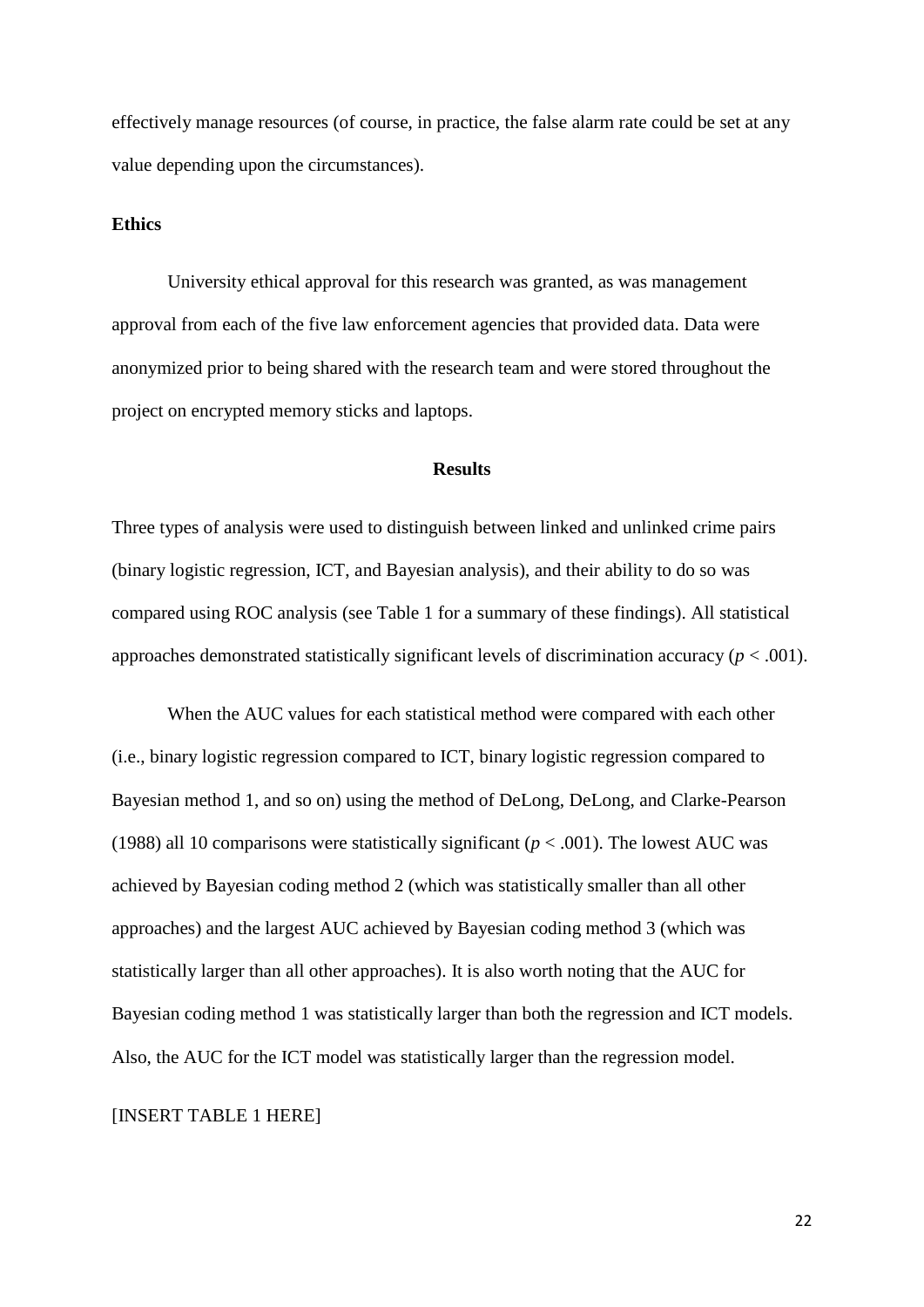As noted previously, it is possible to achieve high AUC values despite a considerable number of predictive errors (Longadge et al., 2013). A decision threshold was, therefore, adopted that capped the false alarm rate at 15%, thereby allowing us to calculate the number (and proportion) of hits, misses, false alarms, and correct rejections that occur when predicting linkage status using logistic regression, ICT, and Bayesian models. The findings in Table 2 indicate that the worst performing statistical model was Bayesian model 2 (with a 72% hit rate and a 28% miss rate) and the best performing model was Bayesian model 3 (with an 83% hit rate and a 17% miss rate).

#### [INSERT TABLE 2 HERE]

#### **Discussion**

Crime linkage is a considerable challenge for criminal justice practitioners (Santtila et al., 2004; Woodhams, Bull et al., 2007). One potential method for addressing these challenges is to develop computerized decision-support tools, which may help to reduce cognitive load, help analysts to select the most appropriate behaviors for linking crimes, and which can increase analytical efficiency. But, before this can be attempted, it is important to identify which statistical methods have the greatest potential for supporting the development of these tools. Using the largest, most diverse, and most ecologically valid dataset ever collected to investigate crime linkage with sexual offenses, the current study addressed this question by comparing binary logistic regression, ICT, and Bayesian analysis in terms of their ability to distinguish between linked and unlinked sexual crimes. This was the first time such comparisons had been made for this crime type.

All statistical approaches tested were able to achieve statistically significant levels of discrimination accuracy (AUCs > 0.86,  $p < .001$ ). These findings, therefore, provide support for the assumptions of behavioral consistency and distinctiveness that underpin crime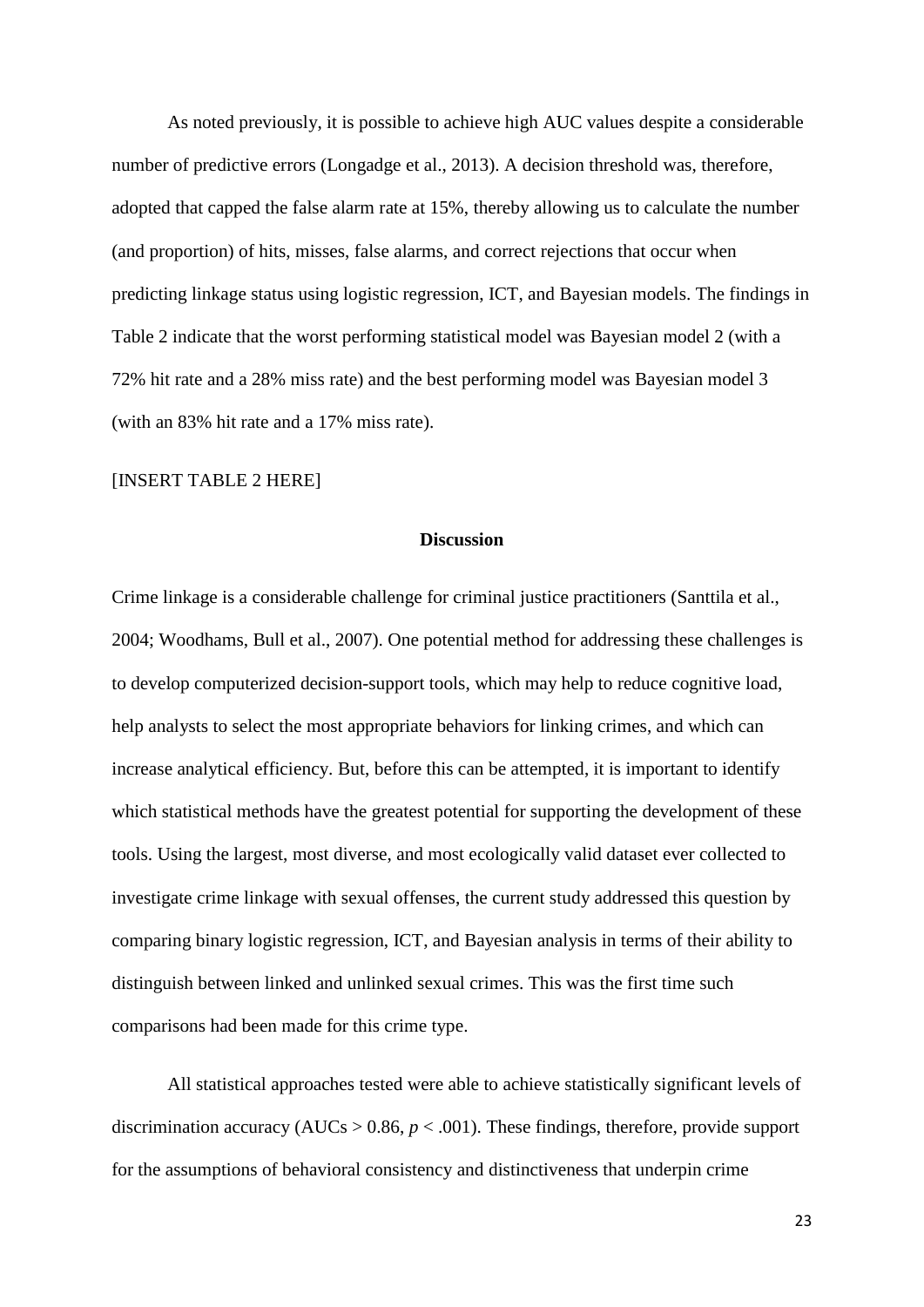linkage. Moreover, they support the notion that statistical tools might be developed in the future to support the behavioral linking of sexual offenses.

In terms of which statistical approach appears to offer the greatest potential for supporting the development of such tools, the highest level of discrimination accuracy in this study was achieved by Bayesian coding method 3. This method treated the joint presence and joint absence of behavior in a crime pair as distinctly different types of offender behavioral consistency. Interestingly, a significantly lower level of accuracy was achieved when either joint presence only contributed to consistency scores (Bayesian coding method 2) or when joint presence and joint absence were treated as the same type of behavioral consistency (Bayesian coding method 1). These findings suggest that (at least sometimes) the behaviors *not* displayed at a crime scene can be just as important as those that are displayed by an offender. Thus, the absence of certain behaviors seems to represent a meaningful aspect of offender crime scene behavior that should be considered by both crime analysts and statistical methods when conducting crime linkage. This conclusion should not, however, be interpreted as support for using similarity coefficients (such as the Simple Matching coefficient) that incorporate joint absence in their calculations of behavioral similarity. This is because such coefficients do not treat joint presence and joint absence as distinctly different types of behavioral consistency. Thus, statistical methods that combine joint presence and joint absence (rather than treating them as distinct forms of behavioral consistency) appear to lose important information that is useful when attempting to link crimes.

It was also found in this study that the ICT model marginally out-performed the logistic regression model in terms of discrimination accuracy. These findings suggest that the ability to capture/utilize differences between offenders in how they display behavioral consistency is of benefit when using statistical methods to link sexual offenses. But, the superior accuracy achieved by two out of the three Bayesian models (compared to regression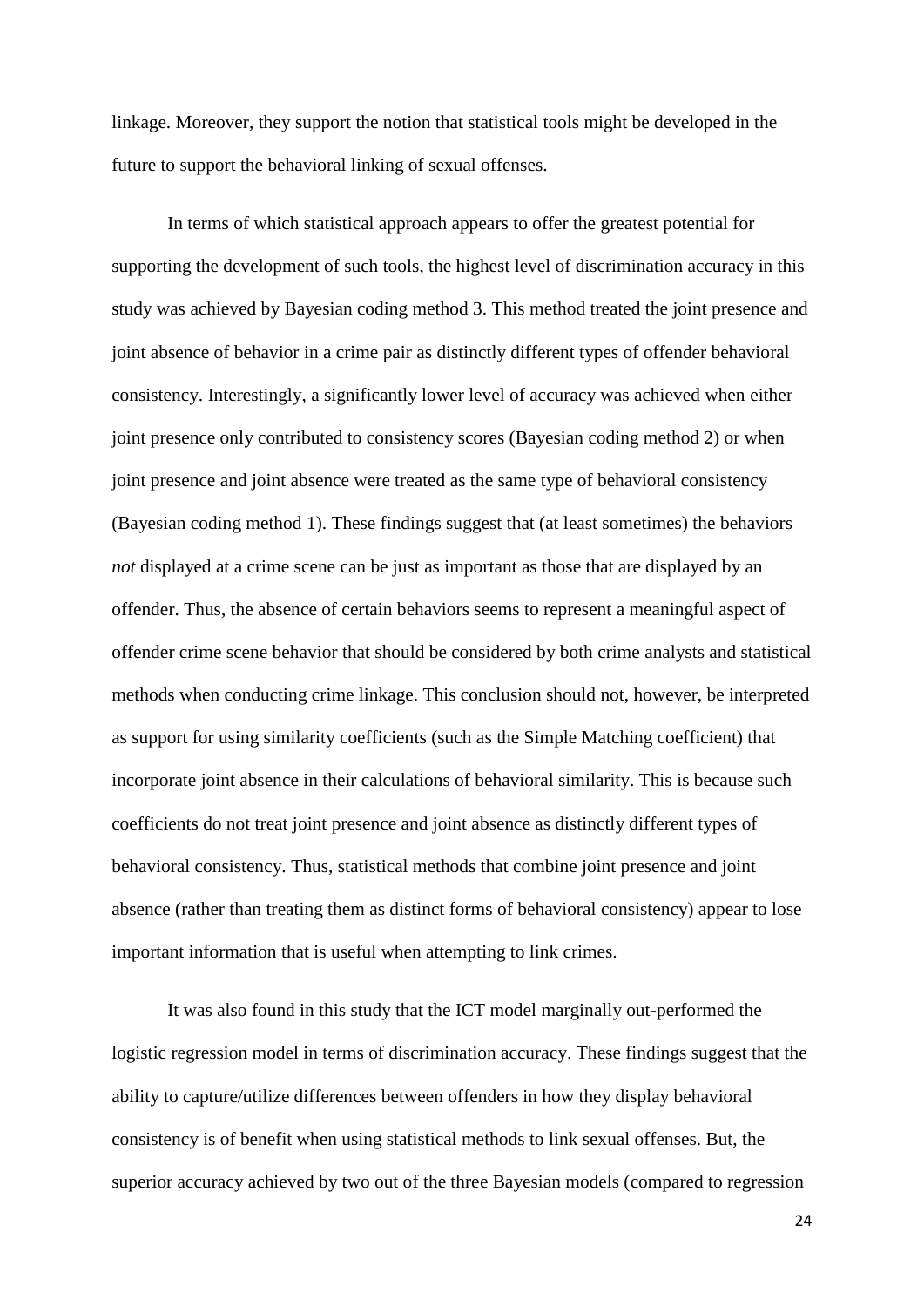and ICT) suggests that statistical approaches that utilize individual offender behaviors when generating crime linkage predictions may be preferable to approaches that rely on a single summary score of behavioral similarity.

Having discussed differences between the various statistical approaches tested in this study, it is important to note that, while the AUC values reported in Table 1 differ at a level that is statistically significant, we must be cautious not to over-estimate the practical importance of these findings. As explained by Sullivan and Feinn (2012, pp. 279-280), "[w]ith a sufficiently large sample, a statistical test will almost always demonstrate a significant difference". Given the large sample examined here, it would, therefore, seem premature to conclusively recommend one statistical approach over another until more extensive testing of these methods is conducted in real-world settings. There also needs to be consultation with crime linkage practitioners as to which method is preferable for their uses (e.g., which is the most user-friendly, produces the most interpretable output, etc.) and which statistical approaches best replicate the types of analytical task they face and the types of data they use to link crimes. Indeed, the statistical methods tested in the current study would lead to very different types of output for crime analysts, and we do not yet know the most useful way of presenting this information to analysts to support their decision-making. Examining this issue should be an aim of future research. Given the uniformly high AUC values in this study, we would suggest that all statistical approaches investigated here should be incorporated into prototype crime linkage decision-support tools in the future. Further comparisons between the methods can then be made in terms of accuracy, usability, and suitability for practice, all of which are equally important issues as researchers seek to develop computerized crime linkage tools.

An important aim of the analysis reported in this study was to estimate how many predictive errors might be expected when using these statistical approaches to link crimes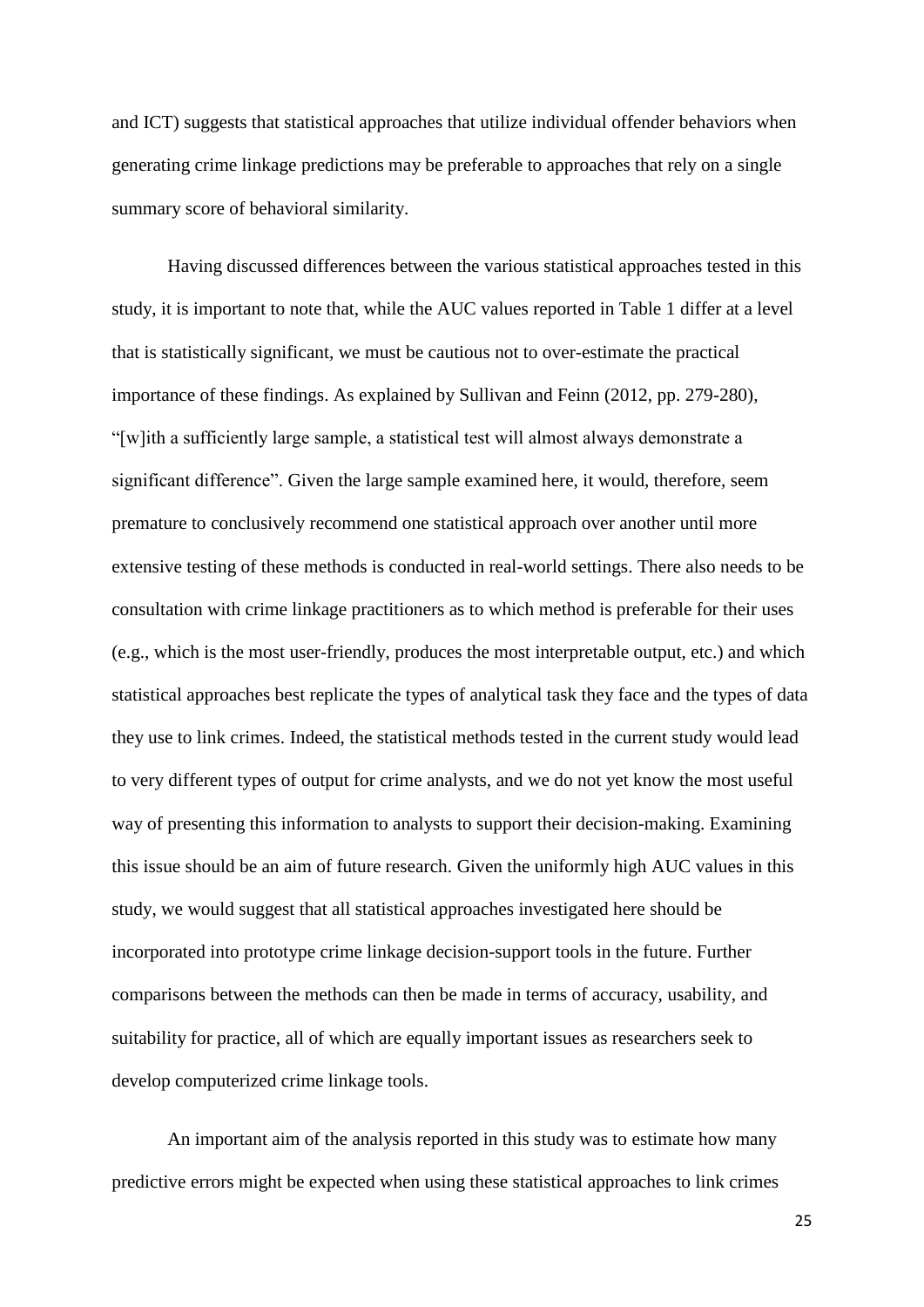(see Table 2). Our findings indicate that- despite high AUC values- a large number of predictive errors should still be expected when using statistical approaches to support crime linkage (at least in cases where crime samples are characterized by low base rates of linked crimes). But, this does not necessarily preclude the development of decision-support tools. One key question is whether the degree of decision error associated with statistical approaches is less than that associated with the existing methods used by analytical units to link crimes. A second key question is whether the level of error associated with statistical approaches is acceptable to policy-makers and senior managers who must make decisions about the overall financial and human cost of using different policing procedures. Gaining answers to these questions is vital (and should be a priority for future research), as this will help to determine whether computerized decision-support tools are truly able to support the crime linkage work of criminal justice practitioners.

In terms of future research directions and potential practical applications, the realworld testing of the findings reported in this study should be considered a priority. This would require the development of software that incorporates logistic regression, classification tree, and Bayesian-based analytical functions. To use such software, the analyst would select certain parameters (e.g., they would choose the behaviors they want to include in the analysis and specify any temporal or geographical restrictions they want to use). They would then run the analysis and the computerized crime linkage support tool would extract crime scene information from criminal justice/police databases and run this information through the statistical algorithms tested in this study (i.e. the analyst would not need to perform any complex calculations themselves, the tool would do this automatically for them). The tool would then provide the criminal justice practitioner with a list of crime pairs, ranked in terms of how behaviorally similar they are (with the most behaviorally similar at the top of the list). This would: (i) allow an analyst to analyze vast quantities of crime scene information from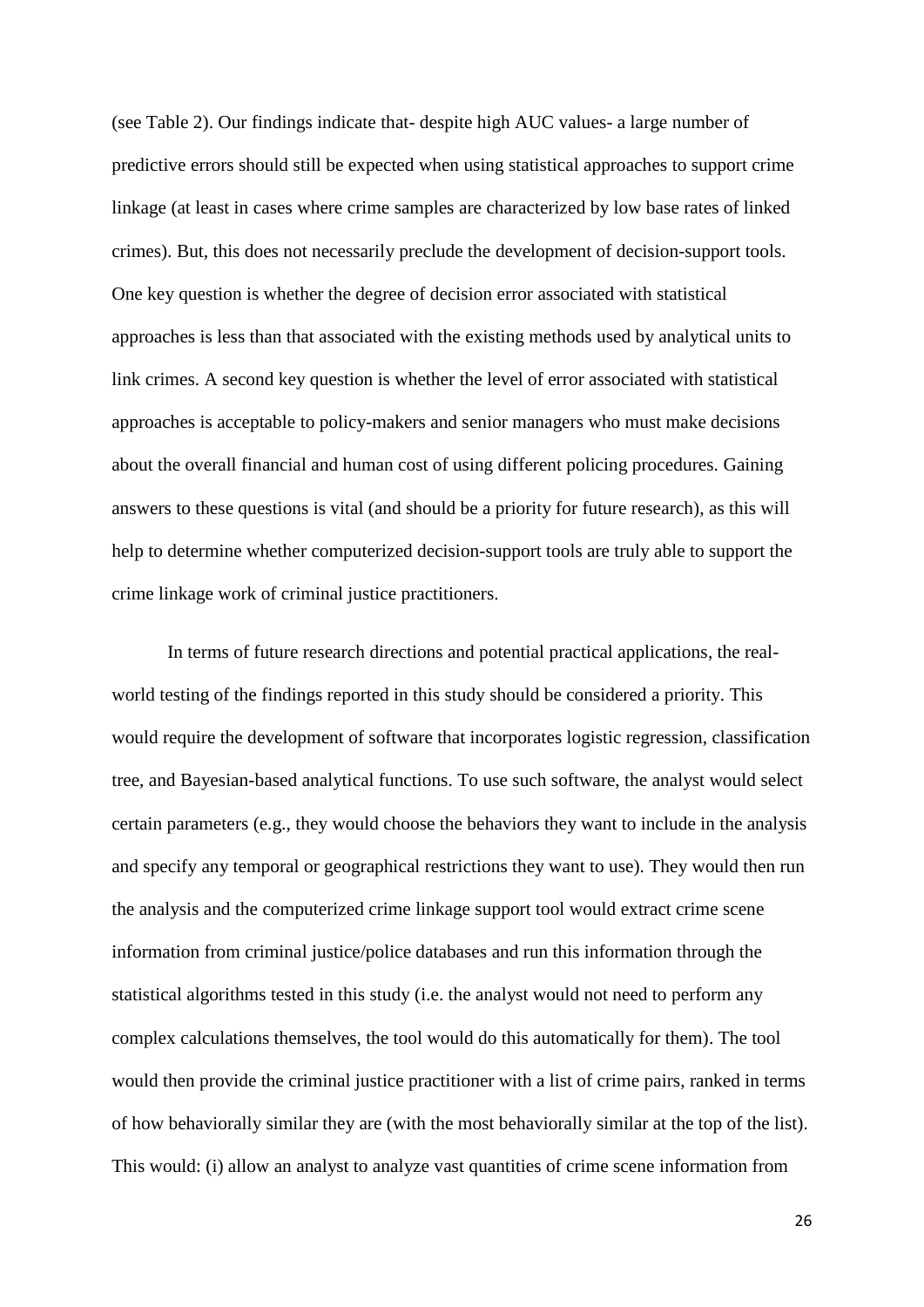multiple offenses far more quickly than they would be able to manually; and (ii) would provide analysts with an evidence-based approach to prioritizing their workload.

The practical value of such tools might then be tested in a number of ways, including prospective testing where the tool is used to make predictions for unsolved crimes which are followed up over time to determine the accuracy of these predictions. Another approach would be to conduct experimental studies that require practitioners to complete mock crime linkage tasks. When completing these tasks, some practitioners would be given access to the decision-support tool to assist them, whereas other practitioners would not. The decisionmaking performance of these two groups would then be compared to determine whether having access to the tool conferred an advantage when completing the crime linkage task. Beyond such studies, it would also be important to evaluate how user-friendly the tool is and whether it provides all of the necessary analytical functions to meet the needs of crime linkage practitioners.

Despite the potential benefits that might be provided by computerized decisionsupport tools, it is important to point out that we are not suggesting that such tools replace human analysts $10$ . Instead, we see such tools functioning in a similar way to structured professional judgment in the domain of risk assessment (e.g., the HCR-20). That is, the tool helps the practitioner to structure decision-making by emphasizing the use of empiricallyinformed linking cues and by helping analysts to prioritize their analytical work such that they focus on those crimes that have the greatest predicted likelihood of being linked. Ultimately, however, the practitioner decides what to do with the information and guidance provided by the linkage tool, and they always have the option of adding to this information,

 $10$  This is because the complex interactions between offender behavior and situational factors are not easily modeled using existing statistical methods (e.g., Woodhams, Hollin, & Bull, 2008). For example, a computer might struggle to identify that behavioral changes across a crime series are due to situational factors rather than necessarily any change in the offender's motivations, fantasies, etc.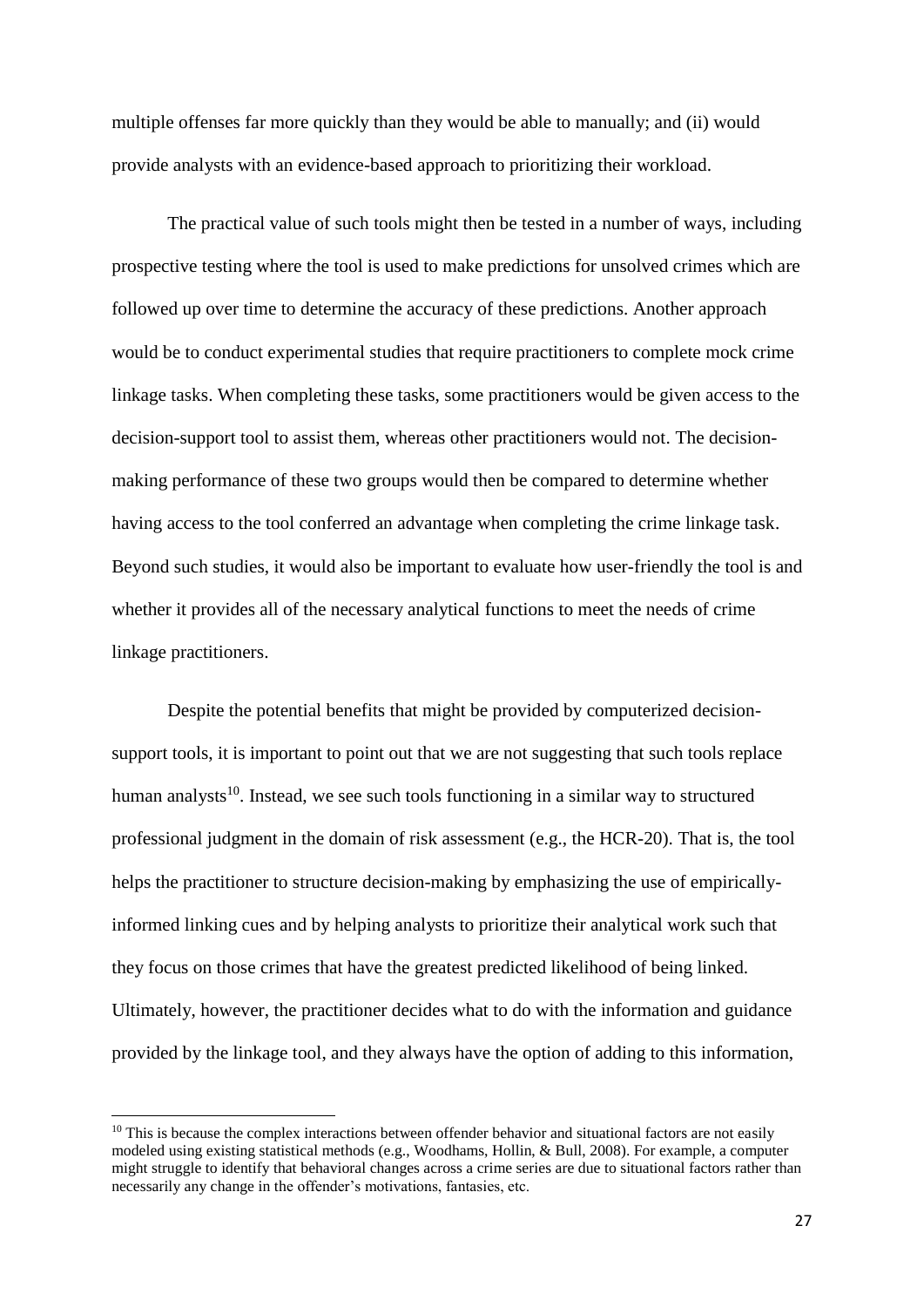modifying it, or overriding it altogether if they feel they have adequate grounds to do so. Utilized in this way, there are a number of potential advantages that computerized linkage tools might offer criminal justice agencies. First, computerized tools can process large volumes of information in a quick and efficient manner (more quickly than a human analyst would be able to). At a time when police resources are being cut, any process that can potentially increase analytical efficiency is of significant value. Second, computerized crime linkage support tools would be based on empirical research (and could be updated as new findings emerge). The importance of evidence-based practice is recognized amongst criminal justice agencies around the world (see Sherman, 2013, for a review), thus the use of crime linkage decision-support tools would help criminal justice agencies to adhere to the principles of evidence-based practice.

An important consideration when developing computerized crime linkage support tools is their applicability across different jurisdictions (e.g., from one country to the next). Crime linkage practices may vary from one jurisdiction to the next and ideally any tool that is developed should be able to cope with such differences and still produce output that is useful for the criminal justice practitioner (regardless of their jurisdiction). Likewise, research suggests there is cultural variation in offender behavior (e.g., Woodhams & Labuschagne, 2012), so any tool must incorporate statistical algorithms that can account for such differences. Indeed, the impact of cultural variation on behavioral consistency, distinctiveness, and discrimination accuracy is not an issue that has been explored in sufficient depth. While it is beyond the scope of the current paper to explore this issue, it should be an aim for future research.

While the current study was concerned with linking sexual offenses, it is worth noting that the crime linkage assumptions have been tested with a range of crime types and similar suggestions made regarding the development of computerized crime linkage tools that could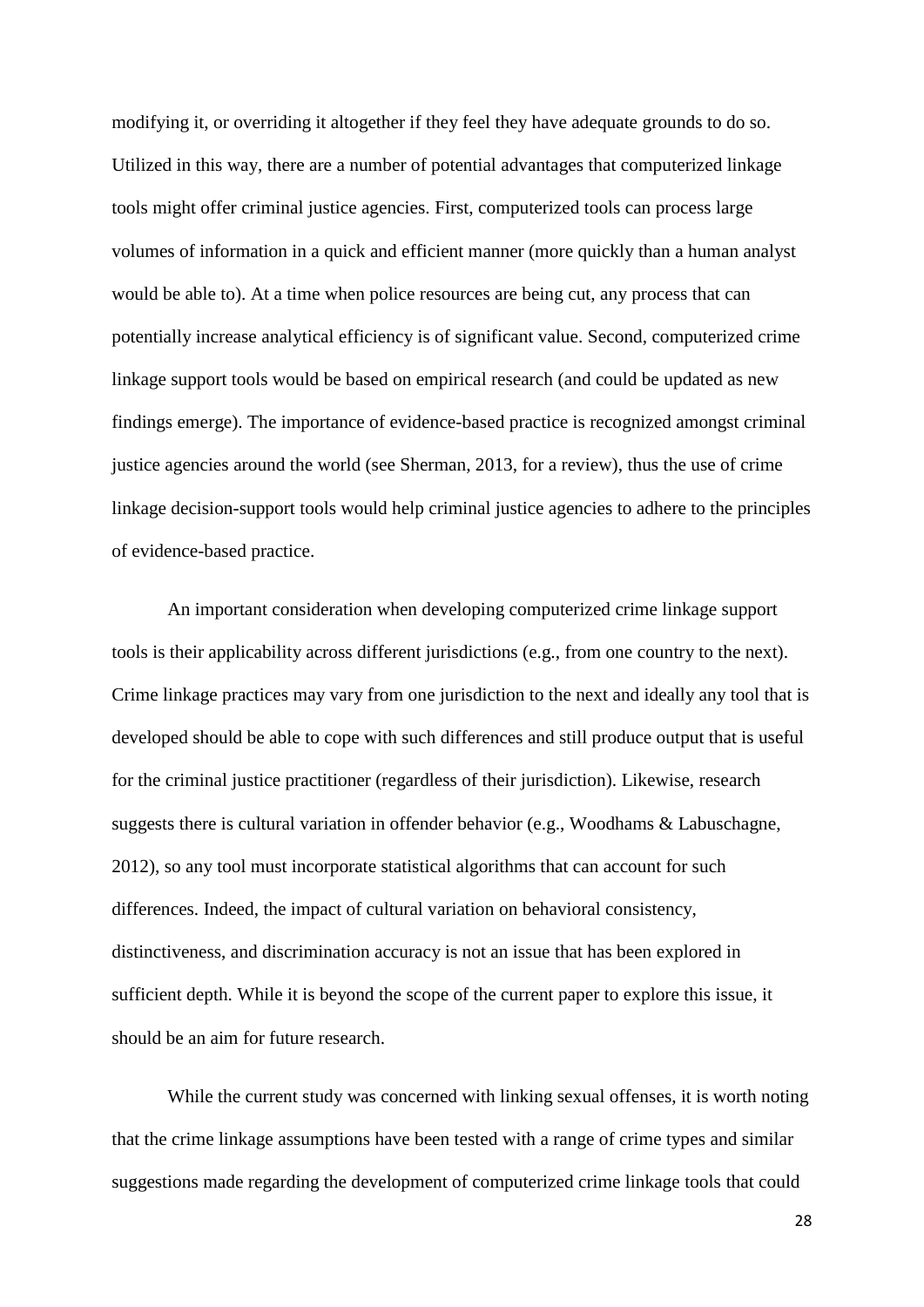be used with burglary, car theft, arson, homicide, and robbery crimes (e.g., Bennell & Jones, 2005; Burrell et al., 2012; Ellingwood et al., 2013; Oatley et al., 2006; Santtila et al., 2008; Tonkin et al., 2012; Woodhams & Toye, 2007). Thus, once the basic infrastructure of a computerized decision support tool were developed, it would be possible to adapt and test the application of that tool in the linking of a range of crime types beyond sexual offenses (using the relevant statistical algorithms developed by previous research).

Finally, it is important to consider the limitations of the current study. While this research offered an improvement on prior studies in terms of including unsolved and apparent one-off offenses, it is unclear whether the proportion of solved to unsolved or serial to nonserial offenses in these data is representative of criminal justice databases (ideally they would be). Although, it should be noted that this limitation was unavoidable because it is impossible to calculate these ratios using real-world databases when we do not know whether unsolved crimes form part of a series or not. A further limitation is that UK-based offenses are overrepresented in the current data compared to crimes from the other four countries. Consequently, the findings are necessarily biased towards the UK and may generalize less to other countries. Furthermore, while extensive efforts were made to match variables across countries, there will inevitably be some noise in the data in terms of cross-country coding variation. This noise would, however, only serve to reduce discrimination accuracy. Consequently, the statistically significant AUC values found in this study occur *in spite of the noise* rather than because of it. Another important limitation is that certain types of crime scene information (notably the geographical location of the offense) were not utilized when developing statistical linkage algorithms in this study. It is possible that the inclusion of such information would further increase discrimination accuracy. A final limitation is that, while considerable effort was taken to ensure the comparability of the different statistical methods tested in this study (e.g., by adapting Salo et al.'s (2013) Bayesian crime linking method),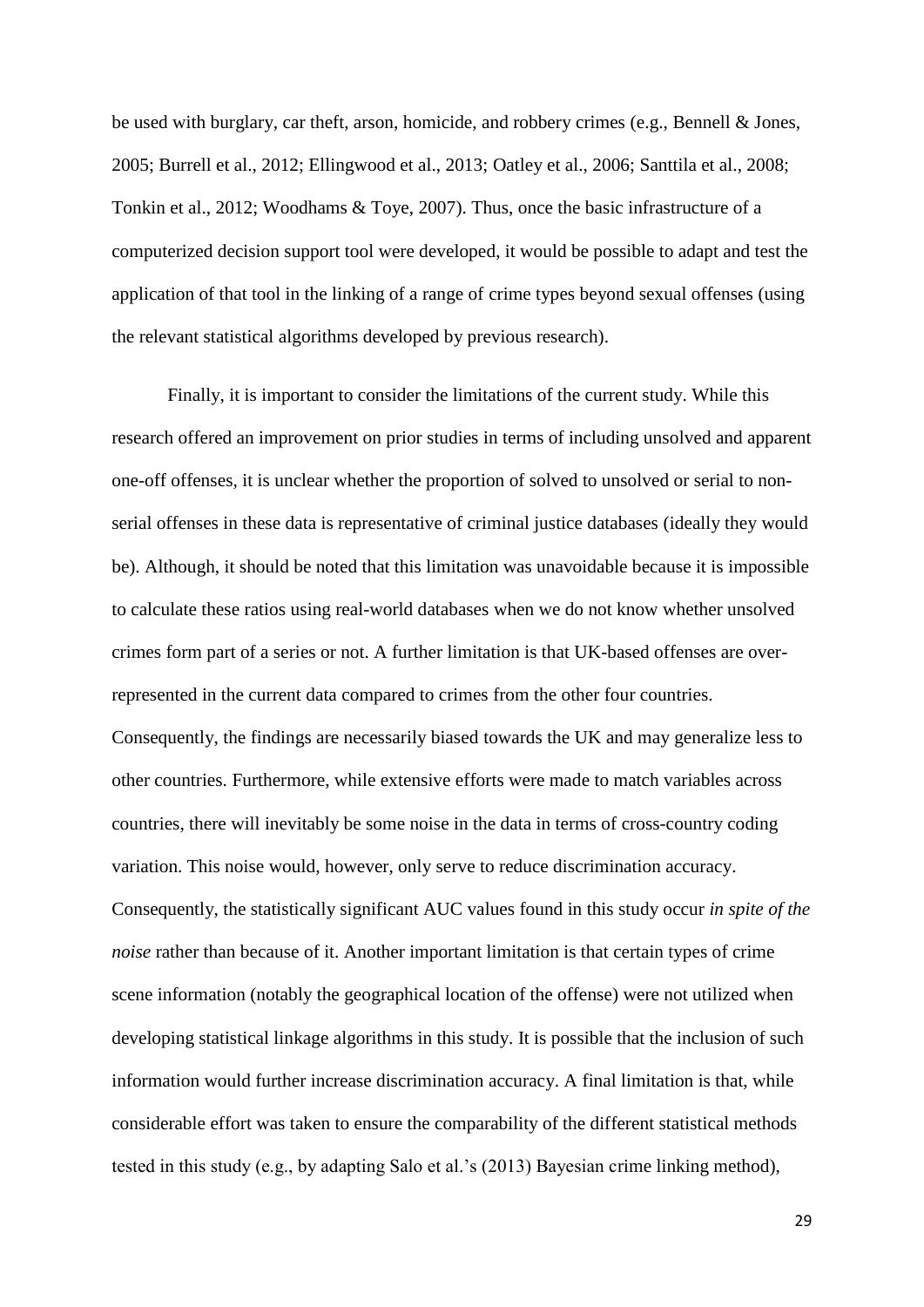there are still differences between the methods that impact on our ability to draw comparisons. For example, the ICT analyses utilized five different behavioral domains when generating linkage predictions, whereas logistic regression used a single measure of behavioral consistency that combined all offender behaviors<sup>11</sup>. Finally, different methods of cross-validation were used for the logistic regression and Bayesian analysis (LOOCV) compared to the ICT analysis (10-fold cross-validation) because a LOOCV method is not available in PASW when conducting classification tree analysis.

Despite these limitations, the dataset utilized in the current study was substantially larger than those used in previous studies of crime linkage with sexual offenses<sup>12</sup>, which not only replicates the investigative reality faced by many crime linkage practitioners (who face large databases when linking crimes), but also increases the likelihood that the findings of this study can be generalized beyond the sample studied. Moreover, unlike many previous crime linkage studies, this study included both unsolved and apparent one-off crimes. Consequently, the current findings are more relevant to the real-world of criminal justice than those produced in previous studies (e.g., Bennell & Canter, 2002; Burrell et al., 2012; Santtila et al., 2005, 2008; Tonkin et al., 2008; Woodhams & Toye, 2007). The current study, therefore, represents an important contribution to the crime linkage literature, and helps to provide a more robust evidence base upon which to develop the practice of crime linkage. Nevertheless, the success of these endeavors rests on future research developing, trialing, and

 $11$  A combined Jaccard's coefficient was used for the regression analyses, as this method that has typically been used in previous research and has been shown to lead to higher levels of accuracy than breaking behavior down into domains (e.g., Bennell, Jones, & Melnyk, 2009; Woodhams & Labuschagne, 2012).

<sup>&</sup>lt;sup>12</sup> Sample sizes have typically ranged from 43 to 244 offenses (Bennell et al., 2009; Santtila et al., 2005; Slater, Woodhams, & Hamilton-Giachritsis, 2014; Winter et al., 2013; Woodhams & Labuschagne, 2012). Although, there are a small number of studies that have tested larger samples, including Grubin et al. (2001) who tested two samples consisting of 468 and 840 sexual assaults respectively and Yokota et al. (2007) who tested a sample of 1,252 offenses.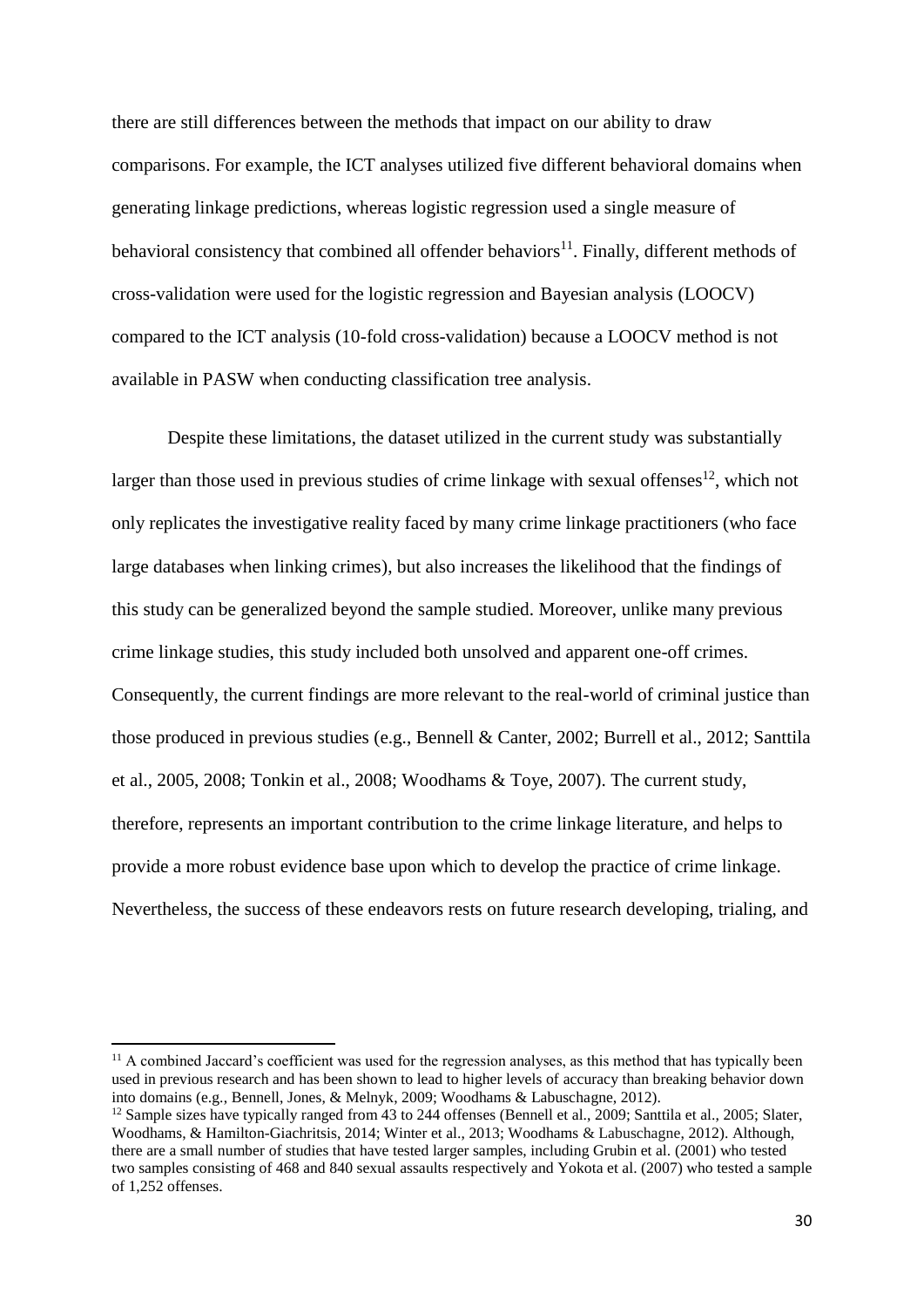evaluating decision-support tools in real-world settings. This is our primary aim for the future.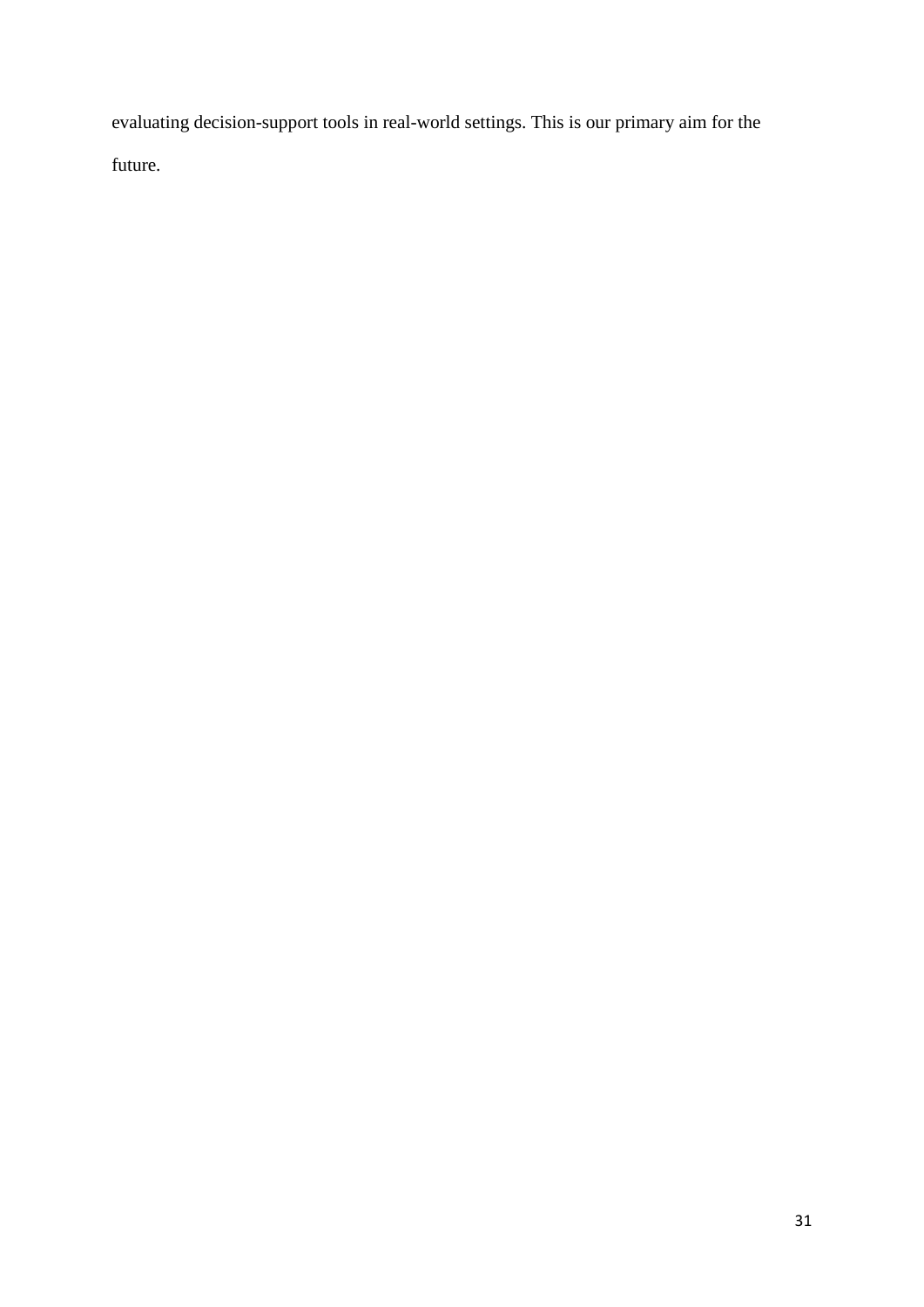#### **Acknowledgements**

Funding: This work was supported by the Leverhulme Trust [IN-2012-114]. The funding agency was not involved in study design, data collection, analysis or interpretation, nor was it involved in the writing of this article or the decision to submit the article for publication.

The authors would also like to acknowledge the support of all five criminal justice agencies and colleagues that supported this project by providing data. Also, we would like to acknowledge the important assistance of Captain Elmarie Myburgh in translating victim accounts in South Africa and Kari Davies for help formatting the data.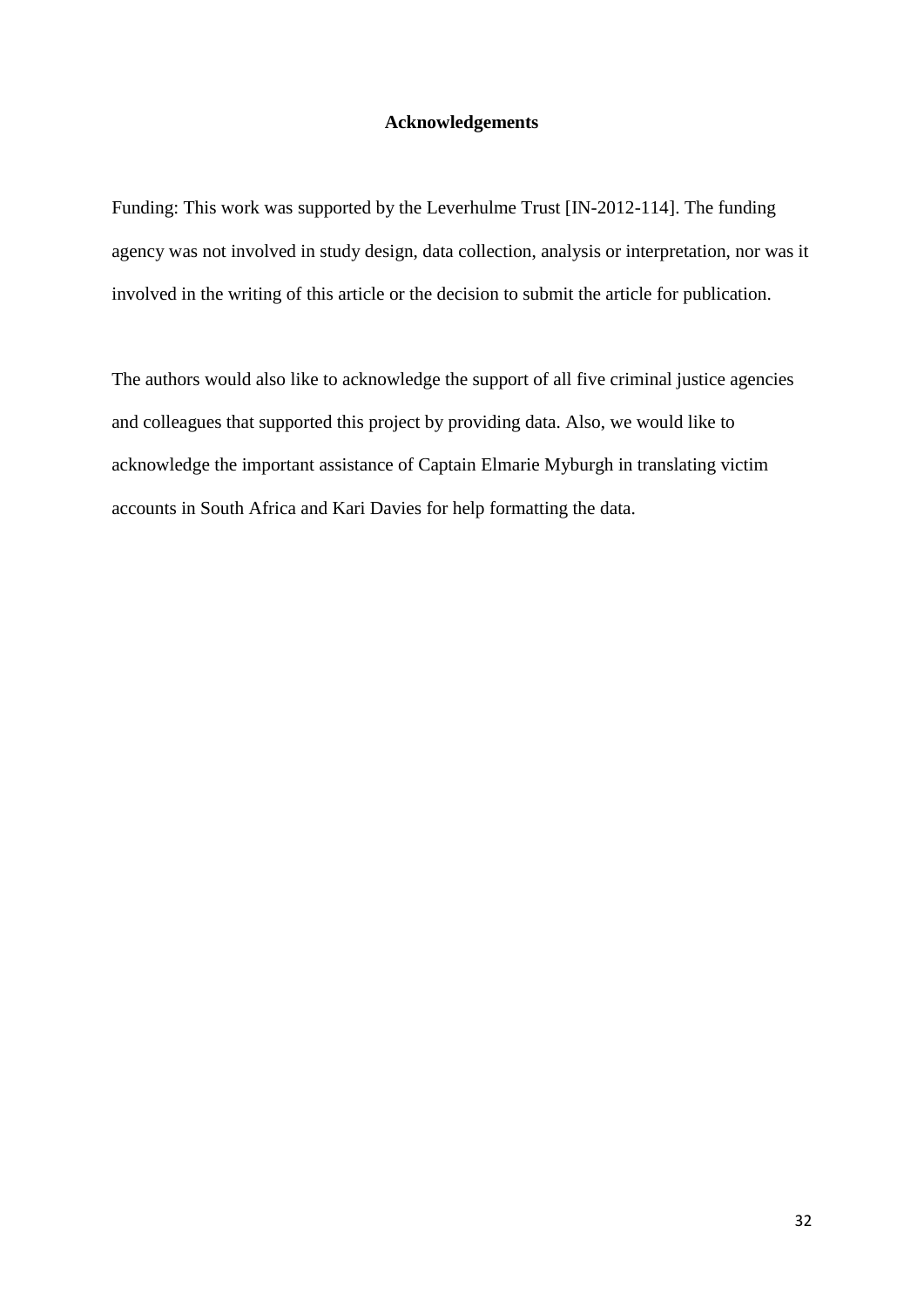#### **References**

Adcock, A. B. (2000). *Effects of cognitive load on processing and performance*. Retrieved from http://citeseerx.ist.psu.edu/viewdoc/download?doi=10.1.1.90.387&rep=rep1&type=pdf

Bennell, C. (2002). *Behavioural consistency and discrimination in serial burglary* (Unpublished doctoral dissertation). University of Liverpool, Liverpool, UK.

Bennell, C., Bloomfield, S., Snook, B., Taylor, P., & Barnes, C. (2010). Linkage analysis in cases of serial burglary: Comparing the performance of university students, police professionals, and a logistic regression model. *Psychology, Crime & Law, 16*, 507-524. doi: 10.1080/10683160902971030

Bennell, C., & Canter, D. V. (2002). Linking commercial burglaries by modus operandi: Tests using regression and ROC analysis. *Science and Justice, 42*, 153-164. doi: 10.1016/S1355-0306(02)71820-0

Bennell, C., Gauthier, D., Gauthier, D., Melnyk, T., & Musolino, E. (2010). The impact of data degradation and sample size on the performance of two similarity coefficients used in behavioural linkage analysis. *Forensic Science International, 199*, 85-92. doi: 10.1016/j.forsciint.2010.03.017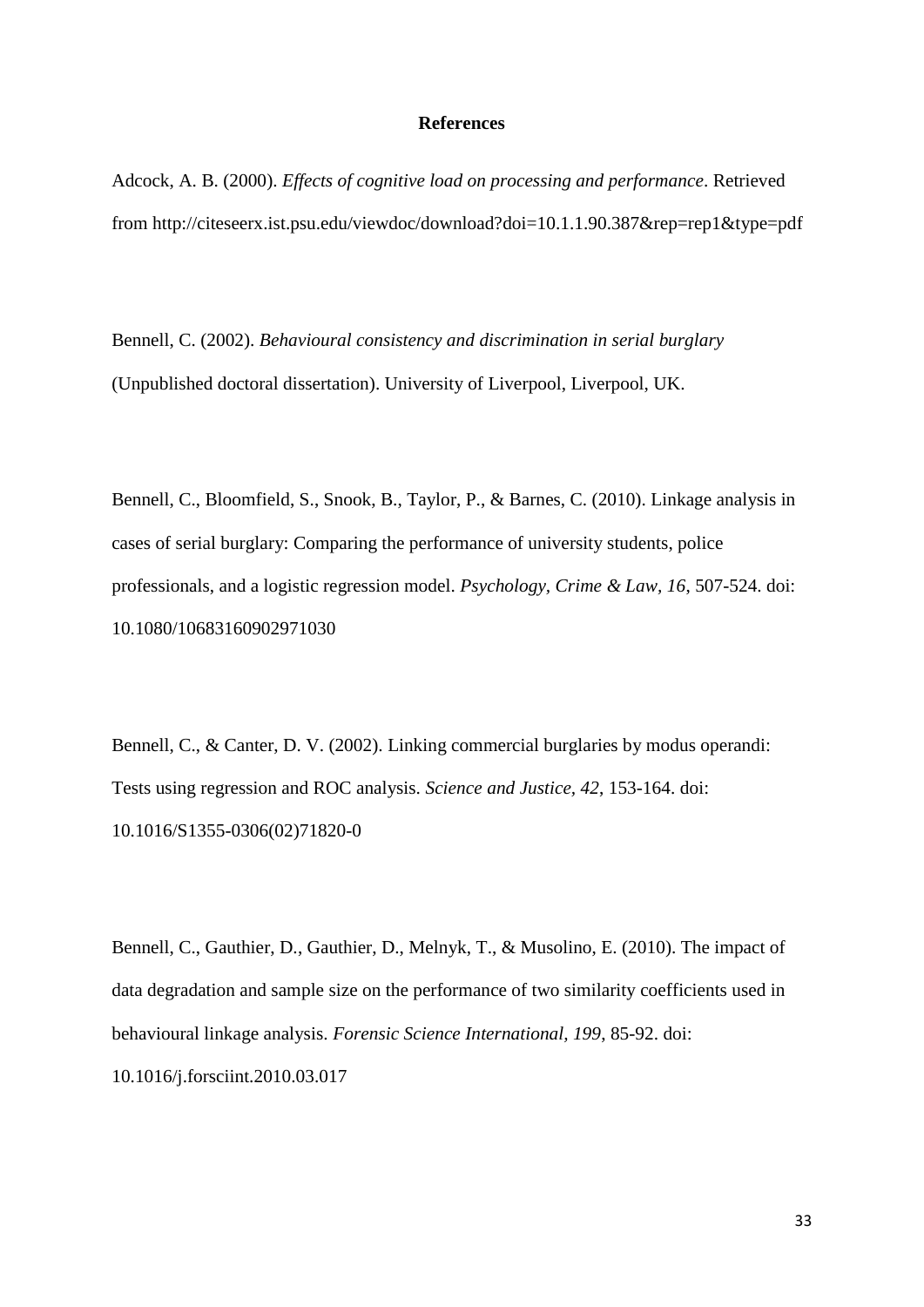Bennell, C., Goodwill, A. M., & Chinneck, A. (2015). Informing practice: Research methods in crime linkage analysis. In J. Woodhams & C. Bennell (Eds.), *Crime linkage: Theory, research, and practice* (pp. 337-367). Boca Raton, FL: CRC Press.

Bennell, C., & Jones, N. J. (2005). Between a ROC and a hard place: A method for linking serial burglaries by modus operandi. *Journal of Investigative Psychology and Offender Profiling, 2*, 23-41. doi: 10.1002/jip.21

Bennell, C., Jones, N. J., & Melnyk, T. (2009). Addressing problems with traditional crime linking methods using receiver operating characteristic analysis. *Legal and Criminological Psychology, 14*, 293-310. doi: 10.1348/135532508X349336

Bennell, C., Mugford, R., Ellingwood, H., & Woodhams, J. (2014). Linking crimes using behavioural clues: Current levels of linking accuracy and strategies for moving forward. *Journal of Investigative Psychology and Offender Profiling, 11*, 29-56. doi: 10.1002/jip.1395

Burrell, A., Bull, R., & Bond, J. W. (2012). Linking personal robbery offences using offender behaviour. *Journal of Investigative Psychology and Offender Profiling, 9*, 201-222. doi: 10.1002/jip.1365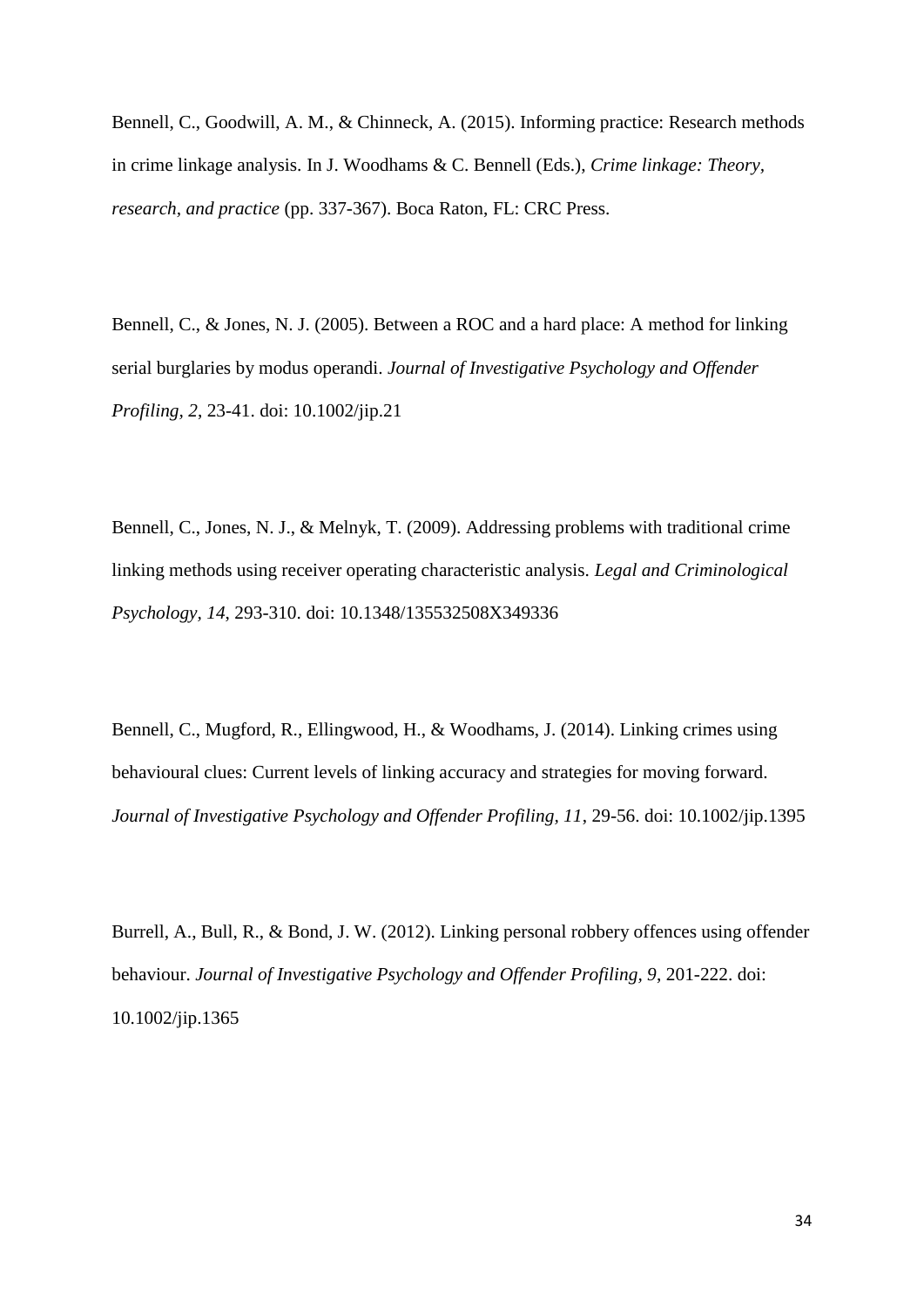Canter, D., & Youngs, D. (2008). Interactive Offender Profiling System (IOPS). In S. Chainey & L. Tompson (Eds.), *Crime mapping case studies: Practice and research* (pp. 153- 160). Chichester: Wiley.

Collins, P. I., Johnson, G. F., Choy, A., Davidson, K. T., & MacKay, R. E. (1998). Advances in violent crime analysis and law enforcement: The Canadian Violent Crime Linkage Analysis System. *Journal of Government Information*, *25*, 277–284. doi: 10.1016/S1352- 0237(98)00008-2

Davies, A. (1992). Rapist's behavior: A three-aspect model as a basis for analysis and the identification of serial crime. *Forensic Science International, 55*, 173-194. doi: 10.1016/0379-0738(92)90122-D

DeLisi, M., & Gatling, J. M. (2003). Who pays for a life of crime? An empirical assessment of the assorted victimisation costs posed by career criminals. *Criminal Justice Studies, 16*, 283-293. doi: 10.1080/0888431032000183489

DeLong, E. R., DeLong, D. M., & Clarke-Pearson, D. L. (1988). Comparing the areas under two or more correlated receiver operating characteristic curves: A nonparametric approach. *Biometrics, 44*, 837-845. url: http://www.jstor.org/stable/2531595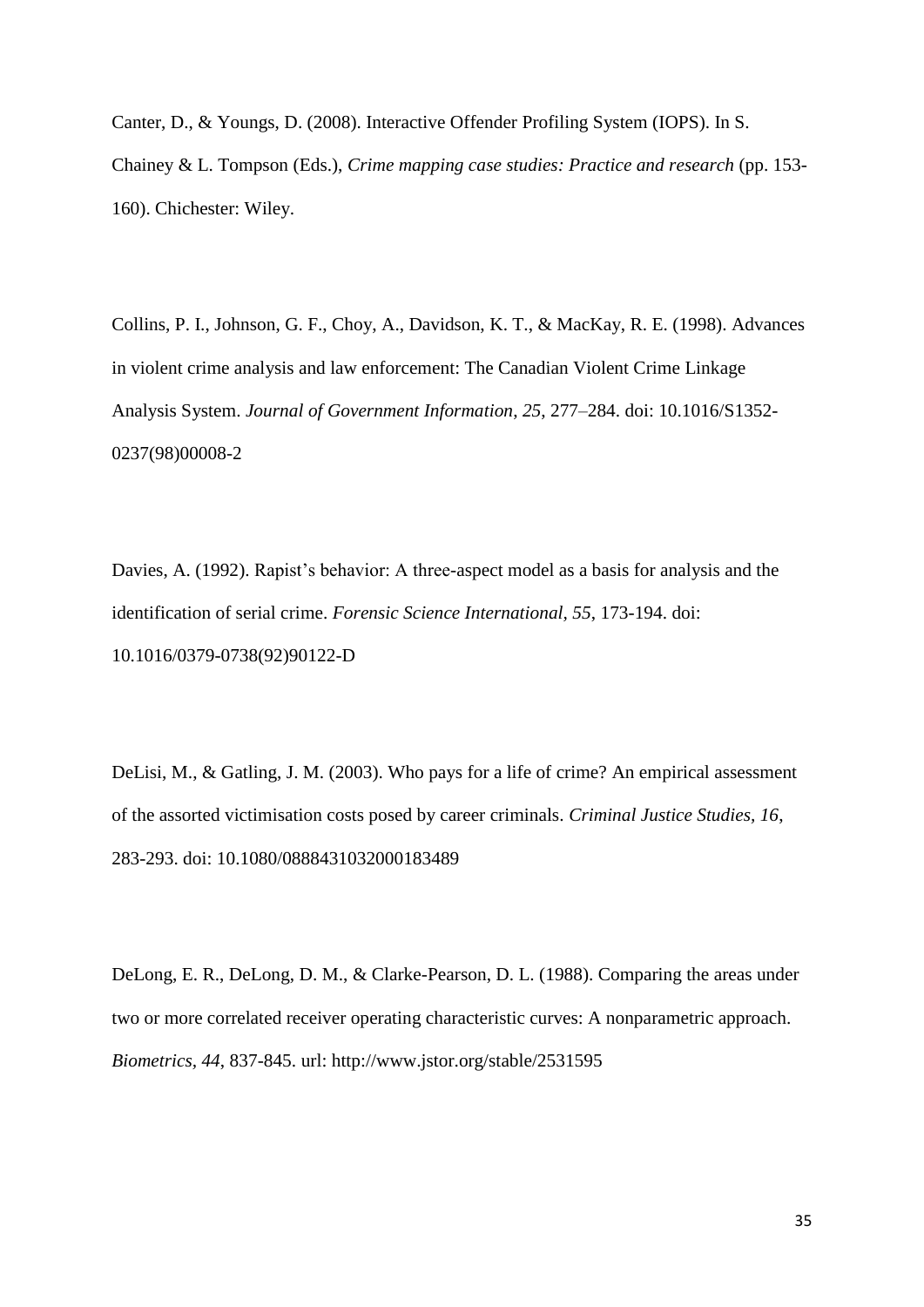Dodd, T., Nicholas, S., Povey, D., & Walker, A. (2004). *Crime in England and Wales 2003/04* (Home Office Statistical Bulletin 10/04). London, UK: Home Office Research, Development and Statistics Directorate.

Ellingwood, H., Mugford, R., Bennell, C., Melnyk, T., & Fritzon, K. (2013). Examining the role of similarity coefficients and the value of behavioural themes in attempts to link serial arson offences. *Journal of Investigative Psychology and Offender Profiling, 10*, 1-27. doi: 10.1002/jip.1364

Grubin, D., Kelly, P., & Brunsdon, C. (2001). *Linking serious sexual assaults through behaviour* (Home Office Research Study 215). London, UK: Home Office Research, Development and Statistics Directorate.

Häkkänen, H., Lindlöf, P., & Santtila, P. (2004). Crime scene actions and offender characteristics in a sample of Finnish stranger rapes. *Journal of Investigative Psychology and Offender Profiling, 1*, 17-32. doi: 10.1002/jip.001

Longadge, R., Dongre, S. S., & Malik, L. (2013). Class imbalance problem in data mining: A review. *International Journal of Computer Science and Network, 2*. Retrieved from https://arxiv.org/ftp/arxiv/papers/1305/1305.1707.pdf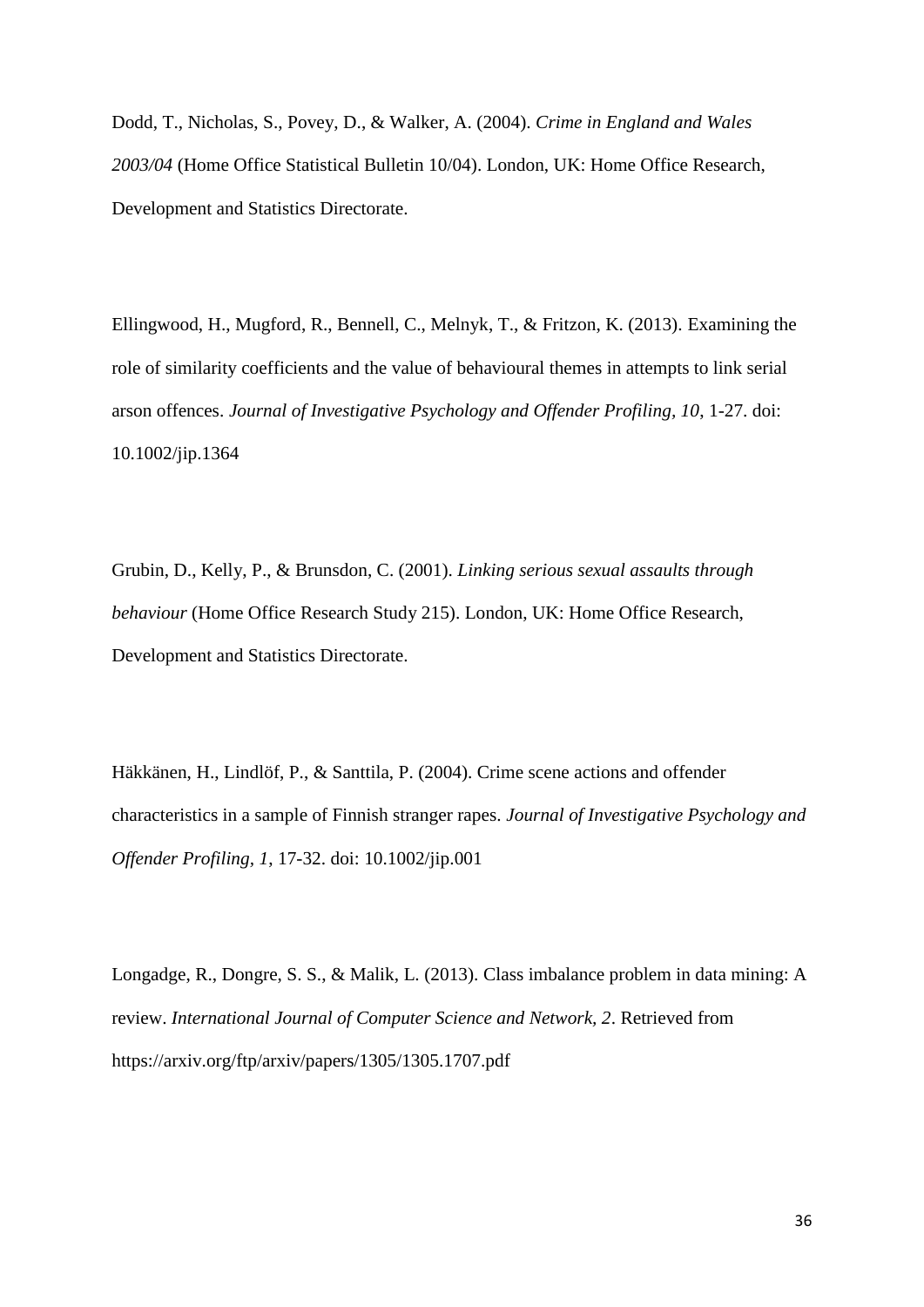McCollister, K. E., French, M. T., & Fang, H. (2010). The cost of crime to society: New crime-specific estimates for policy and program evaluation. *Drug and Alcohol Dependence, 108*, 98-109. doi: [10.1016/j.drugalcdep.2009.12.002](http://dx.doi.org/10.1016/j.drugalcdep.2009.12.002)

Monahan, J., Steadman, H. J., Silver, E., Appelbaum, P. S., Clark Robbins, P., Mulvey, E. P., … Banks, S. (2001). *Rethinking risk assessment: The MacArthur study of mental disorder and violence*. Oxford, UK: Oxford University Press.

Oatley, G. C., Ewart, B. W., & Zeleznikow, J. (2006). Decision support systems for police: Lessons from the application of data mining techniques to "soft" forensic evidence. *Artificial Intelligence and Law*, *14*, 35–100. doi: 10.1007/s10506-006-9023-z

Piquero, A. R., Farrington, D. P., & Blumstein, A. (2007). *Key issues in criminal career research: New analyses of the Cambridge study in delinquent development*. New York, NY: Cambridge University Press.

Porter, M. D. (2014). *A statistical approach to crime linkage*. Retrieved from http://arxiv.org/pdf/1410.2285v1.pdf

Rainbow, L. (2015). A practitioner's perspective: Theory, practice, and research. In J. Woodhams & C. Bennell (Eds.), *Crime linkage: Theory, research, and practice* (pp. 173- 196). Boca Raton, FL: CRC Press.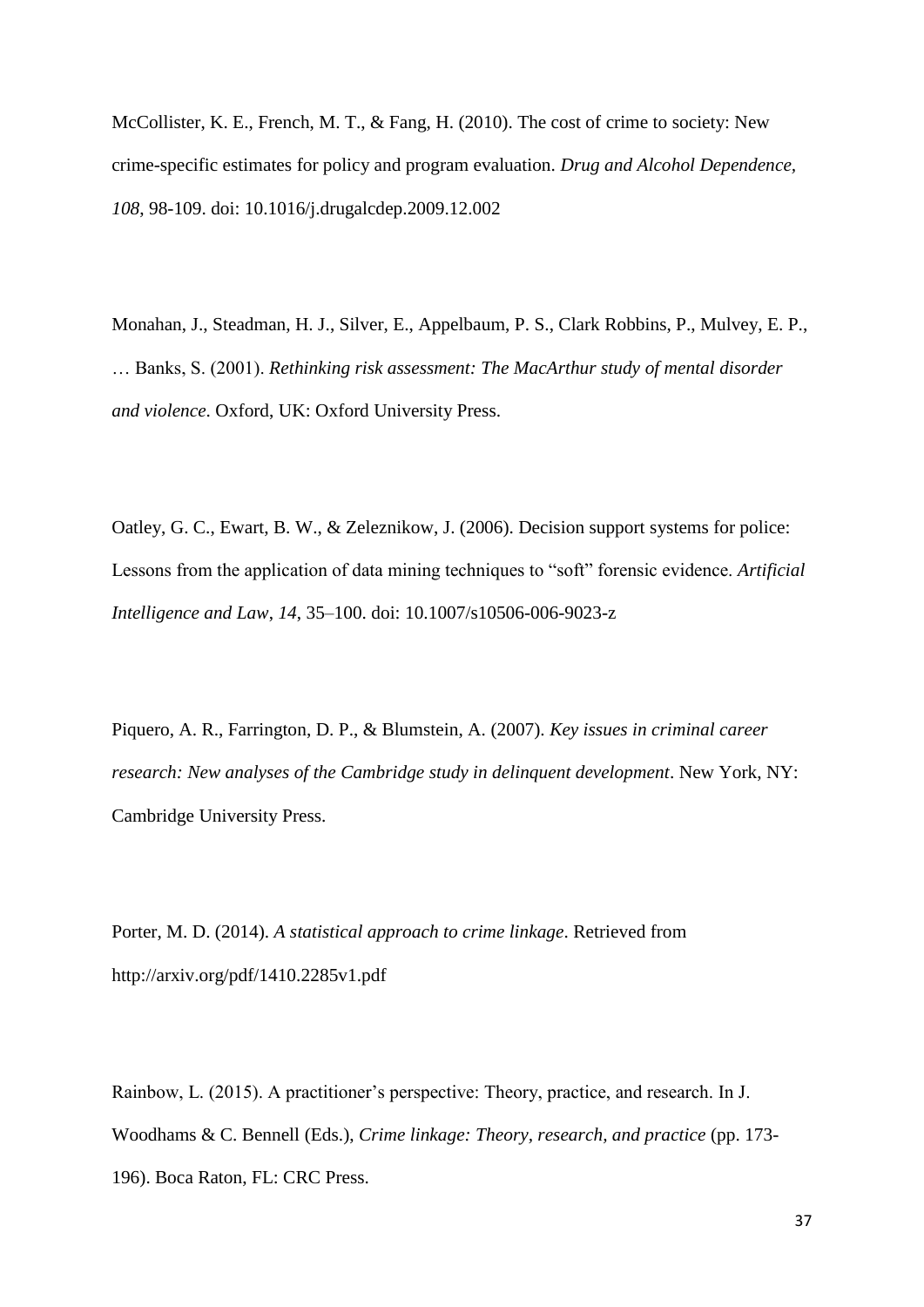Rentoul, L., & Appleboom, N. (1997). Understanding the psychological impact of rape and serious sexual assault of men: A literature review. *Journal of Psychiatric and Mental Health Nursing, 4*, 267-274. doi: 10.1046/j.1365-2850.1997.00064.x

Resick, P. A. (1993). The psychological impact of rape. *Journal of Interpersonal Violence, 8*, 223-255. doi: [10.1177/088626093008002005](https://doi.org/10.1177/088626093008002005)

Salo, B., Sirén, J., Corander, J., Zappalà, A., Bosco, D., Mokros, A., & Santtila, P. (2013). Using Bayes' theorem in behavioural crime linking of serial homicide. *Legal and Criminological Psychology, 18*, 356-370. doi: 10.1111/j.2044-8333.2011.02043.x

Santtila, P., Junkkila, J., & Sandnabba, N. K. (2005). Behavioural linking of stranger rapes. *Journal of Investigative Psychology and Offender Profiling, 2*, 87-103. doi: 10.1002/jip.26

Santtila, P., Korpela, S., & Häkkänen, H. (2004). Expertise and decision-making in the linking of car crime series. *Psychology, Crime & Law, 10*, 97-112. doi: 10.1080/1068316021000030559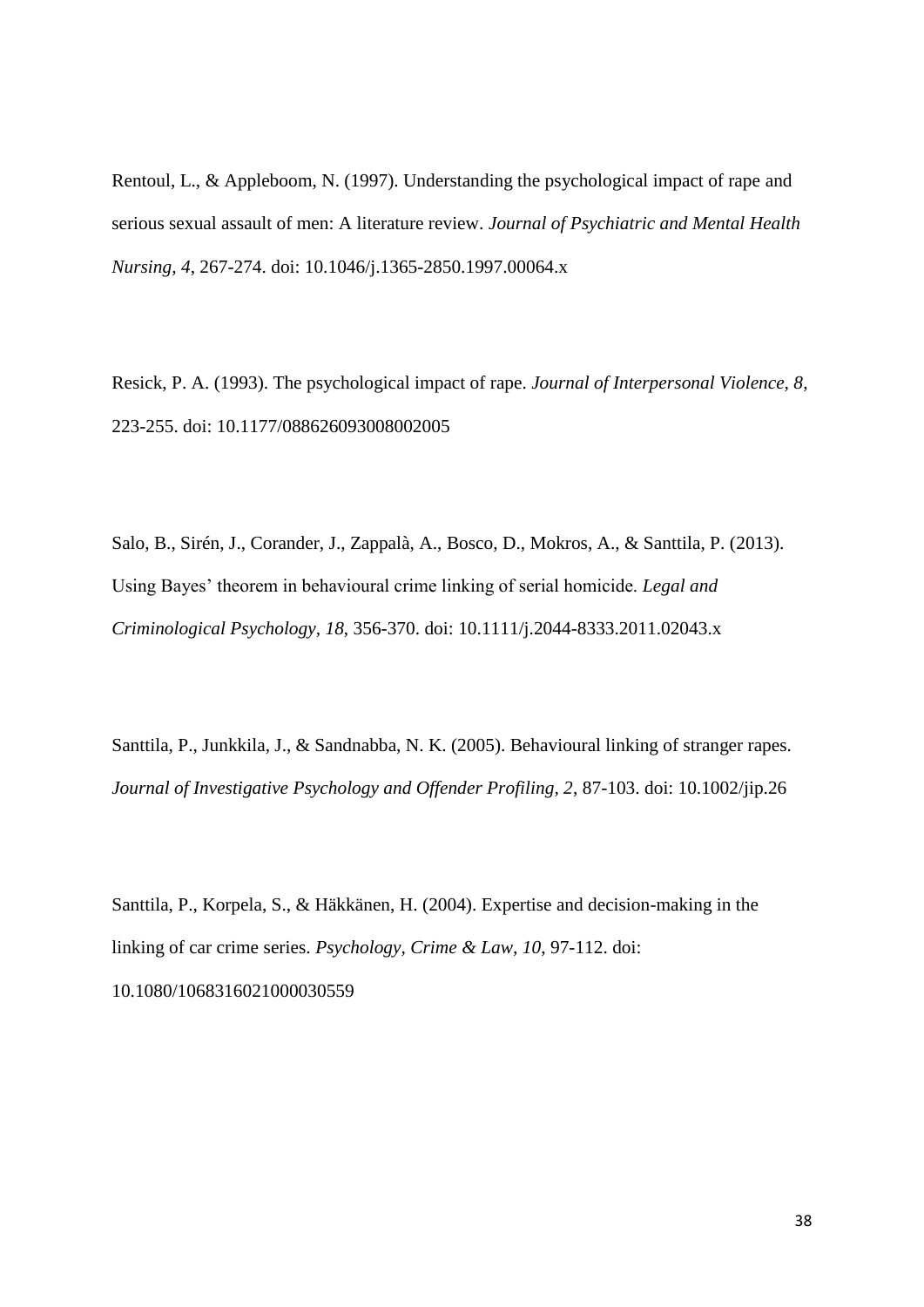Santtila, P., Pakkanen, T., Zappalà, A., Bosco, D., Valkama, M., & Mokros, A. (2008). Behavioural crime linking in serial homicide. *Psychology, Crime & Law, 14*, 245-265. doi: 10.1080/10683160701739679

Sherman, L. W. (2013). The rise of evidence-based policing: Targeting, testing, and tracking. Retrieved from http://cebcp.org/wp-content/evidence-based-policing/Sherman-TripleT.pdf

Slater, C., Woodhams, J., & Hamilton-Giachritsis, C. (2014). Can serial rapists be distinguished from one-off rapists. *Behavioral Sciences & the Law, 32*, 220-239. doi: 10.1002/bsl.2096

Steadman, H. J., Silver, E., Monahan, J., Appelbaum, P. S., Clark Robbins, P., Mulvey, E. P., … Banks, S. (2000). A classification tree approach to the development of actuarial violence risk assessment tools. *Law and Human Behavior, 24*, 83-100. doi: 10.1023/A:1005478820425

Sullivan, G. M., & Feinn, R. (2012). Using effect size- or why the *p* value is not enough. *Journal of Graduate Medical Education, 4*, 279-282. doi: [10.4300/JGME-D-12-00156.1](http://dx.doi.org/10.4300%2FJGME-D-12-00156.1)

Tonkin, M., Grant, T., & Bond, J. W. (2008). To link or not to link: A test of the case linkage principles using serial car theft data. *Journal of Investigative Psychology and Offender Profiling, 5*, 59-77. doi: 10.1002/jip.74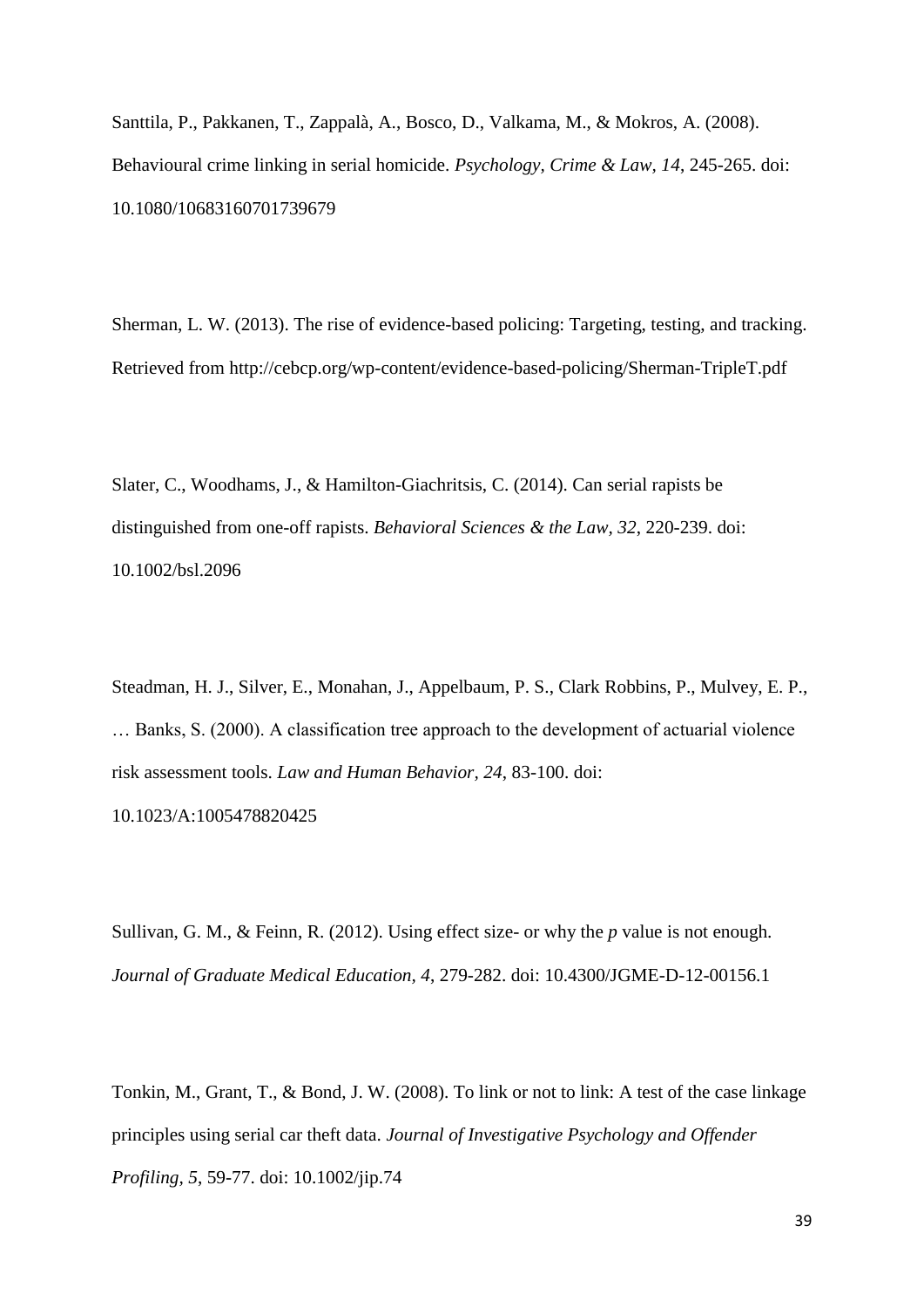Tonkin, M., Woodhams, J., Bull, R., Bond, J. W., & Santtila, P. (2012). A comparison of logistic regression and classification tree analysis for behavioural case linkage. *Journal of Investigative Psychology and Offender Profiling, 9*, 235-258. doi: 10.1002/jip.1367

Wilson, L., & Bruer, C. (2017). Violent Crime Linkage System (ViCLAS). Retrieved from http://www.rcmp-grc.gc.ca/to-ot/cpcmec-ccpede/bs-sc/viclas-salvac-eng.htm#countries

Winter, J., Lemeire, J., Megank, S., Geboers, J., Rossi, G., & Mokros, A. (2013). Comparing the predictive accuracy of case linkage methods in serious sexual assaults. *Journal of Investigative Psychology and Offender Profiling, 10*, 28-56. doi: 10.1002/jip.1372

Wolfgang, M. E., Figlio, R. M., & Sellin, T. (1972). *Delinquency in a birth cohort*. Chicago, IL: University of Chicago Press.

Woodhams, J., Bull, R., & Hollin, C. R. (2007). Case linkage: Identifying crimes committed by the same offender. In R. N. Kocsis (Ed.), *Criminal profiling: International theory, research, and practice* (pp. 117-133). Totowa, NJ: Humana Press Inc.

Woodhams, J., Grant, T. D., & Price, A. R. G. (2007). From marine ecology to crime analysis: Improving the detection of serial sexual offences using a taxonomic similarity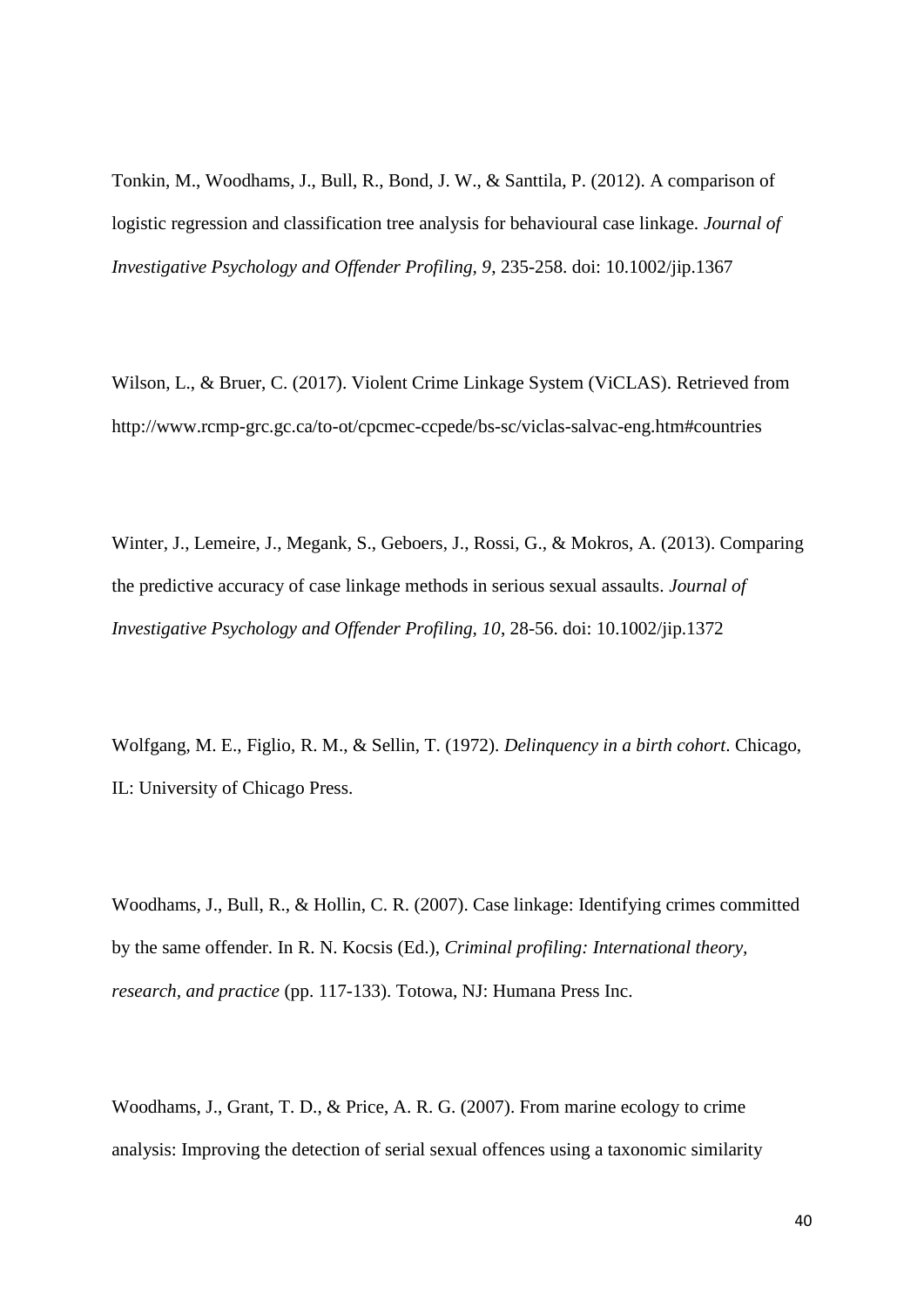measure. *Journal of Investigative Psychology and Offender Profiling, 4*, 17-27. doi: 10.1002/jip.55

Woodhams, J., Hollin, C. R., & Bull, R. (2007). The psychology of linking crimes: A review of the evidence. *Legal and Criminological Psychology, 12*, 233-249. doi: 10.1348/135532506X118631

Woodhams, J., Hollin, C., & Bull, R. (2008). Incorporating context in linking crimes: An exploratory study of situational similarity and if-then contingencies. *Journal of Investigative Psychology and Offender Profiling, 5*, 1-23. doi: 10.1002/jip.75

Woodhams, J., & Labuschagne, G. (2012). A test of case linkage principles with solved and unsolved serial rapes. *Journal of Police and Criminal Psychology, 27*, 85-98. doi: 10.1007/s11896-011-9091-1

Woodhams, J., & Toye, K. (2007). An empirical test of the assumptions of case linkage and offender profiling with serial commercial robberies. *Psychology, Public Policy, and Law, 13*, 59-85. doi: 10.1037/1076-8971.13.1.59

Yokota, K., Fujita, G., Watanabe, K., Yoshimoto, K., & Wachi, T. (2007). Application of the behavioral investigative support system for profiling perpetrators of serious sexual assaults. *Behavioral Sciences & the Law, 25*, 841-856. doi: 10.1002/bsl.793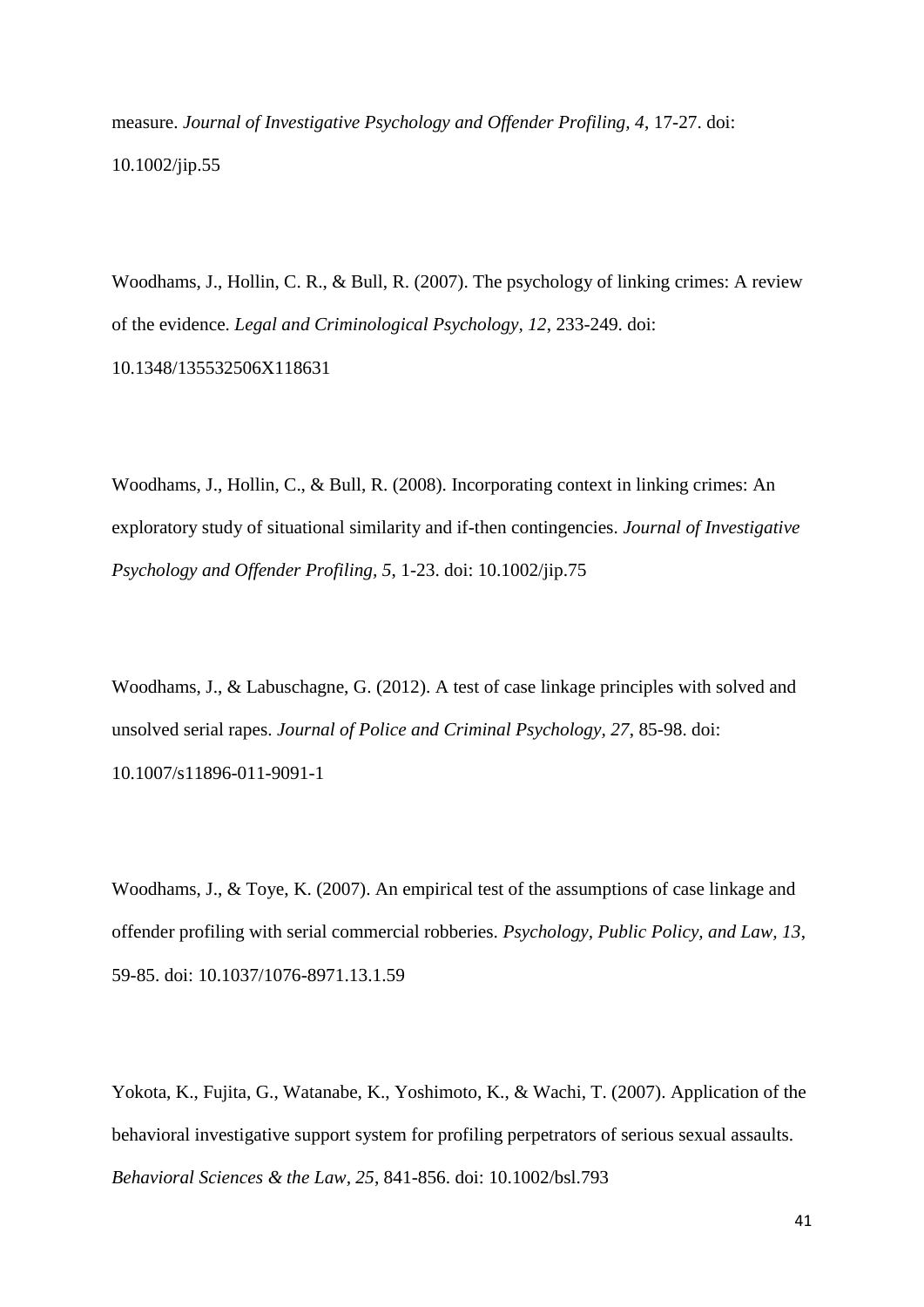### TABLES

### Table 1

*Receiver Operating Characteristic (ROC) Analyses Comparing Different Statistical* 

*Approaches to Crime Linkage*

| <b>Statistical Approach</b>            | AUC(SE)     | 95% Confidence Interval |
|----------------------------------------|-------------|-------------------------|
| Binary logistic regression analysis    | 0.87(0.003) | $0.87 - 0.88$           |
| Iterative classification tree analysis | 0.88(0.003) | $0.87 - 0.88$           |
| Bayesian analysis (Method 1)           | 0.89(0.003) | $0.88 - 0.89$           |
| Bayesian analysis (Method 2)           | 0.86(0.003) | $0.85 - 0.86$           |
| Bayesian analysis (Method 3)           | 0.91(0.003) | $0.91 - 0.92$           |
|                                        |             |                         |

*Note.* All AUC values  $p < .001$